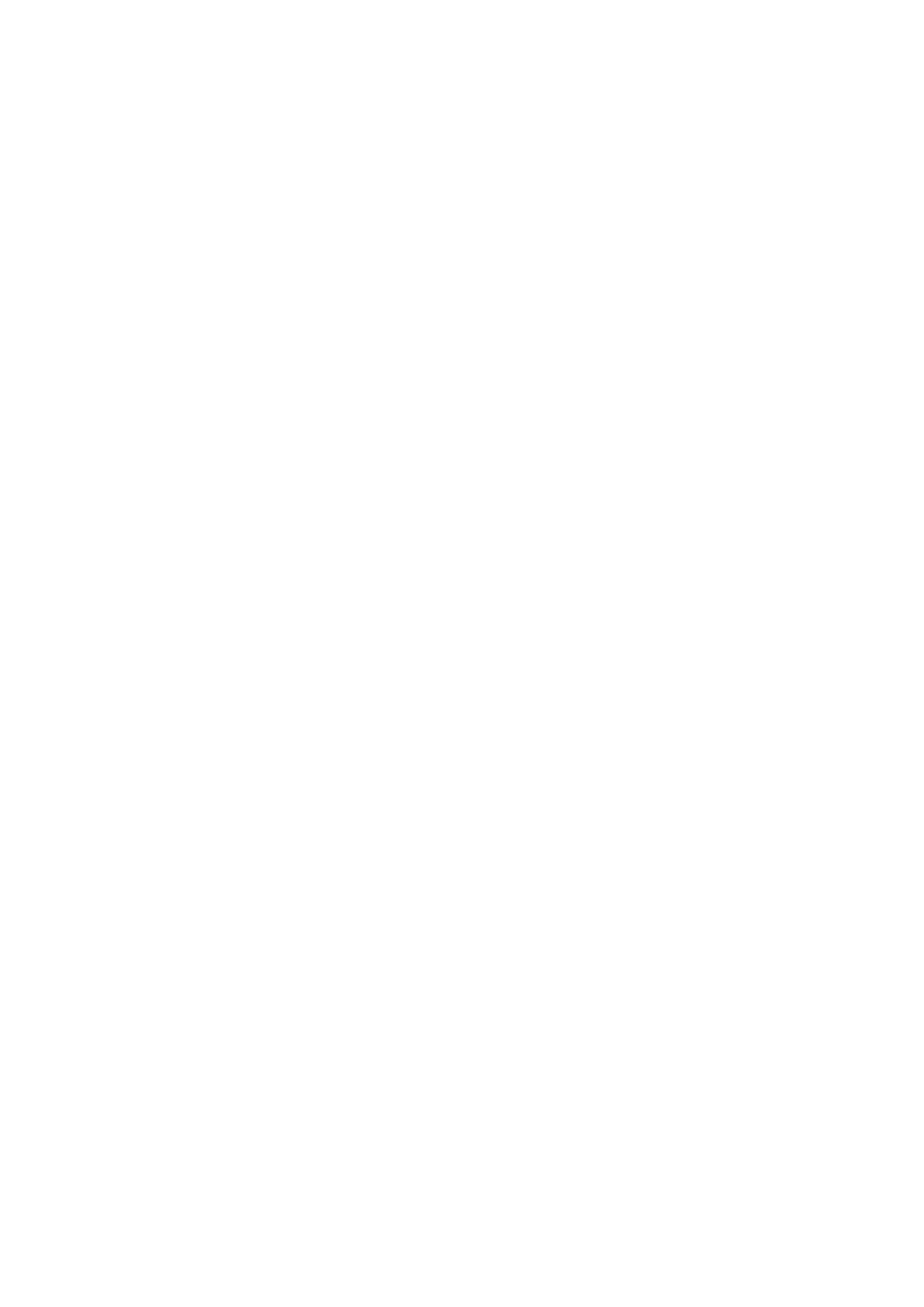# **ICELAND'S NATIONAL PROGRAMME OF ACTION**

**for the protection of the marine environment from land-based activities**

**REPORT ON THE IMPLEMENTATION OF THE GLOBAL PROGRAMME OF ACTION 2001-2006 IN ICELAND**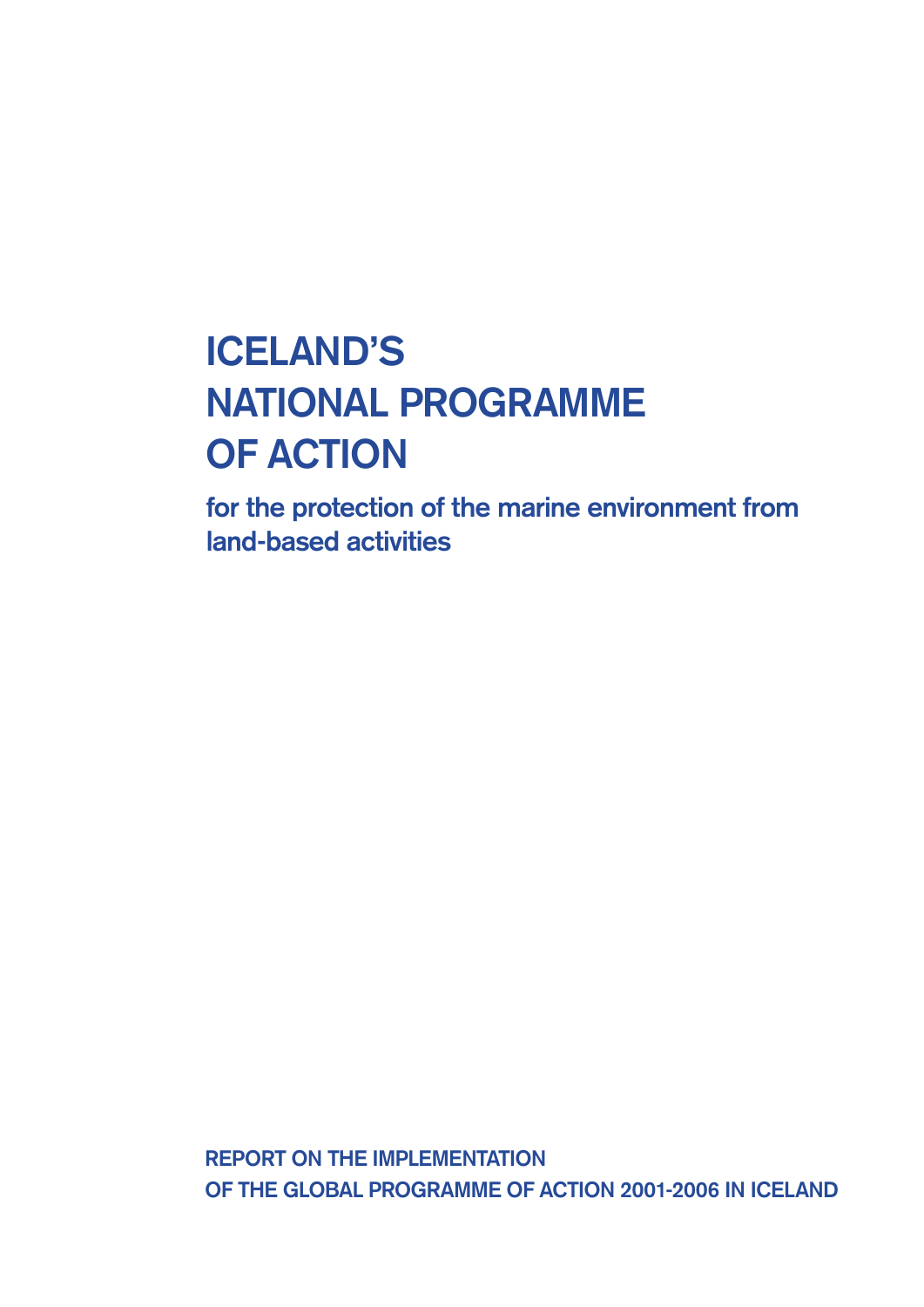

GuðjónÓ – vistvæn prentsmiðja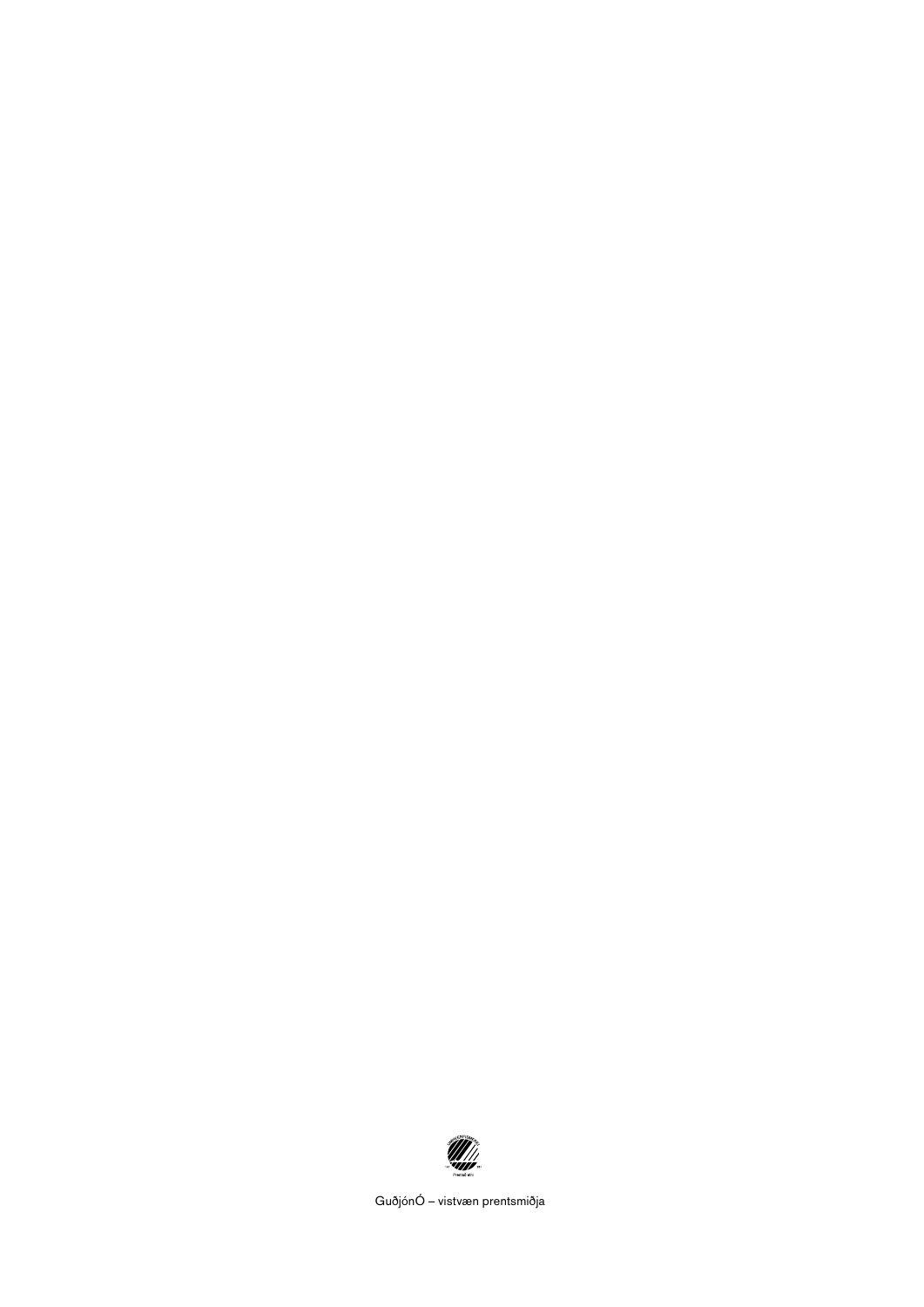# **Preface**

# **Jónína Bjartmarz Minister for the Environment**



The Global Programme of Action for the protection of the marine environment from land-based activities (GPA) is of great importance to Iceland. The Government of Iceland supported the preparation process of the Washington Conference in 1995 which adopted the GPA and has supported the GPA coordination office in The Hague that supervises the Global Programme of Action. The Ministry for the Environment has implemented various measures in all the GPA pollutant categories in order to minimize as much as possible the negative effects of the pollution of the ocean from land-based activities.

The Icelandic government regards the protection of the marine environment from pollution as one of the high priority matters regarding global environmental challenges. Healthy seas sustain the productivity of the ocean and diminish the effects of global warming. The ocean is a very important source of food for many countries and a sustainable use of the ocean's resources forms the base of the economic welfare of many nations. As 80% of the marine pollution is believed to originate from land-based activities, it is clear that the implementation of the Global Programme of Action is an important milestone towards sustainable development. Implementation of the GPA is also an important contribution to reach many of the Millenium Development Goals

This report evaluates the status of the Icelandic National Programme of Action and the progress achieved in all the GPA pollutant categories since the National Programme of Action was initiated in 2001. It gives me a great pleasure to communicate on the progress that has been made in Iceland in the last few years. However, there is still work to be done in order to secure the coastal and marine environment.

I would like to congratulate the United Nations Environment Programme for the success accomplished up to now, in the implementation of the Global Programme of Action. At the same time I hope that the world's nations will put more emphasis on the protection of the ocean from pollution and increase their efforts to promote actions against marine pollution from land-based activities.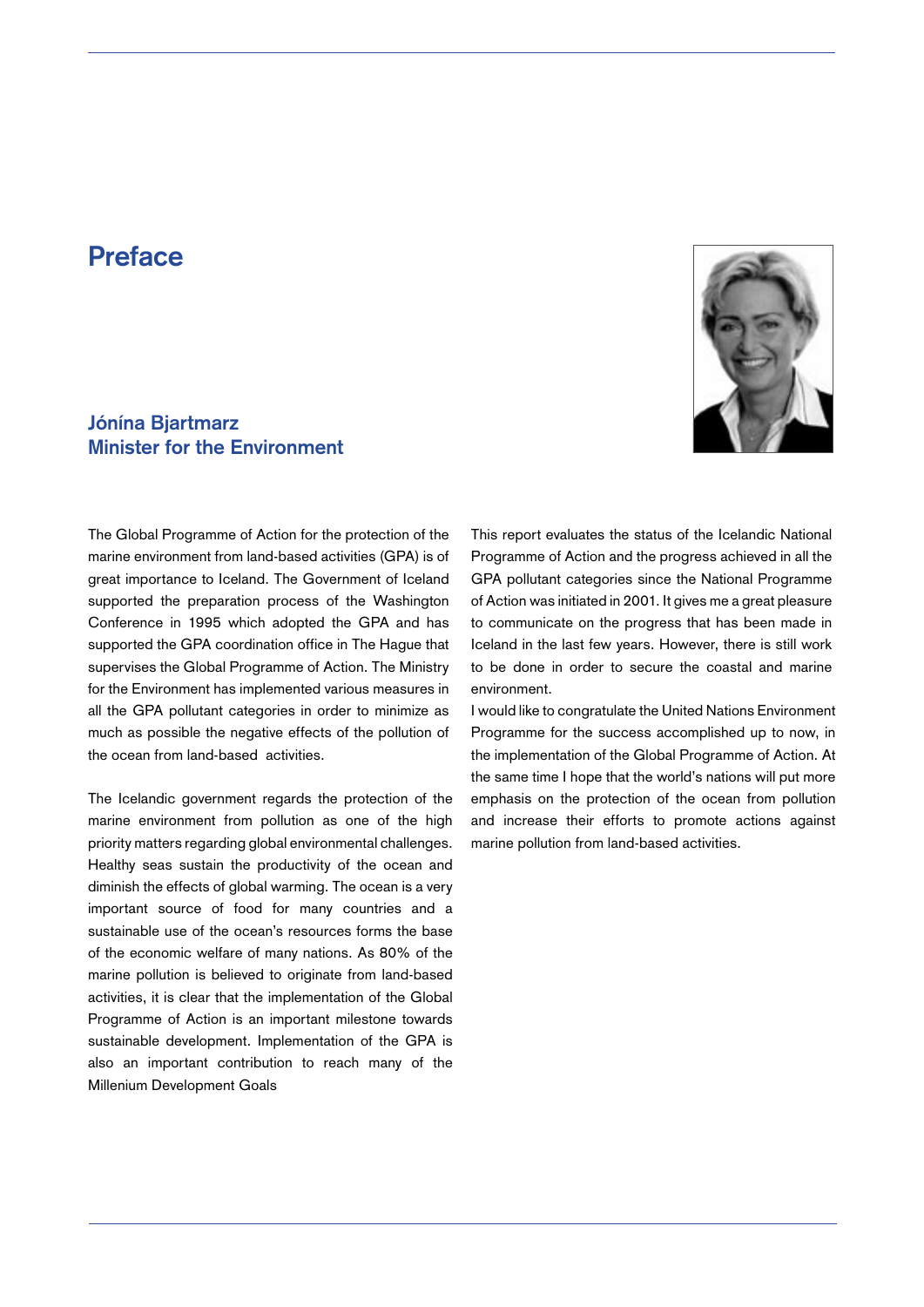## **Summary and conclusions**

This report forms a part of a large-scale project launched by the United Nations Environment Programme designed to protect the sea from pollution from land-based sources. The project was introduced and approved in Washington in 1995 under the title, the Global Programme of Action for the Protection of the Marine Environment from Land-based Activities (GPA).

This project is of major significance for Icelandic interests, and a task-force was subsequently formed by the Ministry for the Environment to prepare an Icelandic Action Programme. The report of the committee on a Programme of Action for the Protection of the Marine Environment from Land-based Activities was subsequently published in 2001. The Report suggested proposals on actions for improvement in all the pollutant categories covered by the Programme. The actions were divided into immediate projects and long-term projects. The situation as regards each issue was assessed and the issues prioritised in accordance with Icelandic conditions, which does not necessarily reflect their general importance in the world or in neighbouring countries [1]. For many issues limited knowledge was available, and therefore in some cases further studies were needed. The Report also contains a review and assessment of individual issues falling within the Programme of Action. The Report also includes proposals for continued measures within each issue based on the proposals already made and the changes which have occurred as regards the separate issues.

The Minister for the environment instructed the Steering committee on actions against pollution from land-based activities to prepare the present report. The Report is intended to shed a light on the progress of the Programme of Action over the years from the time that the national programme was presented in 2001. The content of the Report is derived from numerous sources, but a large part of the information is obtained from staff members of the Environment and Food Agency, the Icelandic Fisheries Laboratory, the Marine Research Institute, the Icelandic Radiation Protection Institute, the Municipal Health Committees, the National Planning Agency, the Technological Institute of Iceland and the Ministry for the Environment.

The Icelandic government has taken various measures to prevent pollution of the marine environment by land-based activities in recent years. Many of the projects presented in the Icelandic National Programme of Action for the

Protection of the Marine Environment from Land-based Activities have been implemented, while other are in the late stages of preparation. Other actions taken by government authorities for the protection of the marine environment include enactment of domestic legislation and participation in various international cooperation designed for the protection of marine and coastal areas.

The most significant changes have occurred in the sewage situation in Iceland, and sewage treatment has increased substantially. In 2001 the proportion of inhabitants with sewage treatment was approximately 40%, but in 2006 this proportion is approximately 70%. Open incineration of waste has been discontinued, and this has significantly reduced the release of dioxin into the atmosphere. New legislation on the prevention of marine and coastal pollution was enacted in 2004, and Iceland also signed an agreement banning the use and release of twelve persistent pollutants in 2001; both are important factors in the struggle against marine and coastal pollution.

Even though much has been achieved in environmental matters in recent years and numerous important initiatives taken there is still room for improvement in various spheres. Environmental matters are a dynamic issue and conditions can change in a relatively short time. Recently a report was issued by the Ministry of Foreign affairs forecasting huge increases in shipping in the Arctic Ocean in the coming years; preparations are in progress for prospective oil exploration and an increase is foreseen in the visits of cruising liners to Iceland. These are all matters that call for a variety of preparations and increased environmental research by government authorities and stakeholders.

Even though the pollution situation in the marine and coastal areas around Iceland is in good order, it is important for Icelanders to monitor and study the marine ecosystem. This is the only way to remain constantly alert and react to any potential changes in the marine environment with regard to pollution.

In the coming years, work will continue on environmental solutions and improvements relating to marine and coastal areas. Projects already begun need to be completed and work needs to be started on the implementation of the projects that have been in preparation.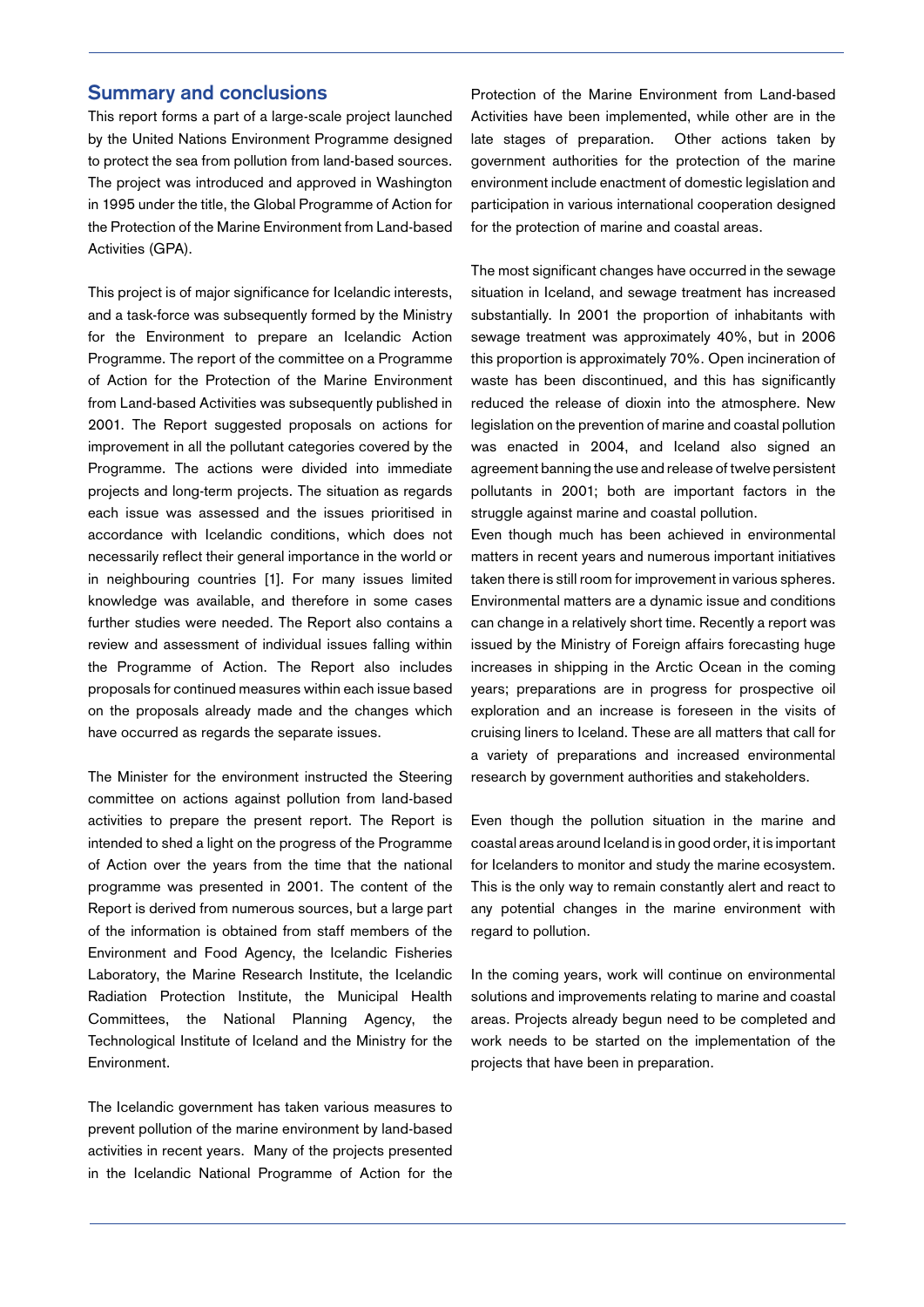# **Table of Contents**

| 4.1 Current actions | 30 |
|---------------------|----|
|                     |    |
|                     |    |
|                     |    |
|                     |    |
|                     |    |
|                     |    |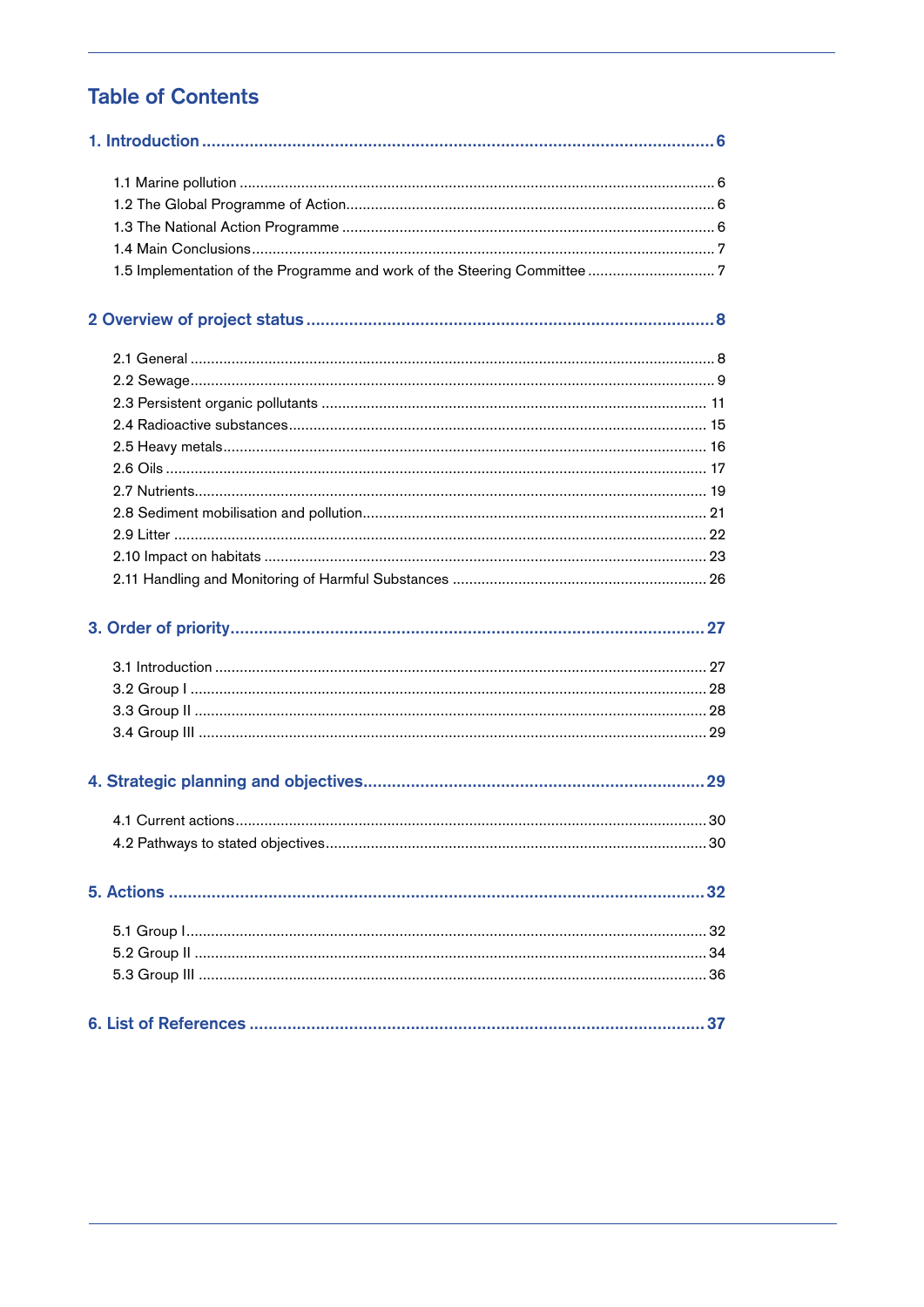

# **1.1 Marine pollution**

Almost all pollutants that are released into the environment end up in the sea at some point owing to the constant circulation of water, which transports to the sea the substances which are released on land, either into the atmosphere or into rivers and lakes. About 80% of all pollution that reaches the sea has its origins on land. In order to prevent pollution of the marine and coastal environment it is therefore important to attack the root of the problem and prevent the release of pollutants on land.

Pollutants are carried throughout the world by air and ocean currents. Organic materials have a tendency to evaporate at their sources, particularly in warm climates, and because of the stability of persistent organic compounds they can be carried over long distances. They fall to the earth with falling temperatures, but can then evaporate again and be carried still further. The Gulf Stream brings warm surface water to Iceland from the south, which becomes cold deep-sea water and flows southwards. Iceland lies at the juncture of currents flowing from the south and the north [22].

Because of the way that pollutants are transported between regions of the globe, it is necessary for the nations of the world to work together on the protection of the sea through international co-operation. The OSPAR Convention is an extremely important international instrument for Iceland, and it marks the starting point of the reduction in pollution which has now become measurable in the Northeast Atlantic according to OSPAR reports. This success clearly illustrates the importance of such co-operation. [31] The objective of the Convention is to reduce pollution from land-based sources, reduce pollution caused by dumping and incineration and reduce pollution from offshore sources. [23] The Stockholm Convention is another important instrument which has the purpose of protecting human health and the environment from persistent organic pollutants. It entered into effect on 17 May 2004 and work is now in progress on its implementation, e.g. through national programmes.

Iceland is a party to other agreements designed to protect the sea, such as the agreement of the International

Maritime Organisation, MARPOL which has the objectives of reducing pollution from ships and preventing the discharge of waste and pollutants. A few agreements address oil pollution specifically and provide for international co-operation in the case of serious incidents.

## **1.2 The Global Programme of Action**

The Global Programme of Action which was approved in 1995 has proved its worth beyond any doubt. The Programme was devised for the purpose of serving as an ideological and practical instrument for nations that wish to protect the marine environment from pollution of all kinds. In an international context, approximately 80% of the goals set at the first intergovernmental review meeting in Montreal, Canada, have been achieved. Over eighty nations have formed their own action programmes in accordance with the Global Programme of Action and in keeping with the situation in each respective country.

The second Intergovernmental Review Meeting will be held in the autumn of 2006, in China. At the meeting, the nations of the world will come together to assess the results that have been achieved in the implementation of the Programme and to seek ways of enhancing these results still further, focusing on the action programmes of the individual countries. Also, the strategy for the years 2007 to 1010 will be formulated based on the common approach decided at the United Nations Conference on Sustainable Development held in Johannesburg 1992. [24]

## **1.3 The National Action Programme**

Clearly, each country has its special position, and Iceland has based its Programme to a large extent on a similar programme prepared by the Arctic Council for the Arctic Region. That programme is based on a regional programme for the entire Arctic Region, including Iceland. [1] The Icelandic Action Programme is intended to serve as a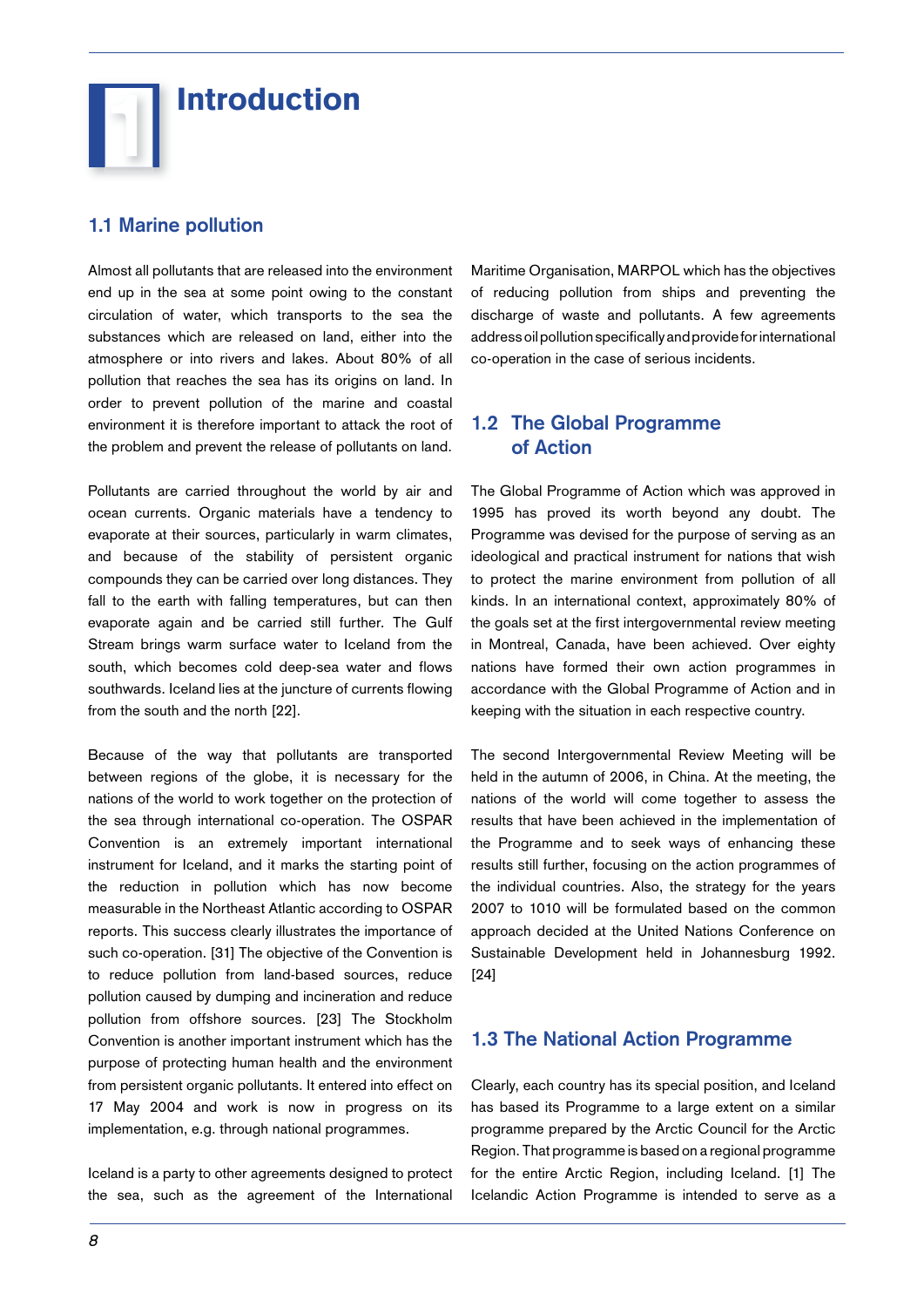platform for policymaking that the state government, municipalities, organisations, the industries, the tourist industry, agricultural sector and other stakeholders can refer to in all planning and work relating to marine and coastal areas.

In the report on the Action Programme published in 2001 the following objectives were established:

- Protection of human health; •
- Reduction and prevention of the decline of the marine environment and coastal areas; •
- Restoration of polluted areas; •
- Support of conservation and sustainable utilisation of marine resources; •
- Maintenance of biodiversity; and •
- Maintenance of cultural assets. •

These objectives were used as guidelines, together with the international obligations that had already been undertaken by Iceland at the time that the National Action Programme was created. [1] The National Action Programmes of individual countries are intended to provide a comprehensive framework for the co-ordination of the actions, policy and objectives of all those who are involved in one way or another in the protection of the marine environment.

The National Action Programme Report assessed the following pollutant categories:

- Sewage •
- Persistent Organic Pollutants •
- Radioactive Substances •
- Heavy Metals •
- Oils •
- **Nutrients** •
- Sediment Mobilisation and Pollution •
- Litter •
- Physical alterations and destruction of habitats •
- Handling and Monitoring of Harmful Substances. •

Individual pollution categories were arranged in order of priority, based on actual circumstances in Iceland and programmes were established concerning measures to reduce marine pollution from land-based activities in the categories where such measures were needed. [1]

## **1.4 Main Conclusions**

The sections below provide an account of the principal actions taken in each pollutant category. The status of each category was studied and re-assessed as necessary.

The municipalities around the country, environmental authorities and stakeholders have worked together on the implementation of the programme. It is safe to say that considerable progress has been made in issues relating to the protection of the marine and coastal environment of Iceland from the time of publication of the Action Programme in 2001. Huge changes have been made in sewage matters, waste collection has been increased, legislation has been enacted on the protection of the marine and coastal environment and numerous government regulations have been issued with the objective of fostering improved practices as regards the marine environment. Coral fields have been protected, studies of marine habitats have been launched and work on a co-ordinated evaluation of the receiving water around Iceland is in its advanced stages and monitoring of nutrients in the bay of Faxaflói has begun with a report scheduled for the autumn of this year.

# **1.5 Implementation of the Programme and work of the Steering Committee**

The Minister for the Environment has set up a Steering Committee which has the role of following up the implementation of the National Programme of Action. The Committee is composed of representatives from the industries, the Union of Local Authorities in Iceland, the Ministry for the Environment, the Ministry of Fisheries, the Ministry of Industry and Commerce and the Environment and Food Agency of Iceland. The Committee meets regularly and has reviewed and arranged by priority the actions outlined in the Report of 2001 and defined in further detail selected proposals and assessed the cost of their implementation. The Committee also designated the parties responsible for the implementation of selected proposals as well as the division of responsibilities where more than one party is involved. The Committee is intended to make decisions concerning database content and structure, supervision of communications between parties submitting data for the database which is planned for the future. The Committee is required to submit annually to the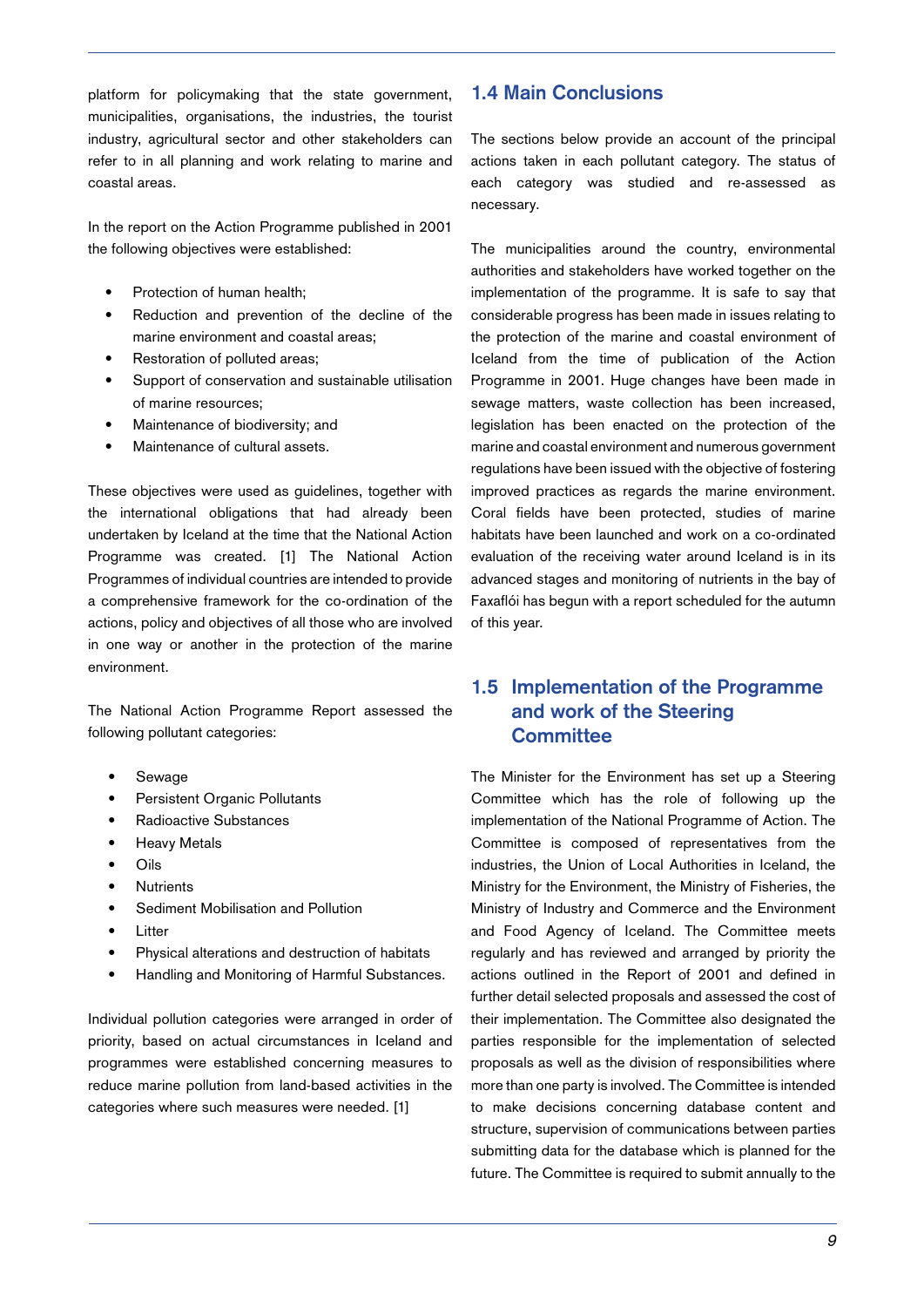Ministry suggestions, interim reports and proposals on budget allocations to implement the Programme.

In the preparation of the Action Programme and the proposed measures it contained opinions were sought from a number of parties in order to obtain the widest possible perspective. The Committee approached government agencies, individuals, private enterprises and associations of stakeholders in order to enhance the quality of the Programme to the extent possible. [1] The Committee will continue its work until 2011, or until the project is completed.



## **2.1 General**

The Action Programme included an analysis and assessment of the scope of the problem at hand in Iceland, together with a detailed plan on improvements and the tasks relating to each issue. The principal emphasis was on persistent organic pollutants, heavy metals, radioactive substances, waste, and treatment and monitoring of harmful substances.

Increased knowledge of the ecosystem and the interaction of its various components, such as the interaction of species and the impact of pollution on their reproduction and other aspects of the ecosystem, has had the results that marine research is now more frequently based on the ecosystem approach, which aims at studying the marine environment from a comprehensive point of view. This has resulted in proposals from states that international agreements should cover a wider scope than currently included within their frameworks. At the same time, there has been increased integration of various agreements relating to matters of the sea. [23]

## **Statistical facts on Iceland**

Iceland covers an area of approximately 103.000 km² and the coastline is approximately 6.000 km long. The continental shelf up to a depth of 200 metres is approximately 115.000 km², and the exclusive economic zone (EEZ) is in total approximately 758,000 km². The exclusive economic zone also constitutes Iceland's jurisdiction as regards pollution control. The country is sparsely populated, with the population of approximately

300,000 inhabitants concentrated to a large extent in the south-western part of the country. The populated areas of the country are largely spread along the coastline all around the country; [1] only 15 urban areas have over 2000 inhabitants, while five urban areas have over 10,000 inhabitants. [25]

#### **Pollution in the sea around Iceland**

The sea around Iceland is among the least polluted ocean areas in the world. This is largely due to the geographical location of the country, the small size of the population and a relatively small presence of polluting industries. Pollution of the marine environment around Iceland derives partly from activities in Iceland, e.g. nutrients and oil. Contamination from persistent organic pollutants, radioactivity and heavy metals, such as mercury, is derived largely from overseas sources. [1]

#### **Assets at stake**

Icelanders base their economy largely on marine resources. Fisheries have been conducted in Iceland from its settlement and a large part of the export revenues of the country derive from utilisation of marine resources. Iceland's struggle for full sovereignty over the ocean area around the country was long and arduous, but its success laid the foundation for the prosperity and development of the Icelandic population. The ocean is extremely important to Icelanders for communications and shipping. Numerous industries base their survival partly or entirely on the sea and its resources. Enterprises engaged in fisheries, fish processing, fish farming, tourist services, whale watching, nature excursions, cruising, sport fishing, biotechnology, manufacturing of equipments and instruments relating to fisheries and fish processing, software development and production relating to fisheries and fish processing, shipbuilding, shipping and transport services and their support sectors all depend on the ocean around Iceland. The marine wildlife around the country is diverse. In addition to rich fishing grounds, there is an abundance of seals and whales, as well as large colonies of seabirds which are of global importance. The recreational value of the coastline for the Icelandic public and tourists is also great. It is clear, that there are significant assets at stake and it is important to protect the ocean from pollution in order to continue sustainable use of the resources of the sea and coastline in the future.

#### **Measurements**

Measurements and monitoring of the concentration of pollutants in the marine ecosystem around Iceland have been increasing in recent years. Monitoring and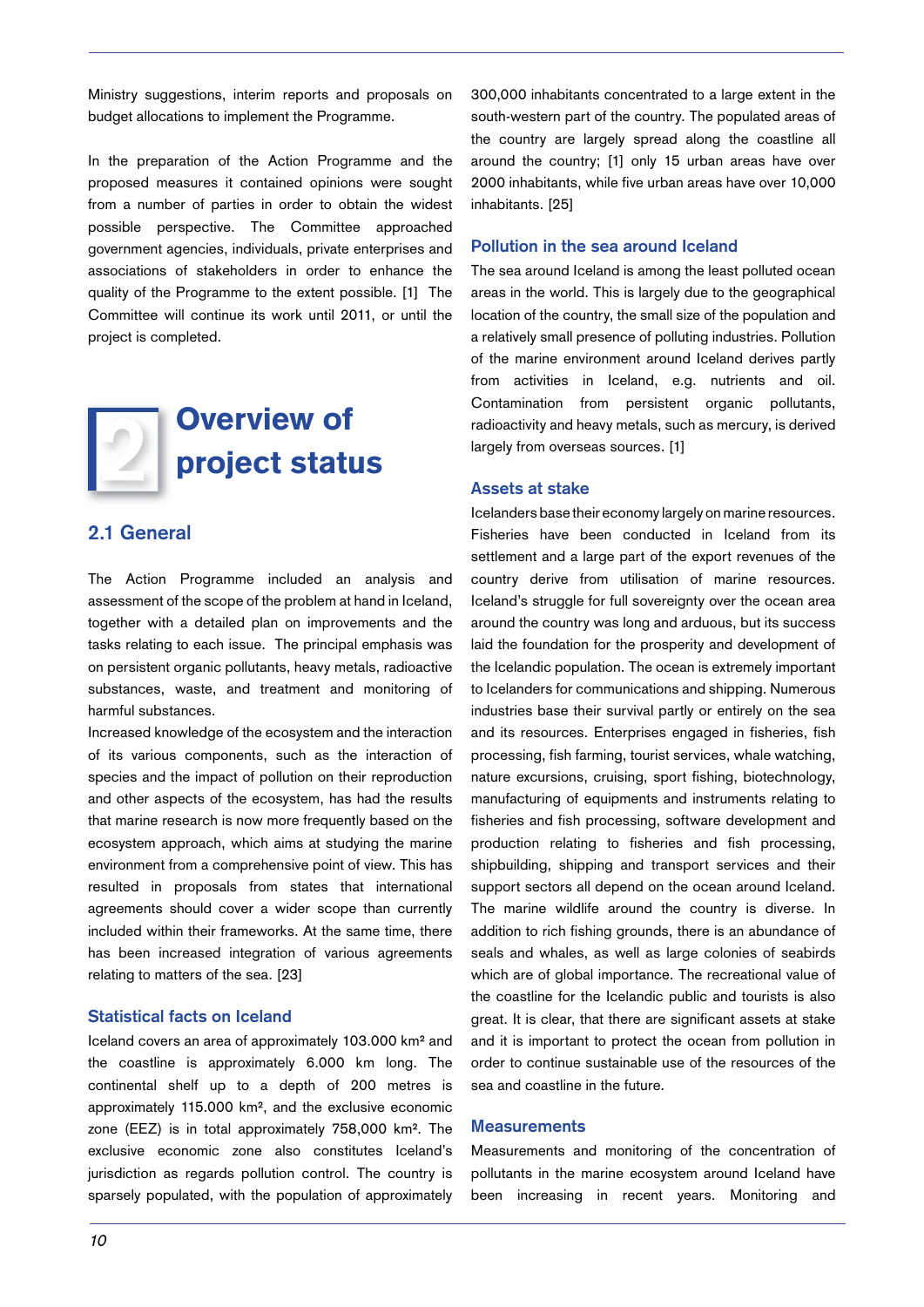measurements in the Arctic Region began with the Arctic Monitoring and Assessment Programme (AMAP) in 1991, which formed a part of the Arctic Environmental Protection Strategy. The conclusions of the measurements were that the Arctic Region is relatively pure. Measurements made of the concentration of persistent organic compounds in the marine ecosystem around Iceland have revealed that their concentration is very low compared with measurements in nearby marine areas in the North Atlantic. [23] Measurements conducted by the Icelandic Fisheries Laboratories of fish caught on Icelandic fishing grounds have revealed that the concentration of pollutants is low and well below the limit values set by the European Union for permitted quantities in these products. In certain seasons of the year, however, the quantity of persistent organic pollutants has been measured above the EU's established critical limits in fish products such as fish oil and fish meal for animal feed. [5]

## **2.2 Sewage**

#### **Introduction**

Sewage contains numerous pollutants and chemical compounds. However, the polluting effects of sewage depend to a large extent on the capability of the receiving water to dilute or eliminate the pollution released into it. [1] The sewage situation in Iceland has undergone a major transformation and the volume of untreated sewage discharged into the sea has fallen significantly in recent years. Almost all sewage from the area of the capital has been treated since 2005. [2]

#### **Actions**

## **Treatment of sewage in accordance with current legislation**

Treatment of sewage has increased all around the country. Figure 1 shows the trend in sewage treatment since 1992. In 1994 requirements were established concerning treatment of sewage from urban areas. The most significant developments have occurred in the metropolitan area of the capital, where 70% of the inhabitants currently have acceptable sewage treatment. Some municipalities around the coastline still discharge untreated sewage into the sea.

In order to promote increased treatment, legislation on financial support for municipal sewage development (Act No. 53/1995) was extended by three years to meet the needs of municipalities in their development of sewage treatment facilities. This means that developments undertaken prior to 2008 will have state support.

Sewage treatment is mostly conducted as primary treatment, which is permitted in less sensitive coastal areas. Secondary treatment is required inland and by the seaside in areas which have not been classified as less sensitive. Septic tanks are used for sewage from individual houses where there is no public sewage system; a septic tank together with a drain field which distributes the waste water through the soil is defined as secondary treatment. [28]

**Figure 1**. Proportion of inhabitants in Iceland with sewage treatment

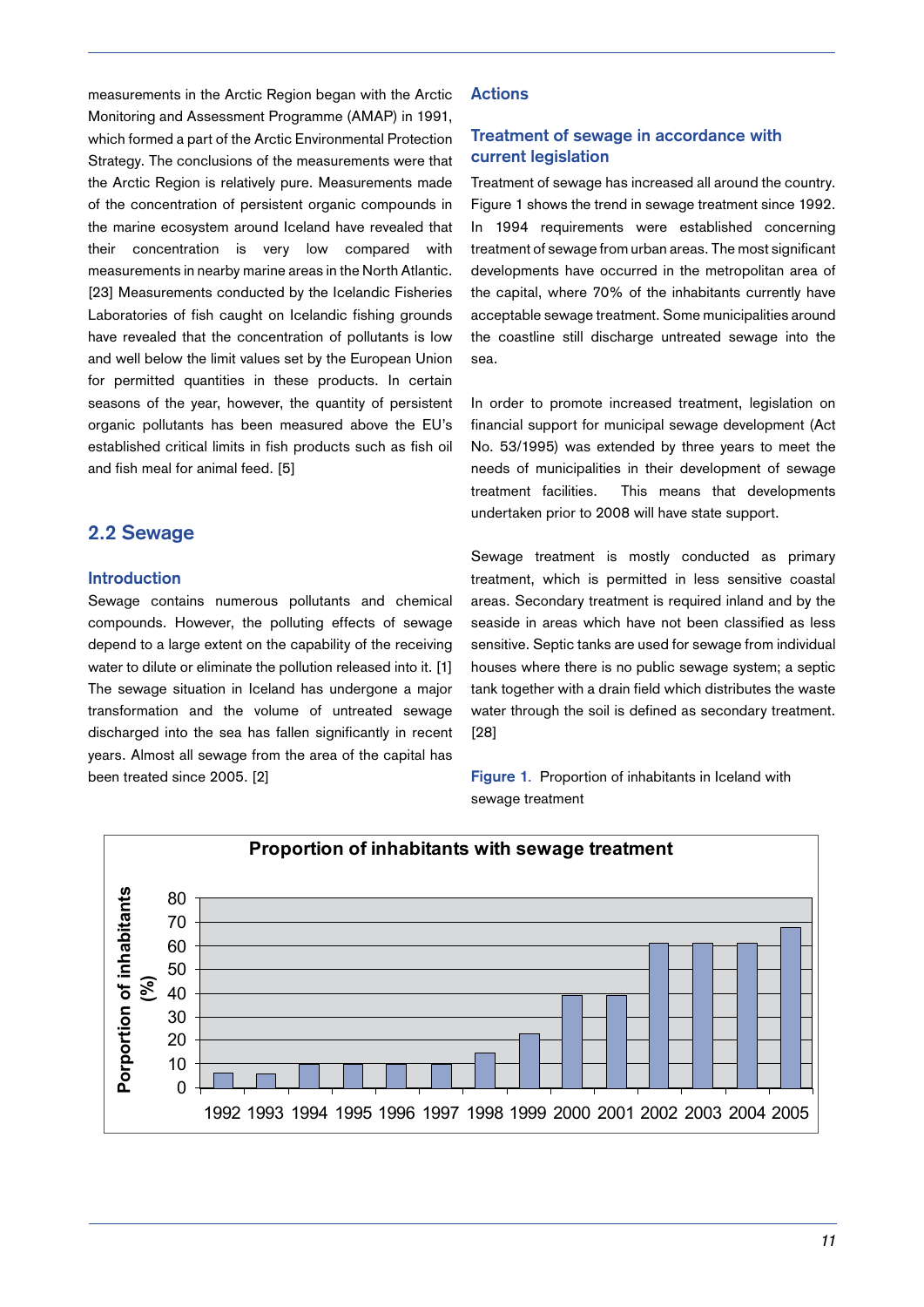## **Mapping of the emission of pollutants from drains in various places in Iceland**

Organic material, nutrients, bacteria, medicinal residues, fire retardant materials and hormones are the principal materials originating in residential areas. Industrial waste water also contains various other substances, such as oils, heavy metals and persistent organic pollutants. A comprehensive mapping of the release of pollutants from waste water has not been completed in many places around the country, but the municipal health committees, which are appointed by the municipal governments, measure the release of pollutants from waste water all around the country. Regular measurements are made of the quantity of colibacillae all around the country. Measurements of pollutants from waste water are also conducted in the metropolitan area of the capital city.

## **Co-ordinated evaluation of the receiving water around Iceland**

It is important to have a co-ordinated evaluation of the receiving water around the country. In order to promote this, the Sewerage Committee of the Ministry of the Environment, in co-operation with the Marine Research Institute, has launched a study of the nutrient situation in the sea around Iceland. Authorisation has been legislated for a budget allocation for the study of the receiving water of sewage systems.

## **Issue of environmental operating licences for drainage systems**

Several sewage systems have been issued environmental operating licences in recent years. The local health committees are required to report on the issue of environmental operating licences for sewage systems to the Environment and Food Agency, but no general overview is available of the number of such licences.

## **Issue of environmental operating licences for larger industrial companies**

All the largest industrial enterprises have been issued environmental operating licences.

#### **Continued treatment of sewage**

Work will continue on the treatment of sewage all around the coastline. In many places municipal development work is in good progress and good results have been achieved in reducing the number of drainages in urban areas. The extension of legislation on financial support for municipal development of sewage systems (Act No. 53/1995) over the next three years will make it easier for municipal governments to develop sewage systems in compliance with requirements. [21]

## **Active monitoring of concentrations of pollutants in drains from industrial companies in accordance with environmental operating licences**

Measurements are conducted in compliance with environmental operating licences by the enterprises themselves as well as regulatory agencies. On the one hand, measurements are taken in the drainage systems and on the other hand in the receiving water. Environmental limits for the receiving water are laid down in a government regulation on measures to prevent water pollution and in a regulation on drainage systems and sewage. Release limits have not been defined in any detail as yet in Iceland. Where the receiving water is less sensitive, the concentration of pollutants normally measures within environmental limits when measurements are taken outside dilution areas. Nevertheless, bacterial pollution in excess of environmental limits have occasionally been measured in the Reykjavík coast and in the neighbouring coastline area of Kjós.

## **Monitoring of certain substances and substance groups in specific drainage systems in accordance with EEA Agreement requirements**

Monitoring measurements are conducted of drainage from treatment facilities in the metropolitan area of the capital. The flow is recorded by an automatic recorder, as well as the acidity and temperature, every fifteen minutes. COD and suspended particulates are measured twice a month. Mercury, cadmium, lead, zinc and copper are measured. Nutrients, faecal coliforms and faecal streptococci are measured. Also, the total quantity of phosphorus and nitrogen is measured.

#### **Assessment - review**

The coastline around the country is kept under close observation and the number of faecal coliforms and faecal streptococci is monitored in coastal waters by the municipal health committees. Improvements have been made in sewage matters all around the country with 70% of the population now enjoying adequate waste water treatment in compliance with government regulations. In spite of the improvements in sewage matters, some untreated waste water still enters the sea, and measurements of faecal bacteria have revealed occasionally contamination in the vicinity of Reykjavík. Changes in the sewage systems are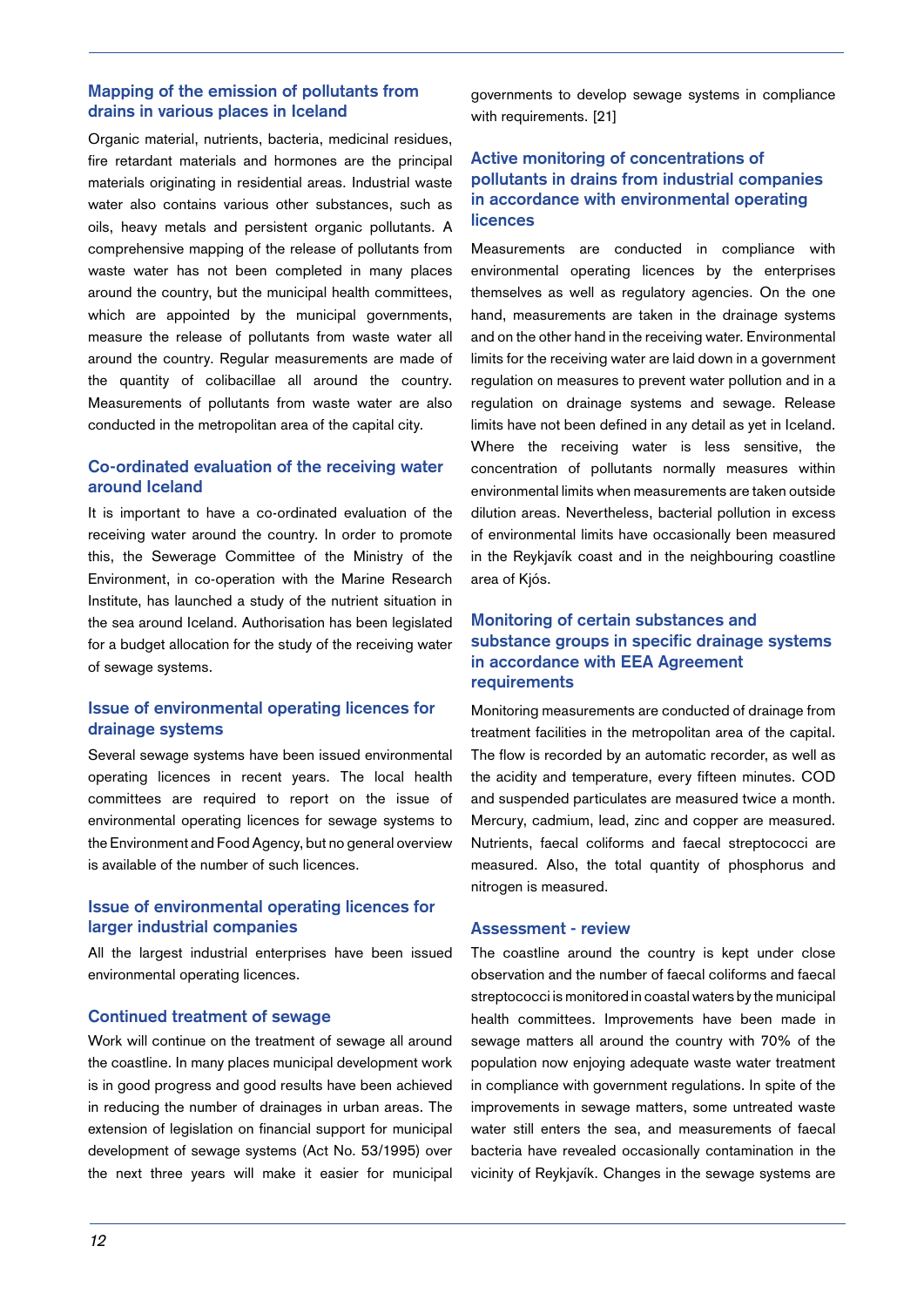proposed in the near future, which will prevent pollution of this kind. Sewage treatment will increase still further in the near future around the coastline as work is currently in progress on improvements in municipalities where the sewage situation is inadequate.

When the conclusions of the studies conducted by the Marine Research Institute on nutrients in the sea around Iceland are available and a co-ordinated evaluation of the receiving water has been concluded a clearer picture can be obtained of the current situation, which will be useful for strategic planning and further improvement of the sewage situation in Iceland. On the basis of these studies a monitoring plan will be prepared and important data will be collected which can be used to lay a firmer foundation for the methodology which is appropriate in sewage matters in the conditions that prevail in Iceland. Also, the conclusions will be useful in defining the receiving water where sewage is fed into coastal waters and they will be useful for the municipalities in their studies of the receiving water and decision making on the treatment of sewage from urban centres on the coast.

A comprehensive mapping of the release of pollutants around the country has not yet taken place, but data on the release of pollutants are preserved by the municipal health committees and they need to be collected into a single database in order to obtain a comprehensive overview of the current situation.

## **2.3 Persistent organic pollutants**

#### **Introduction**

The Icelandic authorities have long been concerned about persistent organic pollutants that could pose a threat to Icelandic fish products if no measures are taken to limit the distribution and release of such substances. Pollution from persistent organic pollutants around Iceland can largely be traced to overseas sources, but these compounds are also released into the atmosphere in Iceland, albeit in small quantities. Because of the significant interests at stake it is important to Iceland that the release and distribution of these substances, in Iceland and elsewhere, are restricted. The Stockholm Convention, which took effect in 2004, was a milestone in the struggle against pollution from persistent organic pollutants. The Convention attacks the root of the problem by prohibiting the production and use of persistent organic pollutants which degrade slowly in nature and can be transported over long distances. Iceland

ratified the Convention in 2002, and 151 states have now signed the Convention and 59 have ratified it. The Convention covers twelve anthropogenic compounds which have been shown to be capable of having an serious negative impact on nature as well as serious consequences for human health. The Stockholm Convention provides for extensive co-operation with the developing countries, where these compounds are still in use. [3]

Research in this field has been gradually increasing. In 2003, the Icelandic Fisheries Laboratories began extensive measurements of undesirable substances in marine products which will continue at least until 2006. The Environment and Food Agency also began a study of the release of persistent organic pollutants falling within the scope of the Stockholm Convention.

#### **Actions**

#### **Mapping of polluted areas and previous sources of pollution**

Probable pollution sites have been investigated in cooperation with the municipal health surveillance authorities. Fifty-five landfill sites for municipal solid waste have been identified as potentially polluted; this assessment is based on the fact that little is known of the waste disposed of in these landfills. [4] Chemical analyses have been carried out in some places and the sites have been dealt with in accordance with their condition as regards pollution.

#### **Evaluation of emissions**

The Environment and Food Agency has begun a study of the release and emission of persistent compounds from activities and undertakings in Iceland and collected information on the principal sources. The Environment and Food Agency will continue to compile a database containing information on the release of pollutants. [4]

#### **Measurements of dioxin and furans**

Measurements of dioxin began in 2003. The Icelandic Fisheries laboratories measured dioxin in Icelandic fish catches and the results showed that Icelandic fish product intended for human consumption contain extremely small quantities of dioxin-like PCBs, as shown in Figure 2. Fish meal and fish oil intended for the production of animal feed proved in some cases to contain a rather high concentration of dioxin, although the concentrations were invariably within the limits permitted by the European Union. This underlines the need for constant and active monitoring. [5]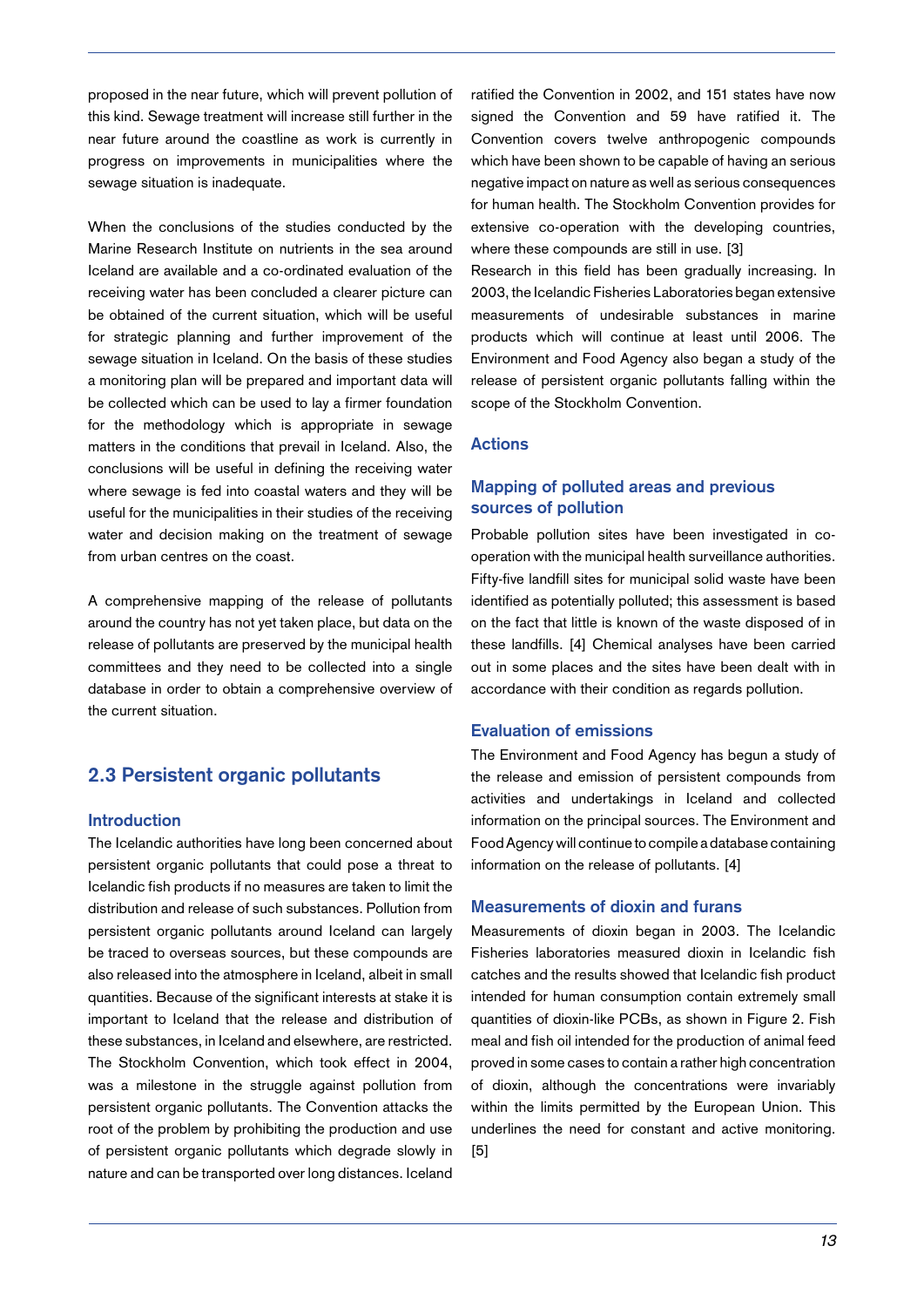



## **Emissions of dioxin**

In Iceland, the total emissions of dioxin have fallen from just over 10 g I-TEQ in 1990 to just under 3 g I-TEQ in 2003, according to the assessment of the Environment and Food Agency. As shown in Figure 3, the decline in dioxin emissions shows a close correlation to the decline in waste incineration. Open incineration of waste has also been discontinued, which was a factor in the emission of dioxin into the atmosphere. [4]

**Figure 3**. Estimated changes in the release of dioxin into the atmosphere in 1990 to 2003.

#### **Measurements of endosulfan**

Endosulfan is an insecticide which has been discovered in small quantities in fish caught in the ocean around Iceland. This is not a very persistent compound in comparison with numerous other insecticides. The chemical is hazardous for fish and its limits in fish feed and fodder components are therefore low. There are no EU limits for this chemical in marine products for human consumption. The chemicals were measured in very small quantities in fish catches in  $2003 - 2004$ , in the range of  $0.1\mu q/kg - 3.6\mu q/kg$  wet weight. [6, 5]



The discharge of dioxin from the fishing fleet represents a considerable factor in the total dioxin releases into the atmosphere, and in fact it is believed that the formation of dioxin is increased when the air used in combustion contains salt. [4]

## **Measurements of concentrations of Tributyltin (TBT) in the Icelandic environment**

Tributyltin contamination was first studied in Iceland in 1992 by using marine gastropods as bioindicators. At that time, deformed dogwhelks had been found in various locations off the southwest coast. The biological impact of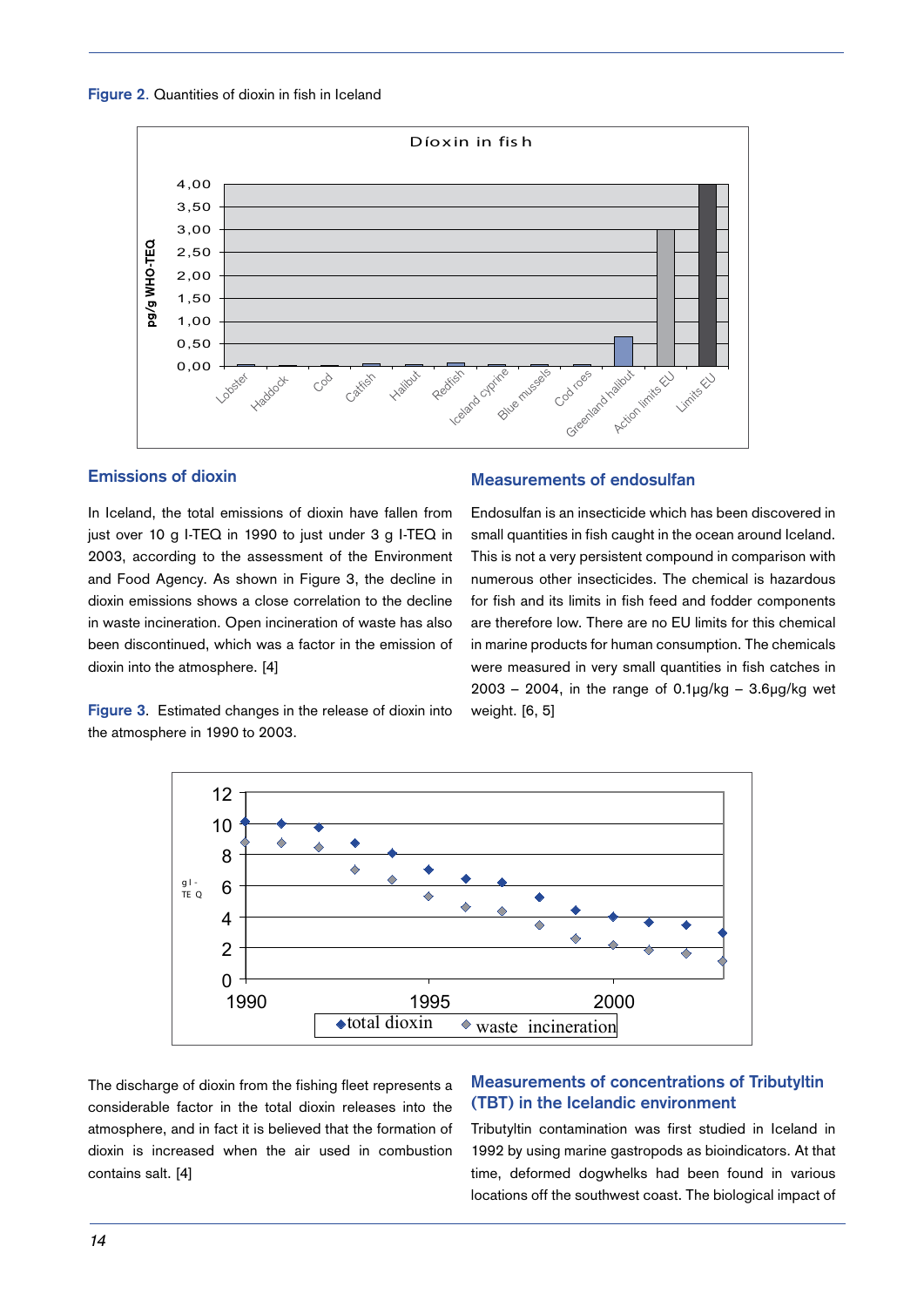TBT pollution in Iceland has been assessed every five years since 1992, and the next measurements have been scheduled for 2008. The greatest proportion of deformed dogwhelk was found in the vicinity of the larger ports in south-western Iceland, but also off western and northwestern Iceland. The deformation is assessed based on the so-called Vas Deference Sequence Index, VDSI, a sixstage measurement scale for the extent of deformity. [37]

**Figure 4**. Quantity of deformed dogwhelks off Iceland



In 1990, all use of tributyltin antifouling was prohibited in Iceland for vessels under 25 metres. In most European countries the use of antifouling containing TBT was banned in 2003 and in Iceland all use, manufacturing and import was prohibited in 2002.

## **Issue and review of environmental operating licences**

All large industrial enterprises have been issued licences. However, records of environmental operating licences of sewage facilities are lacking.

#### **Audit of locations and scope of release**

The Environmental and Food Agency of Iceland has conducted an initial assessment of the sources and discharge of persistent organic pollutants from land-based sources into the sea. The sources of persistent organic pollutants in Iceland, which are specified in the Stockholm Convention are the following:

#### **Waste incinerators •**

It is estimated that approximately 22,000 tons of waste are incinerated in Icelandic incinerators each year. It is estimated that up to 1% of the waste incinerated is released into the atmosphere in the form of ash. Dioxins that can be formed by the incineration has a tendency to bind to soot particles. There is no direct discharge of chemicals into water from incinerators or through leaching from landfills used for the disposal of ashes from flue-gas treatment.

#### **Cement kilns firing hazardous waste •**

Waste oils and organic solvents are used in part as fuel, and waste from the photographic industry is also disposed at high temperature of in Iceland Cement Factory in Akranes. The maximum limit of PCB in raw materials is 50mg/kg. There is a risk of the release of dioxin and furans into the atmosphere from activities of this kind. Three are no indications of any direct discharge into the sea of PCB, HCB or dioxin/furans from the cement production.



#### **Primary production of aluminium •**

Primary production of aluminium has not been regarded as a significant source of dioxin and furans, but it is possible that the electrodes, which are made of carbon, and fumes from aluminium foundries, where chlorine is used for offgassing are a potential source of releases into the atmosphere. There are no indications of discharges of PCB, CHB or dioxin and furans into the sea.

#### **Residential combustion sources •**

Only 1% of houses in Iceland are heated by combustion of oil, and fireplaces are generally not used for residential heating. Releases of persistent organic pollutants into the atmosphere from such combustion is possible, but in very small quantities.

#### **Fossil fired boilers •**

Industrial fossil-fired boilers are used for the production of steam, e.g. in the manufacture of fish meal. Releases of persistent organic pollutants into the atmosphere from these sources are possible.

#### **Crematoria •**

There is one crematorium in the country where 300-500 corpses are cremated annually. The crematorium is not equipped with treatment facilities for its emissions, and it is therefore possible that there may be some emissions of persistent compounds from the crematorium.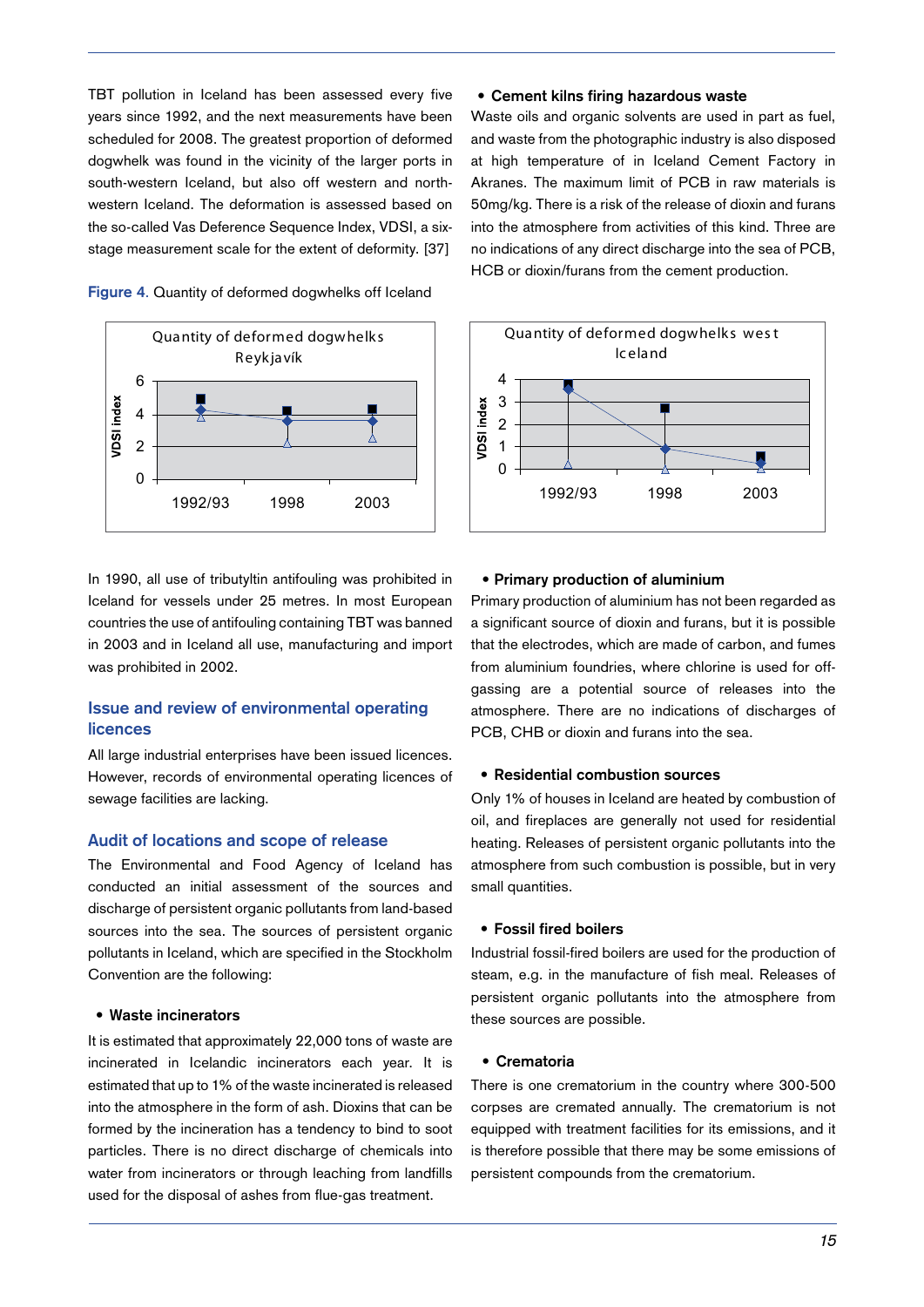## **Motor vehicles, particularly those • burning leaded gasoline**

Dioxin and furans are formed by the combustion of fossil fuel in engines, and they are released into the environment with exhaust fumes. The use of leaded gasoline leads to greater releases of these substances than lead-free gasoline, although catalysers and dust filters in diesel cars reduce the emissions. Lead-free gasoline was introduced in the Icelandic market in 1988, and the sale of leaded gasoline was discontinued in 1996. Direct releases of persistent organic pollutants is believed to occur from these sources into the atmosphere.

#### **Shredder plants for the treatment of endof-life vehicles •**

It is believed that dioxin, furan and PCB pollution is caused by oils and other substances in discarded vehicles and other waste which is released by shredding or formed through combustion. Insufficient information is available to assess the release of persistent organic pollutants into water from activities of this kind in Iceland.[4]

## **Increased scope of general monitoring**

General monitoring has been increased and the Icelandic Fisheries Laboratories launched extensive measurements of fish catches in 2003, which will continue until 2006 at least. Pollution from persistent organic pollutants around the country is observed in connection with harbour construction activities. When harbours are dredged, the persistent organic pollutants in the sediments are measured, and in some harbours these chemicals are monitored. [7]

## **Cessation of low-temperature incineration of waste**

Low-temperature incineration of waste has now been discontinued, which has significantly reduced the release of pollutants.

## **Administrative reforms, particularly as regards environmental operating licences**

Administrative reforms as regards landfills and incineration of waste were put into effect with the enactment of legislation concerning waste management in 2003. The purpose of the legislation is to minimize the undesirable impact of waste handling on the environment and prevent pollution of water, soil and atmosphere, as well as to reduce the potential risks of waste disposal for human and animal health.

## **Assessment - review**

Research into the scope of pollution and distribution of persistent organic pollutants is currently in progress. It is known with some certainty that the only persistent organic pollutants released in Iceland after 1990 are HCB, PCB and HCH, which has not been used in Iceland since 1996. The first assessment of the release of persistent compounds on land shows that the release is very limited. [4]

Release of pesticides falling within the scope of the Stockholm Convention is believed to be limited in Iceland. Five of the eight chemicals covered by the Convention are not known to have ever been used in Iceland at all, i.e. dieldrin, endrin, heptachlor, mirex and toxaphene. Two of the chemicals, aldrin and chlordane, were probably used before 1979, but were never registered and were prohibited in 1996. DDT was used as a pesticide before 1975, but it was never registered and prohibited in 1996.

The conclusions of the Icelandic Fisheries Laboratories show that Icelandic fish products intended for human consumption contain small quantities of persistent organic pollutants, such as dioxin and dioxin-like PCBs and pesticides, and their concentration is far short of the limits permitted under EU rules. The concentration of PCBs is also very low in the parts of the fish used for human consumption with concentrations falling far short of the limits for the permitted quantities of these chemicals set in Germany, the Netherlands, Sweden and Iceland. The concentration of mercury is also well within the limits set by the European Union and in most cases the concentration is at least ten times lower than the permitted limits. The concentrations of persistent organic pollutants in fish meal and fish oil are in most cases within the permitted EU limits. Measurements have shown that the level of persistent organic pollutants in fish meal and fish oils vary greatly by season. Measurements of fish meal and fish oil have shown that the concentrations of substances such as dioxins and dioxin-like PCBs, toxaphenes and chloredanes can exceed permitted EU limits in the spawning season. At that time pelagic fish have little fat, which makes the concentration of the chemicals in the fat proportionally higher. It is important to keep these facts in mind and monitor the condition of the products at certain times of the year. [5,35]

The Icelandic government has made efforts to limit the dissemination of persistent organic pollutants on land using various measures. Low temperature incineration of waste has been discontinued and high-temperature waste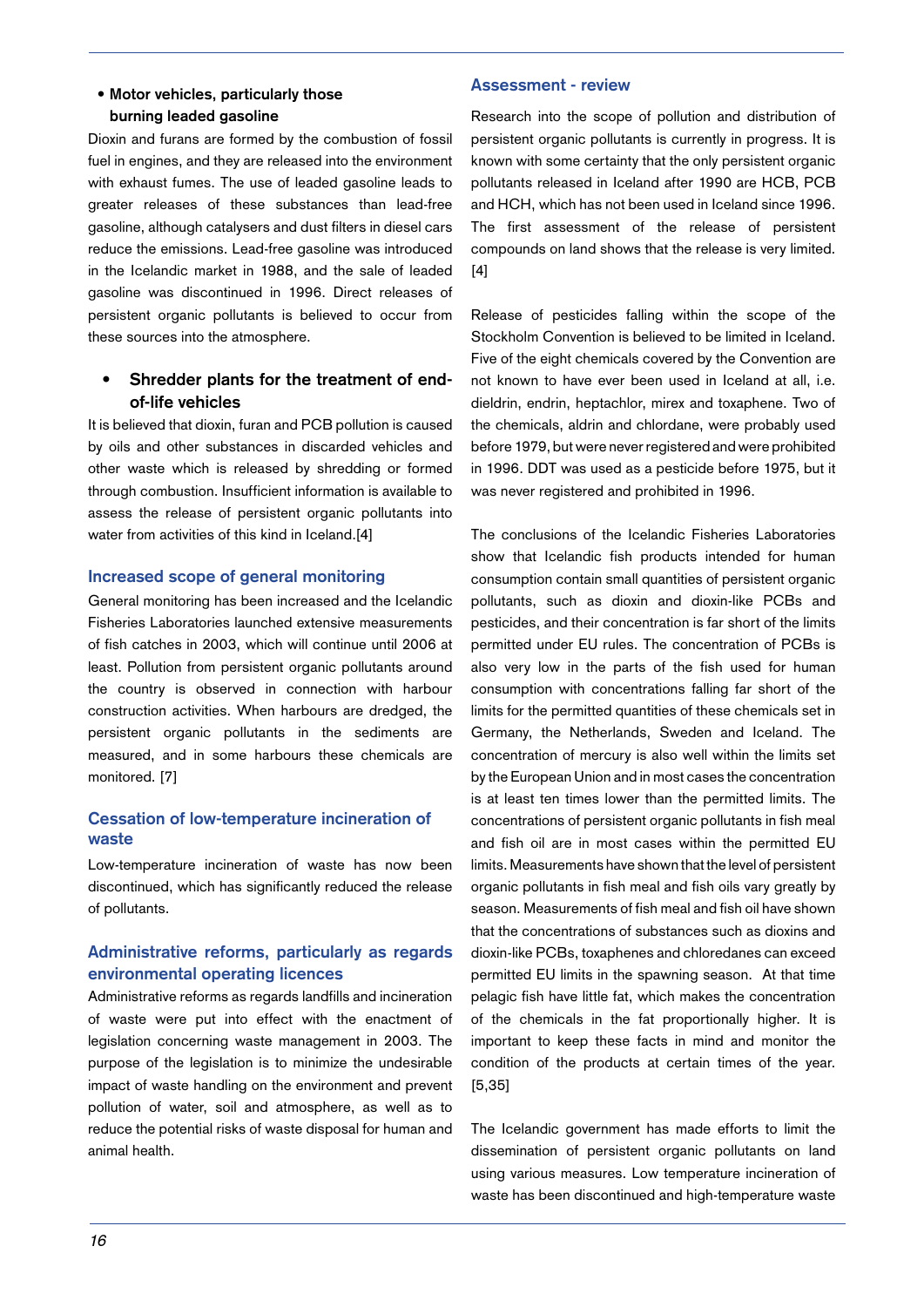incinerators have been introduced equipped with flue gas treatment which prevents these chemicals from being transported by air currents. The importation of many persistent pollutants is restricted by law. The Icelandic government is also combating the production and release of these chemicals internationally and has ratified the Stockholm Convention, which is intended to limit pollution from persistent organic compounds.

Even though the release of persistent organic pollutants into the atmosphere and pollution from these chemicals is limited in Iceland, it is very important observe very carefully any changes in the situation. Persistent organic pollutants have contaminated soil in Reykjavík at the site of the Hringrás recycling plant but that soil has now been exported and will be treated. In rural areas there are landfills which might be polluted, and it is necessary to investigate whether any pollution can be observed in those areas. It is an urgent matter to designate a special landfill site for the treatment and disposal of contaminated soil and other hazardous waste. Work is currently in progress on the preparation of such a site.

## **2.4 Radioactive substances**

#### **Introduction**

The radioactivity which is measured in the sea around Iceland is carried there by ocean currents, mostly from the recycling plant at Sellafield. The Icelandic Radiation Protection Institute is responsible for investigating and monitoring radioactive substances in foodstuffs and the environment pursuant to Act No. 44/2002. Regular measurements of radioactivity around Iceland are conducted on fish and seaweed and seawater, with sea samples taken three times a year.

The nuclear reprocessing plant at Sellafield has in recent years reduced is discharges of caesium (C-137) but significantly increased its discharges of technetium (Tc-99). The concentration of caesium (Cs-137) in the sea was measured in the range of  $2.3-3.6$  Bq/m<sup>3</sup> in  $2003-2004$ . The highest concentration was measured in the polar sea off the western and north-western coasts. The concentration of caesium measured in the range of 0.1-0.3 Bq/kg in seaweed and 0,1-0,6 Bq/kg in fish.

## **Actions**

#### **Measuring of Tc-99 in the sea around Iceland**

Measurements of Tc-99 (technetium-99) were begun in

2003 to ascertain whether the impact of the significant increase in discharges of the substance from Sellafield was felt in waters off Iceland. The concentration of Tc-99 measured in the range of  $0.04$ -0.2 Bq/m<sup>3</sup> and therefore appears to have increased slightly since measurements were begun. The vast majority of the measuring values are below 0.1 Bq/m<sup>3</sup> with the concentrations of TC-99 at their highest level off the western coast of the country, by Látrabjarg, at 0.2 Bq/m<sup>3</sup> [8].

**Table 1.** Concentration of Cs-137 (Caesium) and Tc-99 (technetium) in the sea around Iceland.

| <b>Date</b>                                                 | <b>Sampling</b><br>place | $Cs-137/$<br>Bq/m3 | $Tc-99/$<br>Bq/m3 |  |
|-------------------------------------------------------------|--------------------------|--------------------|-------------------|--|
|                                                             |                          |                    |                   |  |
| 02.2000                                                     | Kögur                    | 5.9                | $\star$           |  |
| 02.2000                                                     | Siglunes                 | 3.9                | $\star$           |  |
| 02.2000                                                     | Langanes NA              | 5.0                | *                 |  |
| 02.2001                                                     | Kögur                    | 2.1                | $\star$           |  |
| 02.2001                                                     | Siglunes                 | 3.0                | $\star$           |  |
| 02.2001                                                     | Langanes NA              | 5.3                | $\star$           |  |
| 05.2002                                                     | Kögur                    | 2.2                | $\star$           |  |
| 02.2002                                                     | Siglunes                 | 3.0                | *                 |  |
| 02.2002                                                     | Langanes                 | 2.6                | $\star$           |  |
| 02.2003                                                     | Kögur                    | 2.0                | 0.04              |  |
| 02.2003                                                     | Siglunes                 | 3.7                | 0.05              |  |
| 02.2003                                                     | Langanes NA              | 2.7                | 0.05              |  |
| 05.2004                                                     | Kögur                    | 3.3                | 0.1               |  |
| 05.2004                                                     | Siglunes                 | 2.5                | 0.06              |  |
| 02.2005                                                     | Kögur                    | $***$              | 0.10              |  |
| 02.2005                                                     | Siglunes                 | $***$              | 0.07              |  |
| 02.2005                                                     | Látrabjarg               | $***$              | 0.2               |  |
| *No measurements<br>**Results of measurements not available |                          |                    |                   |  |

## **Continuous long-term monitoring to maintain overview of the issue**

Pursuant to legislation on radiation protection, long-term monitoring will continue to maintain an overview of the issue.

#### **Renewal and maintenance of reaction plans**

It is assumed that the renewal and maintenance of reaction plans will continue in the future.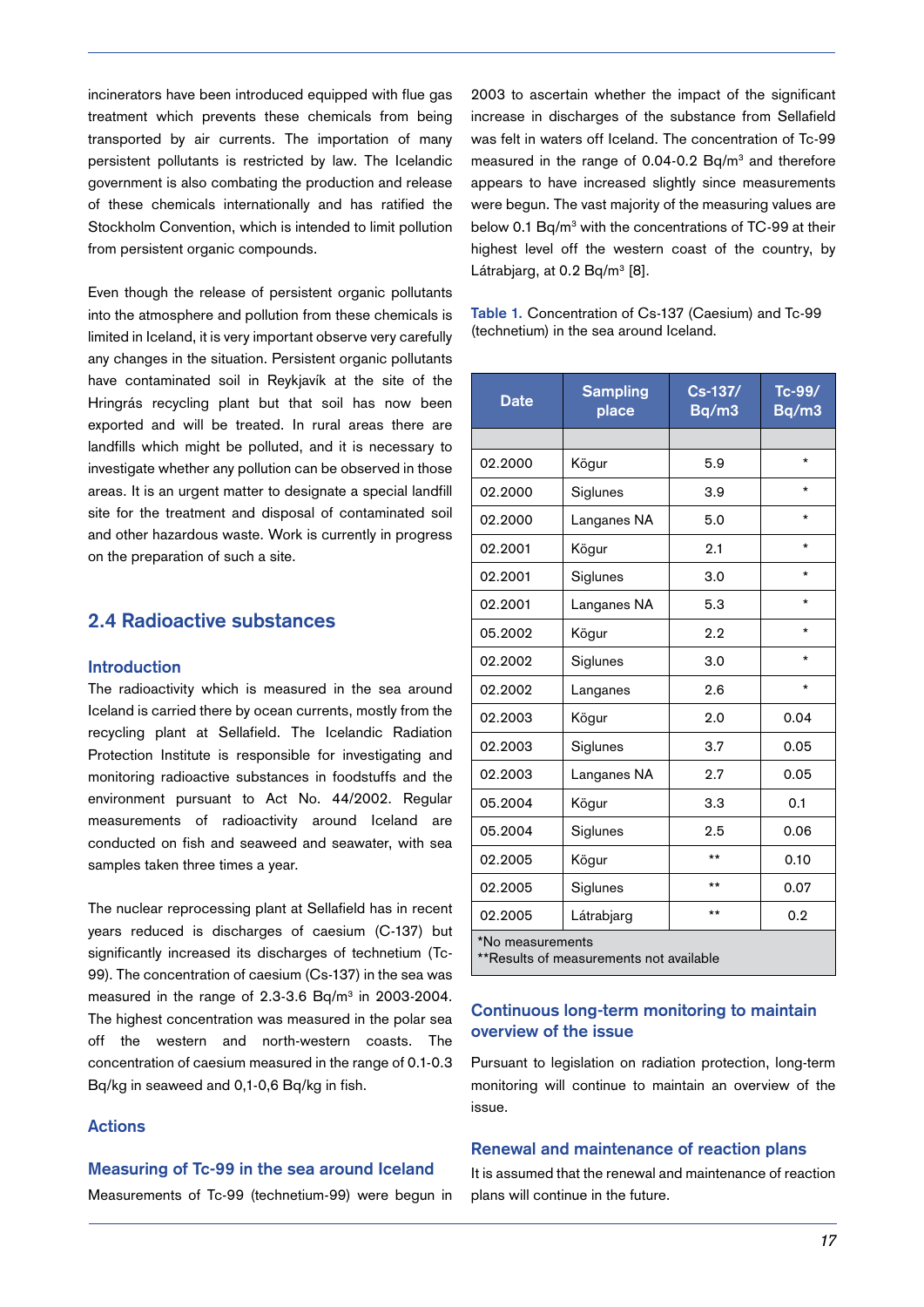#### **Assessment - review**

Radioactivity in the sea around Iceland is minimal and no changes have been observed in recent years. The results of measurements show that in spite of the significantly increased discharge of technetium from Sellafield, limited changes have been observed in the concentration of radioactive substances in the ocean around Iceland in recent years. The concentration of caesium (Cs-137) measures far below international guidelines on permitted concentrations of the substance in food, which provide for an upper limit of 1000Bq/kg. Measurements of Tc-99 in the sea around Iceland will continue in the coming years. Increased TC-99 pollution is to be expected, as the Sellafield nuclear reprocessing plant has greatly increased its discharge of the substance and changes in its concentration needs to be monitored in the future. It is important for Iceland that the decision of the OSPAR ministerial meeting on a 2020 deadline to cease the discharge of radioactive substance is met. No decision has been made on a date for the closure of the Sellafield nuclear plant, but the position of the Icelandic government is that all discharges of radioactive materials into the sea should be ceased.

## **2.5 Heavy metals**

Heavy metals are elements found in the sea, usually in low concentrations. Their natural concentration varies from one area to the next and depends on the geology and marine chemistry of the area in question. The hazardous heavy metals are cadmium (Cd), lead (Pb) and mercury (Hg), but chrome (Cr), copper (Cu), nickel (Ni), and zinc (Zn) can also cause negative effects on the environment. Arsenic (As) is usually also included in discussions of heavy metals. [1]

Monitoring of the concentration of heavy metals in the marine ecosystem around Iceland began in 1989, and measurements have shown that the concentration of heavy metals is generally low. [29] However, the concentration of cadmium has been measured high in some places for unknown reasons. The principal industrial sources of heavy metals in Iceland are shipyards, tanneries (there is one tannery in Iceland) and a metal coating plant (zinc and chrome), aluminium plants and ferrosilicon plants. [1] Foreign studies indicate that a high percentage of heavy metals is released into the sea by air and in this way heavy metals can be transported far from their place of discharge. This applies to mercury pollution, which is a cause of concern for the Icelandic government, which has called for

special consideration of the matter in the United Nations Environment Programme (UNEP). [23]

#### **Actions**

#### **Mapping of primary release points**

Mapping of primary release points is scheduled for the autumn of 2006.

#### **Study of the geochemistry of cadmium (Cd)**

The concentration of cadmium has been measured at relatively high levels in the ecosystem around Iceland. The reasons for this are unclear, and the decision was made to investigate the extent and reasons for cadmium pollution in fish. Samples have been taken and are in the process of being measured. A report on the project is expected in December 2006.

## **Survey of mercury (Hg) concentrations in the atmosphere**

Measurements of mercury in the atmosphere were conducted by the Environment and Food Agency and the Icelandic Meteorological Office. Measurements were made in two locations in the country, at Stórhöfði in the Vestmanna Islands and at Nesjavellir.

In 2004, mercury measured in the range of 2-6 ng/ $m<sup>3</sup>$  at Stórhöfði. In one case the concentration of mercury increased more than one hundredfold in a short period of time, probably in connection with an earthquake which had its epicentre in the seabed southwest of Reykjanes. In 2006, measurements were begun at the power development site at Nesjavellir for the purpose of ascertaining whether mercury is released from the drilled wells and hot springs in the area. The average concentration was measured  $1.5$  ng/m<sup>3</sup>.

In comparison, it is estimated that the average concentration of mercury in the atmosphere in the world is approximately 1.5 ng/m<sup>3</sup> and the values in Northern Europe generally lie in the range of 1.3-2.1 ng/m<sup>3</sup>. The values at Stórhöfði are therefore higher than might be expected, while the Nesjavellir values are close to the expected values for Northern Europe. [28]

## **Evaluation of emissions**

A comprehensive assessment of the release of heavy metals has not been made in Iceland. Monitoring of heavy metals in selected rivers is in progress. This monitoring has been used to assess the discharge of heavy metals into the sea by rivers. The discharge of heavy metals from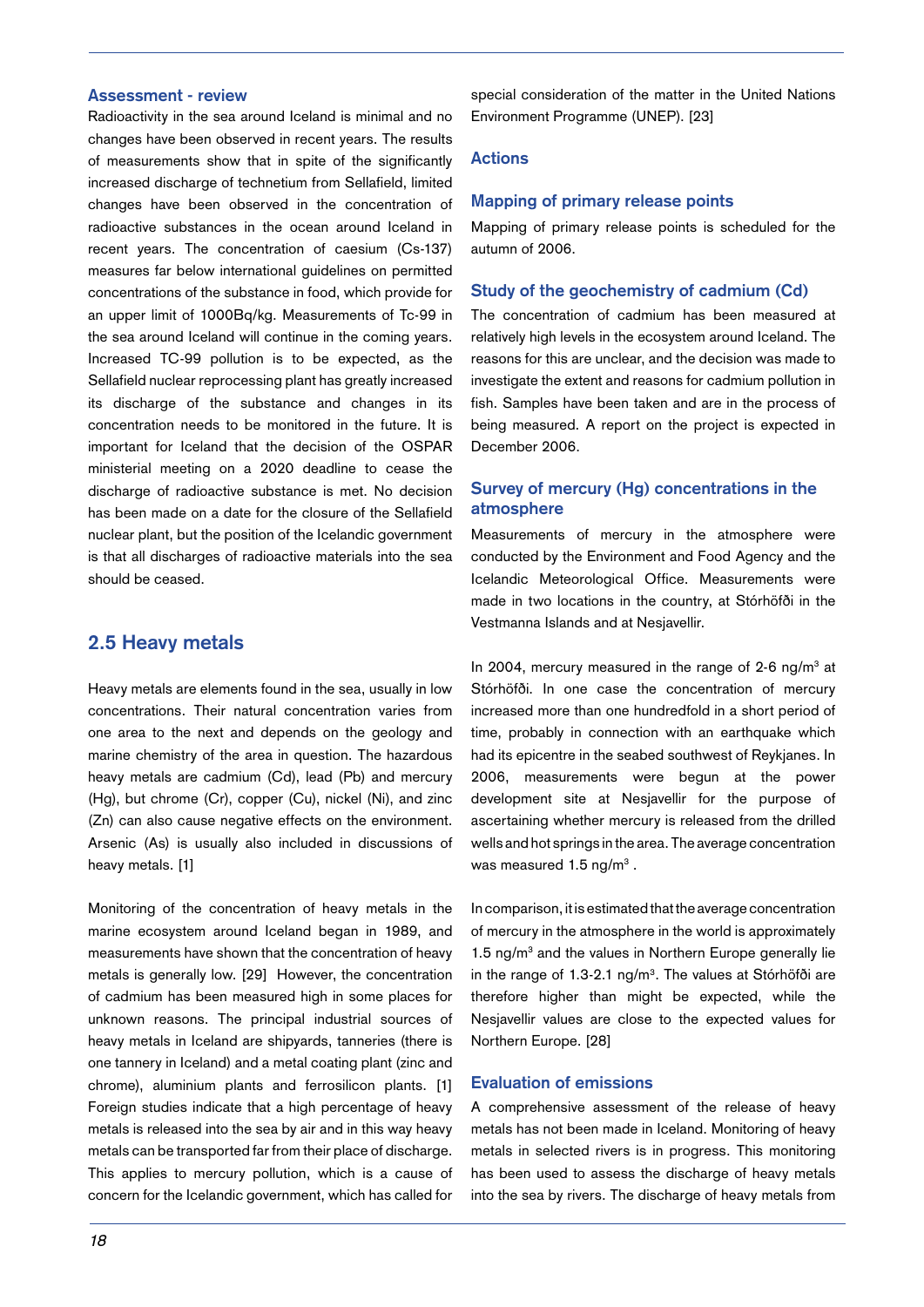rivers was measured in 1998-2005 in ten rivers in eastern and southern Iceland. On the basis of these measurements it was estimated that approximately 0.5 tons of cadmium, 3.8 tons of lead and 0.5 tons of mercury are carried to the sea by stream sediments in the country as a whole. [28]

## **Issue and review of environmental operating licences for industries**

All the largest industrial enterprises have been issued licences. However, records of environmental operating licences of sewage facilities are still lacking.

### **Research on impact of anthropogenic activities as compared to natural sources**

Studies of heavy metals in moss are currently being conducted by the Icelandic Institute of Natural History. The purpose of the studies is to determine the quantity of heavy metals transported to Iceland through the atmosphere. Sources of heavy metal pollution will be pinpointed and the size of polluted areas determined. The method is based on the fact that heavy metals brought to Iceland by precipitation and dust accumulate in the moss. The moss was collected at 115 places around the country and analysed. Concentrations of cadmium, chrome, copper, iron, nickel, lead, vanadium, zinc, arsenic and mercury will be measured. The study is a joint project of the Nordic countries and other European countries. The results of the studies will be displayed on maps showing the concentration of heavy metals in different places. [30]

## **Monitoring of the concentrations of heavy metals in the Icelandic environment**

Monitoring of the concentration of heavy metals in the Icelandic environment is conducted in many places with numerous research institutions involved. Monitoring of heavy metals is conducted in Icelandic fish catches, and the intention is to continue this work over the coming years. It is assumed that the scope of the monitoring will be similar to that of recent years. Chemical monitoring is also carried out in streams where regular measurements are taken of numerous heavy metals.

## **Assessment - review**

The report of the OSPAR Committee published in 2005 reveals that according to the assessment of monitoring measurements, the concentration of pollutants in the Northeast Atlantic in general is falling.

In the years that heavy metals have been monitored in Iceland, research and measurements have revealed that heavy metal contamination in living organisms does not appear to be a problem in the sea around Iceland. There is no heavy industry in Iceland which releases heavy metal into fresh water in any significant quantities. The release is therefore mostly from small-scale industry and vehicle traffic. The low concentration of these substances which is measured in fresh water in Iceland therefore represents the natural background values of these substances in Iceland.

A report recently published by the Icelandic Fisheries Laboratories reveals that the concentrations of heavy metals in cod and mussels in Iceland are usually close to or below the reference values of the International Council for the Exploration of the Sea (ICES), although with some exceptions. Thus, cadmium is, as before, measured at relatively high levels in the marine ecosystem in Iceland, which appears to stem from natural causes, as nothing has emerged to indicate cadmium pollution from anthropogenic sources. The concentration of mercury is among the lowest measured in the Northeast Atlantic and has not increased since measurements began.

The OSPAR Report of 2005 reveals that in Iceland the concentration of arsenic and cadmium has increased since the time of the last measurements. The concentration of arsenic increased in Álftafjord in the northwest, and the concentration of cadmium has increased by 6-10% over a 12-year period in Hvalfjord in the southwest.[31] There is a need to study the reasons for this increasing concentration in greater detail.

A more detailed assessment is proposed of the data concerning the release of mercury into the atmosphere as well as a summary of its results [28] as a considerable quantity of data is now available in Icelandic research institutions responsible for measurement of heavy metals and persistent organic compounds. In order to comment on the changes in the concentration of these substances in the environment over a longer period detailed statistical calculations will need to be made of the available data. It is likely that some mercury is released into the atmosphere by the crematorium and research on that issue are already begun.

## **2.6 Oils**

## **Introduction**

Considerable progress has been made on this issue in recent years. Of principal note is the fact that Act No. 33/2004 on the prevention of marine and coastal pollution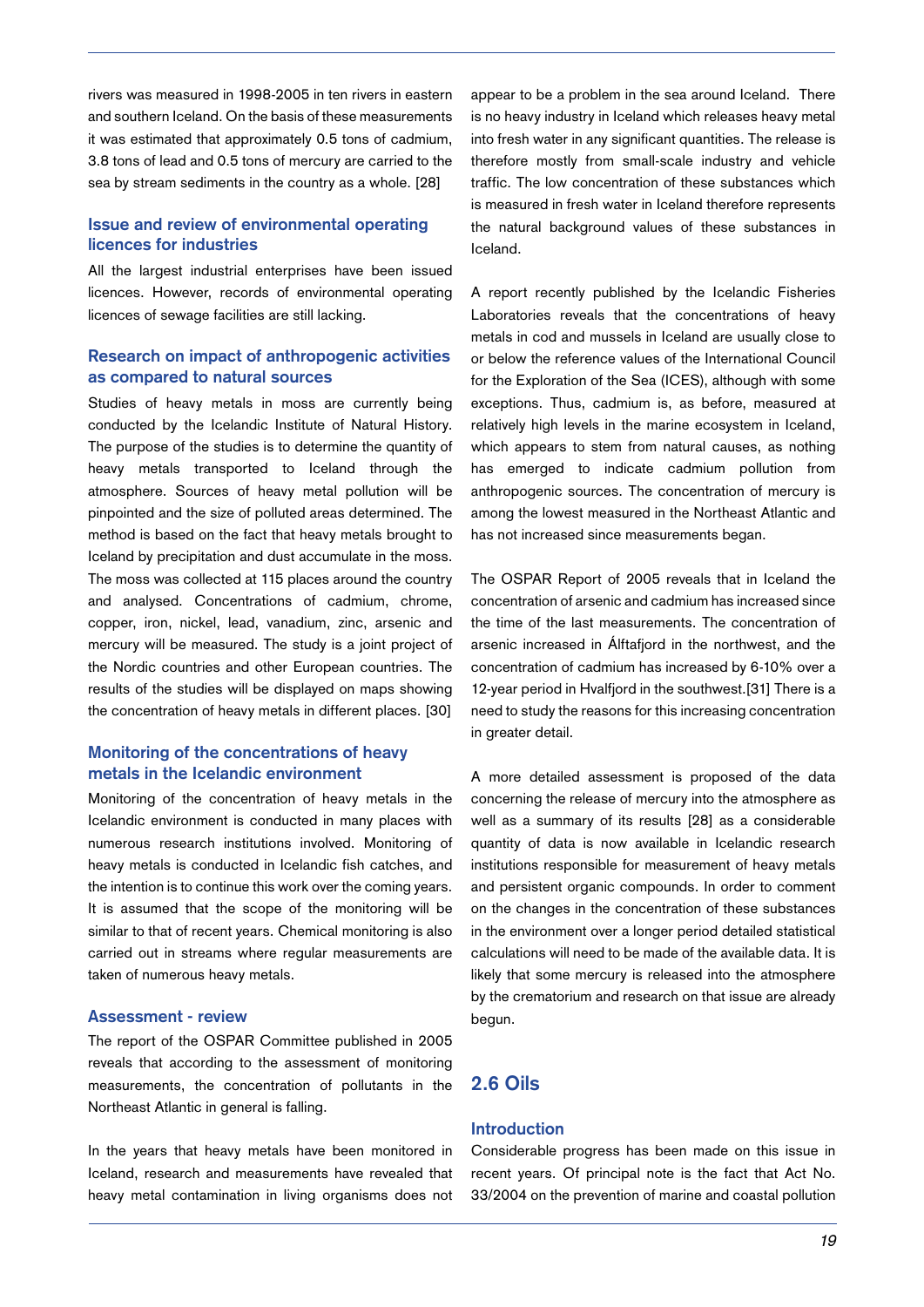addresses many of the issues that relate to potential oil pollution. A government regulation was issued in 2004 with a view to ensuring that shifting oil between vessels on the open sea is done using methods that will not threaten the environment. Shifting oil between vessels is now banned in large areas of the ocean around Iceland except with the special government permission.

#### **Actions**

## **Creation of reaction plans for serious pollution accidents**

Act No. 33/2004 on the prevention of marine and coastal pollution addresses the preparation of reaction plans in the event of acute pollution which may be caused by industrial activity, providing that such plans must be prepared before the issue of an environmental operating licence. The plans must be based on risk assessments which take into account, among other things, the issues outlined in an annex to the Act and provided for in a government regulation.

## **Complete the issue of environmental operating licences for petrol stations and other operations where oil is handled in significant quantities**

Petrol stations now all have environmental operating licences. Oil supply depots are required to have an environmental operating licence, and all of them have such a licence with the exception of two depots operating on an exemption.

#### **Obligation to report accidents on land**

Act No. 33/2004 provides that owners or officers of vessels and owners or operators of offshore work or drilling platforms must immediately notify the headquarters of the Icelandic Coast Guard of all discharge, dumping or pollution covered by the Act within the pollution jurisdiction of Iceland, as well as on coasts, except in the case of discharges which are specifically permitted under the Act. A polluter is liable for all acute pollution damage if the pollution is the result of transportation of oil, toxic materials, hazardous materials or certain economic activities. This liability, which is objective, covers damage amounting to up to SDR 1 million. Parties transporting oil, toxic materials or hazardous materials are required to take out liability insurance or submit other insurance considered adequate by the Environment and Food Agency in the amount of 1 million SDR. A government regulation has also been issued concerning acute pollution insurance of ships and land-based activities.

## **The creation of risk maps with regard to potential oil pollution of coastlines**

A sensitivity map and contingency plan has been prepared for south-western Iceland, and there are plans for such maps to cover the entire country in the future. Such map displays information on natural features and other assets which could be placed at risk in the event of a pollution disaster in the area in question. Potential pollutants are recorded, assessed and defined for the ocean and coastal area in question. Information concerning climate, currents, communications, disaster response organisations, experts, agencies etc. is linked in order to improve the efficiency of actions and responses when there is an impending risk of acute pollution. The sensitivity map and contingency plan is intended to be the principal aid for response organisations when and if events of acute pollution occur calling for complex information gathering, organisation and management. [9]

## **Maintenance of reaction plans for serious pollution accidents**

It is assumed that reaction plans for acute pollution accidents will be maintained for the future.

#### **Assessment - review**

Oil transport carries risk and oil pollution accidents can cause extensive damage to the environment, as oil can both have acute toxic effects and serious long-term consequences for the marine ecosystem. The risk of oil pollution is caused not only by ships transporting oil, but also by land-based sources, such as urban sewage, river sediments, oil transportation on land and in loading and unloading oil in the ports around the country.

The changes that have been made in the legal environment in recent years are important for improved defences against potential oil pollution. The preparation of sensitivity map and contingency plan is also important to enable correct responses in the event of oil pollution accidents.

It is assumed that the passage of vessels through the Arctic Ocean will increase substantially in the coming years owing to oil transportation and the economic development of coastal areas in Siberia. The shipping route through the Arctic Ocean between the North Atlantic and Pacific Oceans will in all probability open up to reinforced ice-breaking cargo vessels in the future, which will radically change the shipping routes in the northern hemisphere. Improved navigation techniques and continuous satellite information will in all probability open the route to international shipping earlier than previously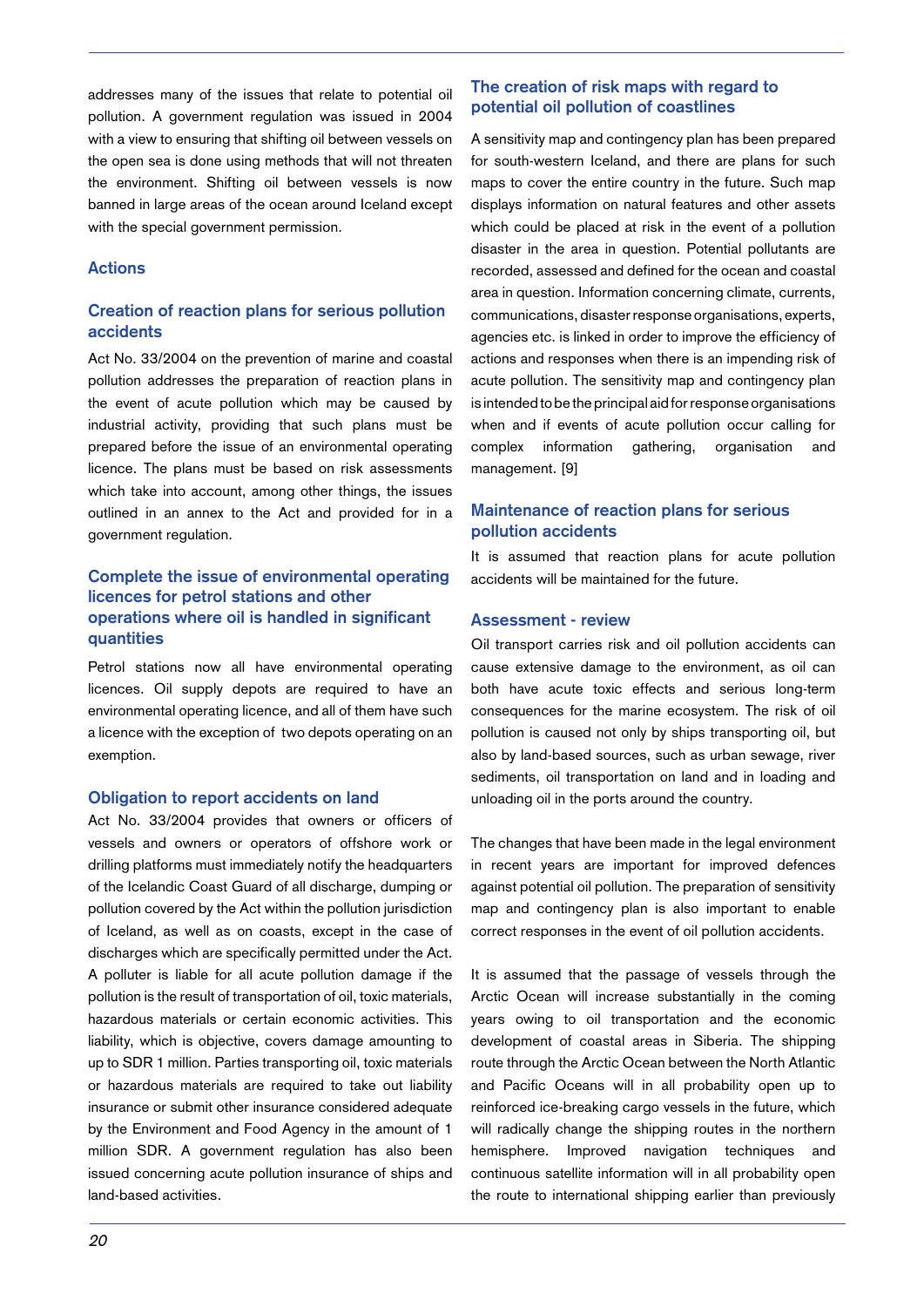anticipated. The Arctic ecosystem is extremely sensitive to any adverse events. If these predictions prove correct it is necessary to take measures to prevent environmental damage. The principal concerns relating to increased shipping relate to acute pollution resulting from accidents, rather than normal traffic of vessels. Pollution from largescale oil spills in the Arctic could reach the country within months, borne by ocean currents. It is important to assess the risk of such accidents and prepare responses to them.[10]

## **2.7 Nutrients**

#### **Introduction**

The nutrients phosphate and nitrate are necessary to marine algae and dissolved silica is necessary to silica algae. However, large quantities of nutrients in the sea can result in a dangerous chain reaction. Great quantities of nutrients can cause an explosive growth of algae, which eventually sink to the bottom where they rot without benefiting other life forms as food. The rotting can cause eutrophication if mixing is not sufficient, which in turn causes the death of sedentary species. The lack of oxygen

Concentrations of nutrients in rivers during the summer are lower than the mean concentrations in the sea at the same time. For this reason effluence from land does not have an impact on the concentration of the chemicals in the sea. Localised impacts cannot be excluded, as large quantities of nutrients may on occasion be released quickly into the environment from activities such as those of slaughterhouses. [1]

#### **Actions**

## **Chemical analyses around major outfalls and streams/rivers**

Releases of nutrients with sewage and from commercial activities have been estimated, and prior to 2002, the release of nitrogen and phosphorous from residences, fisheries and agriculture was estimated at 1,739 million pollution equivalents on an annual basis, as shown in Table 2 on estimated nutrient release.

**Table 2.** Estimated total release of nitrogen and phosphorous from residents and commercial activities (fisheries and agriculture) in 2002.

Measurements conducted on the treatment of sewage

|                             | Nitrogen release | <b>Phosphorous release</b> | <b>Calculated pollution</b><br>equivalents |
|-----------------------------|------------------|----------------------------|--------------------------------------------|
|                             |                  |                            |                                            |
| Metropolitan Reykjavik Area | 1,729 tons       | 323 tons                   | 568,636 thousand                           |
| Western Iceland             | 388 tons         | 67 tons                    | 123,313 thousand                           |
| West fjords                 | 183 tons         | 32 tons                    | 58,473 thousand                            |
| Northwest Iceland           | 290 tons         | 50 tons                    | 92,106 thousand                            |
| Northeast Iceland           | 723 tons         | 124 tons                   | 229,119 thousand                           |
| East Iceland                | 1,526 tons       | $254$ tons                 | 477,547 thousand                           |
| South Iceland               | 600 tons         | 103 tons                   | 190,215 thousand                           |
| Total:                      | 5,439 tons       | 953 tons                   | 1,739 million                              |

can also lead to the deoxidation of dissolved sulphate, which causes the formation of hydrogen sulphide, which has a powerful toxic effect on living organisms. Also, it is believed that eutrophication can lead to increased frequency of blooms of toxic algae. The primary anthropogenic sources of nutrients are sewage, waste water from the food industry, animal husbandry as well as leaching of synthetic fertilizers.

from the metropolitan area of Reykjavík have indicated an approximately 20% removal of organic substances (such as  $COD<sub>c</sub>$ ) and approximately 15% removal of particulate content. An estimate of discharges, based on measurements of untreated sewage from Reykjavík, indicates that the total discharge of nitrogen is approximately 6.8 tons per day, or 2482 tons per year. The total discharge of phosphorous is approximately 0.64 tons per day, or 233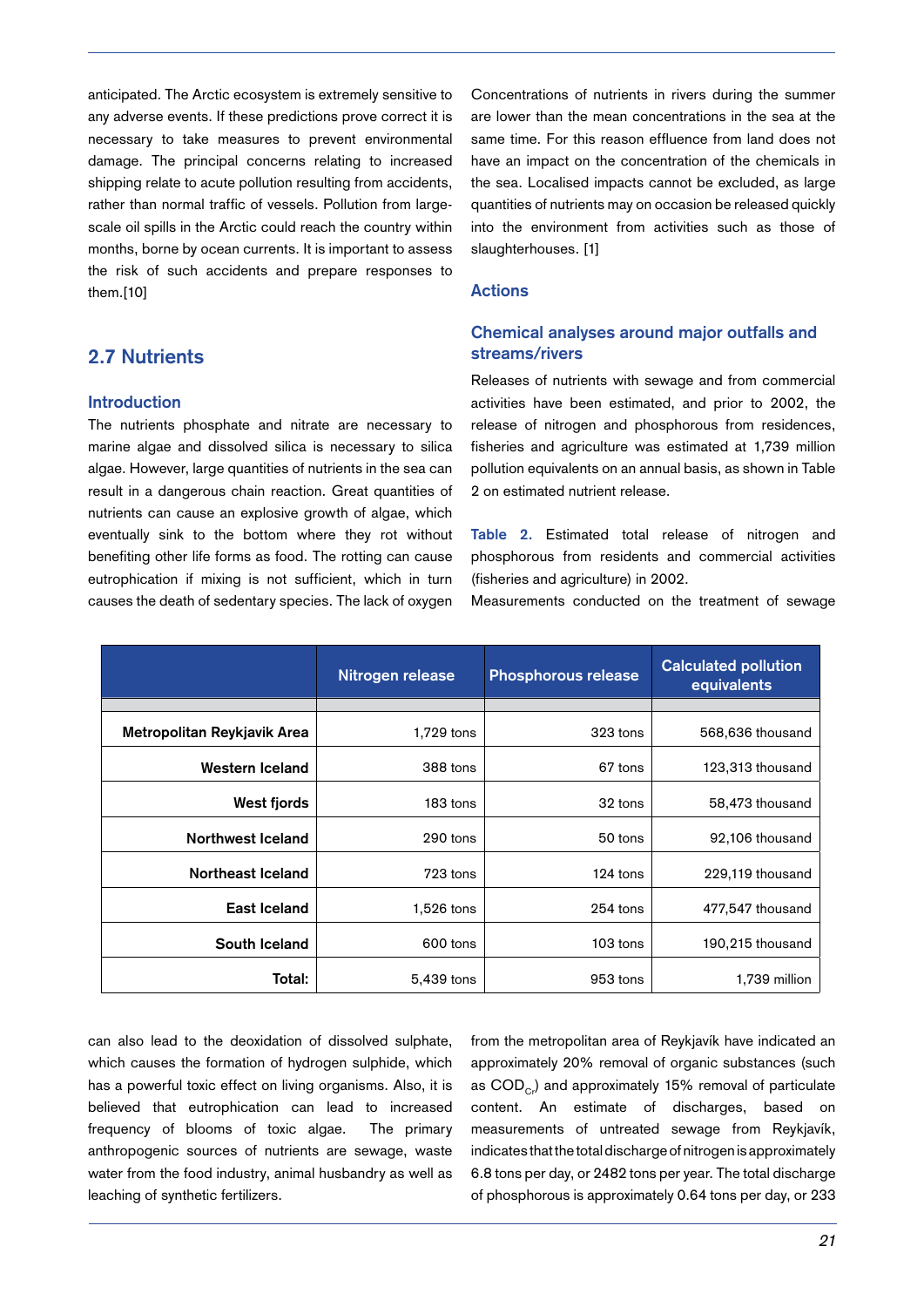tons in total of phosphorous per year. [36] Pollution equivalents are calculated based on 16 g/day for nitrogen and 3.5 g/day for phosphorous in sludge water, and the total quantity is shown in tons per year.

## **Monitoring and registration of the frequency of algal blooms around Iceland**

The Marine Research Institute monitors the annual trends of phytoplankton in the ocean around Iceland. Work is in progress on a simulation model where telemetry, as well as measurements at sea, will be used to display phytoplankton trends in the sea and to calibrate the telemetering work.

Some marine phytoplankton can produce toxins which can cause toxic reaction in humans, but phytoplankton can also cause fish mortality, particularly in fish farming. With the increasing scope of fish farming and shellfish cultivation demand has been steadily increasing for monitoring of the growth of toxic algae and their toxic impact. For this reason the Directorate of Fisheries, in co-operation with the Marine Research Institute, Institute of Freshwater Fisheries, the Environment and Food Agency, fishermen fishing for shellfish and mussel cultivators, have decided to monitor toxic phytoplankton in several areas around the country. Areas in Hvalfjord and Breiðafjord in the west, Eyjafjord in the north and Mjóifjord in the east are monitored with the number of toxic phytoplankton observed on a weekly basis from the spring and into the autumn. In 2006 there have been signs of species at most monitoring sites which can cause shellfish poisoning, such as Dinophysis species and Pseudo-nitzschia pseudodelcatissima, which can both cause poisoning. In July 2006, the quantity of Dinophysis species was measured at 3,380 cells per litre, and Pseudo-nitzschia pseudodelcatissima at 8,959,680 cells per litre, which are both far above reference limits. For this reason, regular warnings concerning shellfish consumption have had to be released in the summer of 2006 following measurements. [32]

| Figure 5. Areas where toxic algae are monitored |
|-------------------------------------------------|
|-------------------------------------------------|



#### **Monitoring of the chemical content of streams**

One of the monitoring projects conducted by the Ministry of the Environment is monitoring of the chemical content of streams. Regular measurements are conducted of various factors, including minerals and nutrients. The discharge of nitrogen and phosphorous into the ocean by streams in 1997 to 2001 was assessed to be in the order of 3400 tons of total nitrogen and approximately 2900 tons of total phosphorous per year. [28]

## **Monitoring of nutrient conditions in surface water in accordance with EEA undertakings**

Monitoring of nutrient conditions in surface water in accordance with EEA undertakings is linked to government regulation 804/1998 on the prevention of water pollution caused by nitrogen compounds from agriculture and other industrial activities, and covers both surface water and groundwater. The monitoring results from streams, as well as measurements of potable water and other occasional measurements, are used to assess the nutrient situation in surface water. Icelanders obtain their potable water to a large extent (95%) from springs, i.e. as groundwater, and surface water is rarely used for human consumption (5%). [28] The surface water that is used as potable water is from mountain lakes and shows no signs of nitrate pollution.

Studies and classification of lakes with regard to nutrient situation are currently in progress in Iceland. In 1997- 2000, nitrogen compounds were measured in 59 lakes. In 49 lakes, the concentration of nitrate nitrogen  $(NO<sub>3</sub>-N)$ measured less than 0.005mg/l, and in all the lakes the concentration of nitrate nitrogen (NO<sub>3</sub>-N) was measured as less than 0.05mg/l.

**Table 3.** The table shows the total quantity of nitrogen and phosphorous measured in 59 lakes in the country.

| No. of<br>lakes | <b>Total quantity of</b><br>nitrogen in mg/l | No. of<br><b>lakes</b> | Total quantity of<br>phosphorous in<br>mg/l |
|-----------------|----------------------------------------------|------------------------|---------------------------------------------|
|                 |                                              |                        |                                             |
| 52              | < 0.3                                        | 36                     | < 0.01                                      |
| 5               | $0.3 - 0.75$                                 | 12                     | 0.010-0.025                                 |
| $\mathbf{2}$    | $0.75 - 1.5$                                 | 4                      | 0.025-0.050                                 |
|                 |                                              | 7                      | 0.050-0.125                                 |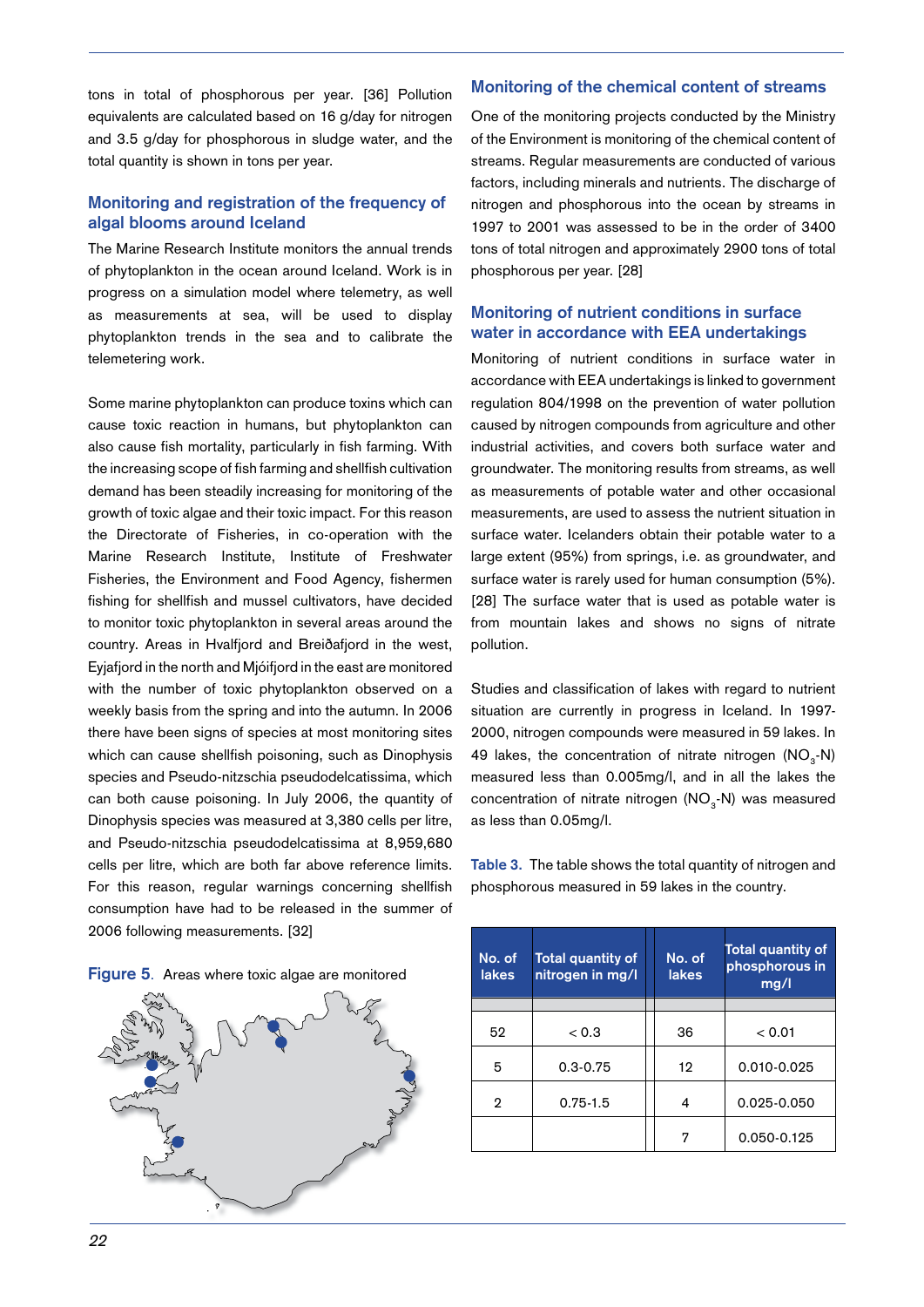#### **Assessment - review**

The results of studies show that nutrients do not appear to be a pollution problem in the coastal areas of Iceland and there are no indications of eutrophication in the streams and lakes in Iceland. The volume of estimated nutrient discharges into the sea is not significant in comparison with larger countries. However, it is necessary to conduct studies to measure effluence from land, and the Agricultural University of Iceland has begun this work. Measurement data from the streams indicate that estimates of the effluence of nutrients has been too high. Further research will reveal new criteria for the measurement of effluence which may possibly reduce the effluence figures. It is necessary to analyse further the data collected in recent years and subsequently it will be possible to assess the discharge of nutrients more precisely than has been possible to date. However, increased fish farming on the coast could increase the discharge of nutrients off the coasts of Iceland in the future.

There have been considerable signs of toxic algae in Iceland since measurements began, and across the world there have been indications of an increased spread of toxic algae. The reason is not clear, but various explanations have been proposed. Increased shipping and discharges of liquid ballast are cited as possible explanations, while others believe that the increase is the result of increased quantities of nutrients being carried into the sea as a result of human activity, which increases the growth of algae. Still others believe that increased knowledge and vastly increased monitoring has the effect that blooms of harmful algae are more often reported.

It is not long since the monitoring of toxic algae began, and it is impossible to see whether the frequency of toxic algae in mussels is increasing, decreasing or stable. The contextual link between the discharge of nutrients and toxic algae is also very unclear, but increased monitoring and research will perhaps shed a light on whether there is such a link.

# **2.8 Sediment mobilisation and pollution**

#### **Introduction**

Marine sediment around Iceland has to a large extent been formed by stream sediment loads and by glacial erosion. The impact of construction and development can cause a disturbance in natural sediment shifts and also the concentration of pollutants in the sediment may increase. Natural sediment mobilisation is important for coastal areas, and changes in the mobilisation can disturb the equilibrium. Excessive sediment can spoil habitats on the seabed and increased quantities of suspended particles can decrease the amount of light carried down into the water. Too little sedimentation can also have negative effects on natural balances.[1]

Various elements can influence sediment mobilisation. Altered land use, dredging and construction of harbours, large civil engineering works in coastal areas and damming of streams and bridging of fjords are all factors which can affect sediment mobilisation. Pollutants can be carried into the sediment through drainage systems, streams and rivers or directly from commercial operations in and close to harbours. Dredging can pollute sediment and shift it to unpolluted areas. Pollutants in sediment are mainly heavy metals and persistent organic pollutants. They are usually more common in fine sediment, which is richer in organic carbons to which pollutants have a tendency to adhere. [1]

Contamination in surface sediments has been measured in limited areas near harbours and shipyards in the Reykjavík area and larger rural ports. This contamination is thought to originate both from vessels and from the operation of shipyards ashore. The contamination involves tributyltin (TBT), heavy metals, persistent organic pollutants and oils. TBT pollution is discussed in greater detail in the section on persistent organic pollutants.

#### **Actions**

## **Study the impact of activities (damming of streams, bridging of fjords, harbour construction, coastal installations) on natural sediment shifts and other environmental aspects**

All major civil engineering work is preceded by studies of the impact of the work on sediment mobilisation and other environmental factors. In the case of work in areas where polluting activities have already been conducted, e.g. in harbour areas, the sediment is studied with regard to pollutants such as TBT, oils, PAHs (Polycyclic Aromatic Hydrocarbons), heavy metals and persistent organic pollutants. If the sediment is shown to be contaminated, it is removed and sealed off in landfills in order to prevent pollutants from being distributed to uncontaminated areas and damaging the marine and coastal environment. During the time that work is in progress an attempt is made to minimise turbidity by restricting the work to limited areas at each time.[33]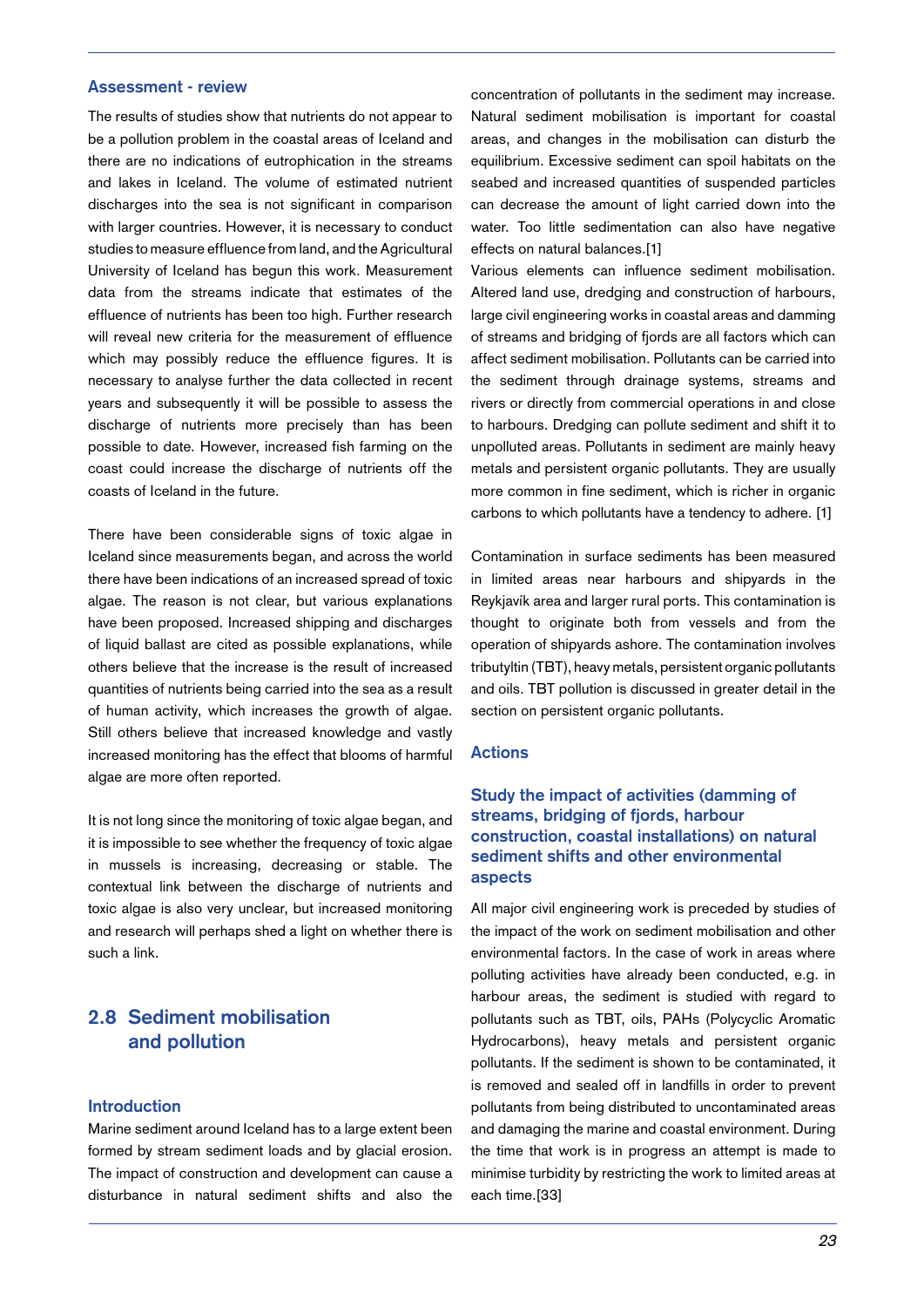## **Study the natural flow of pollutants to the sea on suspended particles and in turbid water**

A study conducted by the Marine Research Institute in the river Thjórsá revealed that when the stream water mixes with the sea metals and nutrients are released from suspended particles and the ions are dissolved at a certain level of salinity, which is a well known phenomenon. The heavy metals cadmium, zinc and copper, which were at low concentrations in the river, were detached from the suspended particles and their concentration increased in the salty sea. The concentration reached maximum levels in the mixture of fresh water and sea water and was then diluted and fell with the increasing salinity.

## **Acquire an overview of natural sediment transportation into the sea**

Considerable research has been done in this area, and a significant amount of information is available on chemical erosion in Iceland. A comprehensive overview of natural sediment transportation into the sea, however, does not exist. Studies have been made of sediments and the composition of sediments in connection with work on sewer projects.

## **Follow up on the implementation of rules on the dumping of dredging materials**

Harbours are often dredged in the course of maintenance and alterations. Some of the dredged material can be contaminated by heavy metals, persistent organic pollutants or other pollutants. According to the OSPAR Convention on the protection of the North-eastern Atlantic dredged material of this kind cannot be dumped into the ocean without a special permit. Provisions to this effect were passed into law by Act No. 33/2004 on the prevention of marine and coastal pollution. The Act stipulates that dumping of dredged material into the sea off Iceland is not permitted except with the special permission of the Environment and Food Agency following an investigation of the level of contamination of the material and the proposed dumping site. The Agency has issued guidelines on the handling of dredged material and, among other things, established reference limits for the concentration of substances in dredged material and appropriate measures. [28]

## **Legislation on environmental imp act assessment should also cover dredging and seabed mining**

According to the Environmental Impact Assessment Act No. 206/2005, mineral extraction on land and in the seabed where the proposed extraction disturbs an area of 50,000 m<sup>2</sup> or more or involves a volume of 150,000 m<sup>3</sup> or more is always subject to environmental impact assessment. If the prospective extraction disturbs an area of  $25,000$  m<sup>2</sup> or more or involves a volume of 50.000 m<sup>3</sup> or more the decision on whether the work requires an environmental impact assessment is made on a case-by-case basis.

## **Evaluate the long-term impact of activities on sediment shifts and pollution at the planning stage**

The long-term impact of work on sediment mobilisation and pollution has not been investigated specifically, but such an investigation is under consideration.

#### **Assessment - review**

The natural mobilisation of sediment by streams is extensive and has been the subject of considerable research. The impact of this sediment on the marine ecosystem, however, has not been extensively studied.

In the course of harbour construction work it has been revealed that contamination can be present in superficial sediments. Dredged material measured as contaminated is often used in landfills or measures are taken to prevent pollutants from being distributed and damaging the marine environment in any other way. Pollution of this kind has not been detected in the ecosystem and the disposal of dredged material is acceptable.

The type of sediment in the seabed determines to a large extent the composition of animal life in the respective places, and knowledge of the distribution of particle size in the seabed sediments provides important information of benthos habitats. Studies of sediments are connected with studies of habitats, and both involve time-consuming research as the ocean area around Iceland is large. Research of sedentary species in the ocean around Iceland is in its early stages and therefore it is difficult to assess the impact of sediment mobilisation on the ecosystem. The Marine Research Institute has been mapping the seabed since the year 2000 using multibeam echosounding.

# **2.9 Litter**

## **Introduction**

Litter can cause damage to the marine biosphere and can have various negative effects on habitats or destroy them. Litter on coastlines also causes visual pollution. Incineration of waste can cause emissions of persistent organic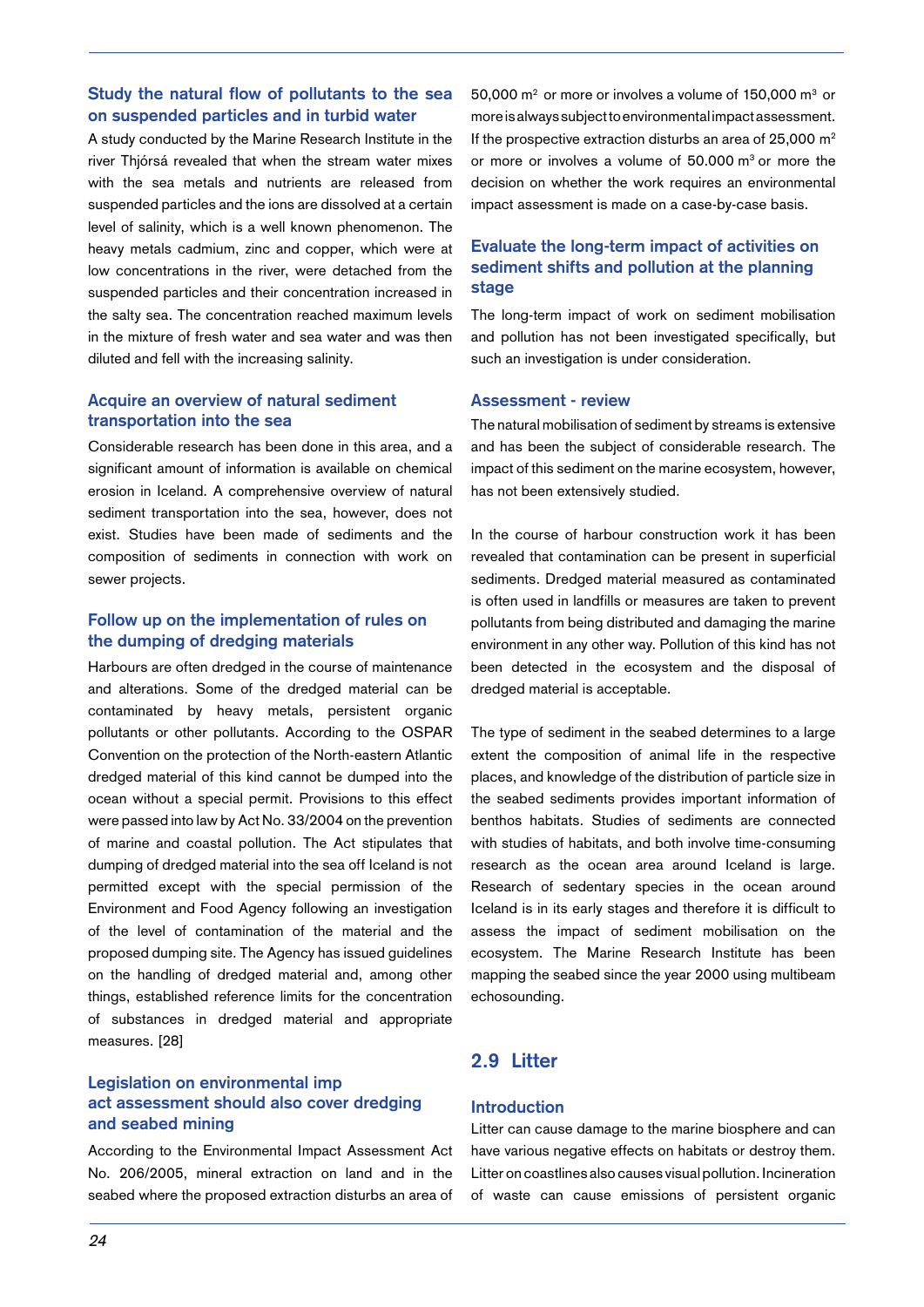pollutants, e.g. polychlorinated dioxins and furans, heavy metals, fire-retardant materials, PAHs, substances with hormonal action and oils, which can then be carried to the sea. If landfill leachate reaches the sea it can cause pollution. The main sources of waste materials in the sea and on coasts are poorly managed landfills, waste carried by wind from urban areas and waste carried by drainage systems and rivers into the sea.

Significant progress has been made in waste management in Iceland in recent years. Municipalities have increased their co-operation on waste disposal with the result that there are fewer waste disposal sites. The recycling of waste materials has more than doubled over the past 10 years. A reduction of total volume of waste for final disposal has however not yet been achieved as the volume of waste has grown faster than the rate of recycling. In order to achieve the targets of the National Plan on Waste Treatment, recycling of organic waste, packaging waste and waste from electrical appliances will need to be increased. [16]

## **Actions**

## **Issue of environmental operating licences for disposal installations**

All waste management is now subject to the issue of an environmental operating licence. A collection system has been established for toxic and hazardous chemicals and the public and enterprises can dispose sorted waste at collection centres.

## **Closure of disposal installations that do not have an environmental operating licence**

Landfills now generally have an environmental operating licence and disposal sites without environmental operating licences have been closed.

## **Monitoring and cleanup of areas where litter accumulates**

Most of the municipalities around the country are engaged in organised clearing of litter, e.g. from coasts. Also, volunteers and NGOs around the country have launched campaigns concerning these issues. The Ministry of the Environment supports Worldwide Friends (WF), an international voluntary organisation which has presented a plan for a massive campaign to clean up the Icelandic coastline. The plan is to clean up the coastline in the years 2006 to 2011, a total of 4,950 km. The organisation plans to remove all loose litter, map larger objects and make plans on how to remove those in the future. Volunteers of the organisation, which is supported by the YOUTH Plan of the European Union, among other sponsors, will arrive in the country in 2006 to work on the preparation and implementation of the project. A number of volunteers will participate in the undertaking, Icelandic as well as foreign.  $[14]$ 

#### **Removal of shipwrecks from coasts**

A working group organised by the Ministry of the Environment addressed the problem of clearing the coasts and harbour areas of wrecks and abandoned vessels and the resulting costs. The Group assessed the need for actions based on Act No. 33/2004 on the prevention of marine and coastal pollution A review was conducted of the shipwrecks around the country. Shipwrecks were mapped, their condition assessed and possibilities explored of their removal.[15] It is clear that the sea and coasts are not threatened by pollution from all the shipwrecks lying around the coastline, most of which have been lying at their present sites for years. The Act contains provisions stipulating that ship-owners must remove ships that run aground at the latest six months following the grounding. The Act is intended to prevent ships from being abandoned on the coastline in the future.

## **Assessment - review**

Much has been achieved with regard to this issue in recent years, in particular with the reformed and co-ordinated regulatory environment. Regulations have been issued in the last two years which are intended to prevent litter pollution from vessels and reduce the dumping of waste and residual cargo into the sea from ships by providing facilities in harbours to accept waste from ships. Open incineration has been discontinued and replaced by hightemperature incineration with sophisticated treatment facilities designed to minimise pollution.

In recent years increasing attention has been focused on minimising the use of raw material and energy in manufacturing activities, and addition attempts have been made to reduce the production of waste to the extent possible. The Icelandic Recycling Fund was launched on 1 January 2003; the Fund has the goal of minimising waste formation and channelling waste into reuse and recovery. The Fund is intended to use economic incentives to promote maximum re-use and recycling. The Recycling Fund pay for the reception of tyres, hazardous wastes, packaging, fishing gear and vehicles. [11,12] The Recycling Fund took over this work from the Hazardous Waste Committee that used to organize the reception of hazardous waste.

The Act on Waste Handling entered into force in 2003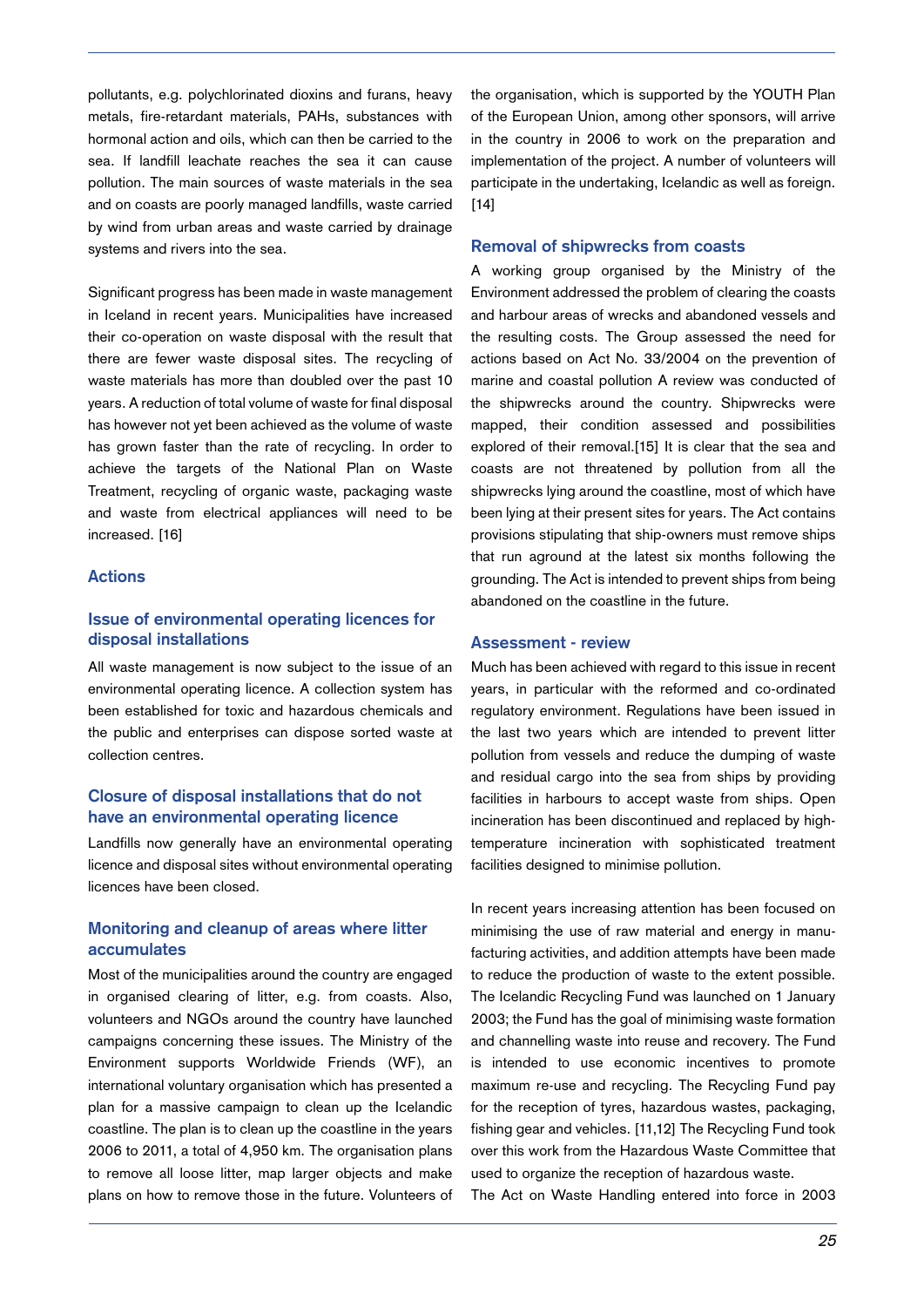(Act No. 55/2003) and government regulations on waste were reviewed. The Act contains instructions to the Environment and Food Agency to prepare a general plan for a term of at least 12 years on waste management. The "National Plan on Waste Handling for the Years 2004 – 2016" was issued in 2004 by the Environment and Food Agency. The National Plan will be reviewed every three years. The Act places increased responsibilities and obligations on municipal governments concerning waste management. [13] Following the Act, an increased demands has been made on management at disposal sites i.e. monitoring will be increased. Work is in progress on updating all management of waste in compliance with the law and environmental licences have to be renewed for all the disposal sites before the year 2009.

Following the issue of regulations banning the dumping of litter into the sea and by providing for facilities in harbours to receive and process waste from ships, better practices may be expected to reduce the quantity of waste in the sea from land-based sources.

## **2.10 Impact on habitats**

#### **Introduction**

Research in recent years has shown increasingly the importance of environmental factors for the reproduction of the exploitable marine stocks and the need to exercise caution and to use the ecosystem approach in their utilisation.

There are now 21 costal and ocean areas which are protected on the basis of the Nature Conservation Act; in addition seven islands, three capes, eleven beach areas and nine sites adjacent to the sea are protected. Furthermore, one area on the bottom of Eyjafjord has been protected based on the Nature Conservation Act; these are the hydrothermal vents in Eyjafjord, which were protected in 2001 and the area was enlarged in 2006. Protection of islands, capes, coastal areas and beaches generally extends approximately 100 metres from the lowwater line, but in some cases the protection will extend two kilometres from islands, as in the case of the islands Eldey, Surtsey and Melrakkaey. A number of coastal areas are recorded in the natural features database, which gives them a degree of protection under the Nature Conservation Act, in particular against disruption from civil engineering work.

At a meeting of the Parties to the Convention on Marine

and Coastal Biodiversity (Jakarta Mandate) in 2004, a new work plan was approved concerning protected areas in general. According to the plan, the parties are required, among other things, to promote the protection of ecosystems, natural habitats and to maintain the viability of species in their natural habitats In the OSPAR Convention, Annex V addresses the protection and conservation of the ecosystems and biological diversity of the maritime area, including the protection of species and habitats in the maritime area covered by the OSPAR Convention. The OSPAR Programme on biodiversity and ecosystems is broad in scope and calls, among other things, for an assessment of threatened and/or declining species and habitats. The habitats on the OSPAR I list are: intertidal mudflats, coral reefs (Lophelia pertusa), seamounts and zostera beds (Zostera sp.).[18]

## **Actions**

#### **Mapping of habitats close to land**

The Marine Research Institute has studied the historical and present distribution of coral fields and assessed their condition in Icelandic waters. Coral fields are regarded as important habitats for various species of marine animals who live among the corals, where they find both food and shelter. If a coral field suffers damage, e.g. as a result of trawling, this can have severe consequences for the animals using it has a habitat, such as demersal fish and benthos, as renewal of the coral field can take centuries. [19]

In order to protect these coral fields the Ministry of Fisheries issued a regulation on the protection of five sensitive maritime areas off the southern coast of Iceland. The sites cover a total of 80 square kilometres in area. The areas are seabed coral fields and they are protected from all fishing that can damage the sensitive corals. The regulation entered into effect in 2006.

The research project Benthic Invertebrates of Icelandic Waters (BIOICE) began in 1992. The principal objective of BIOICE is to record the distribution of benthic fauna, their quantities and the potential impact of various environmental factors within the Icelandic territorial waters. The conclusions will be used to create a database that can be used for projects relating to the monitoring, protection and sustainable use of the marine biosphere. The programme is thus connected with the Rio Convention on Biological Diversity (1980), which emphasises the recording, assessment and monitoring of the biosphere as a necessary foundation for the protection and sustainable utilisation of the sea.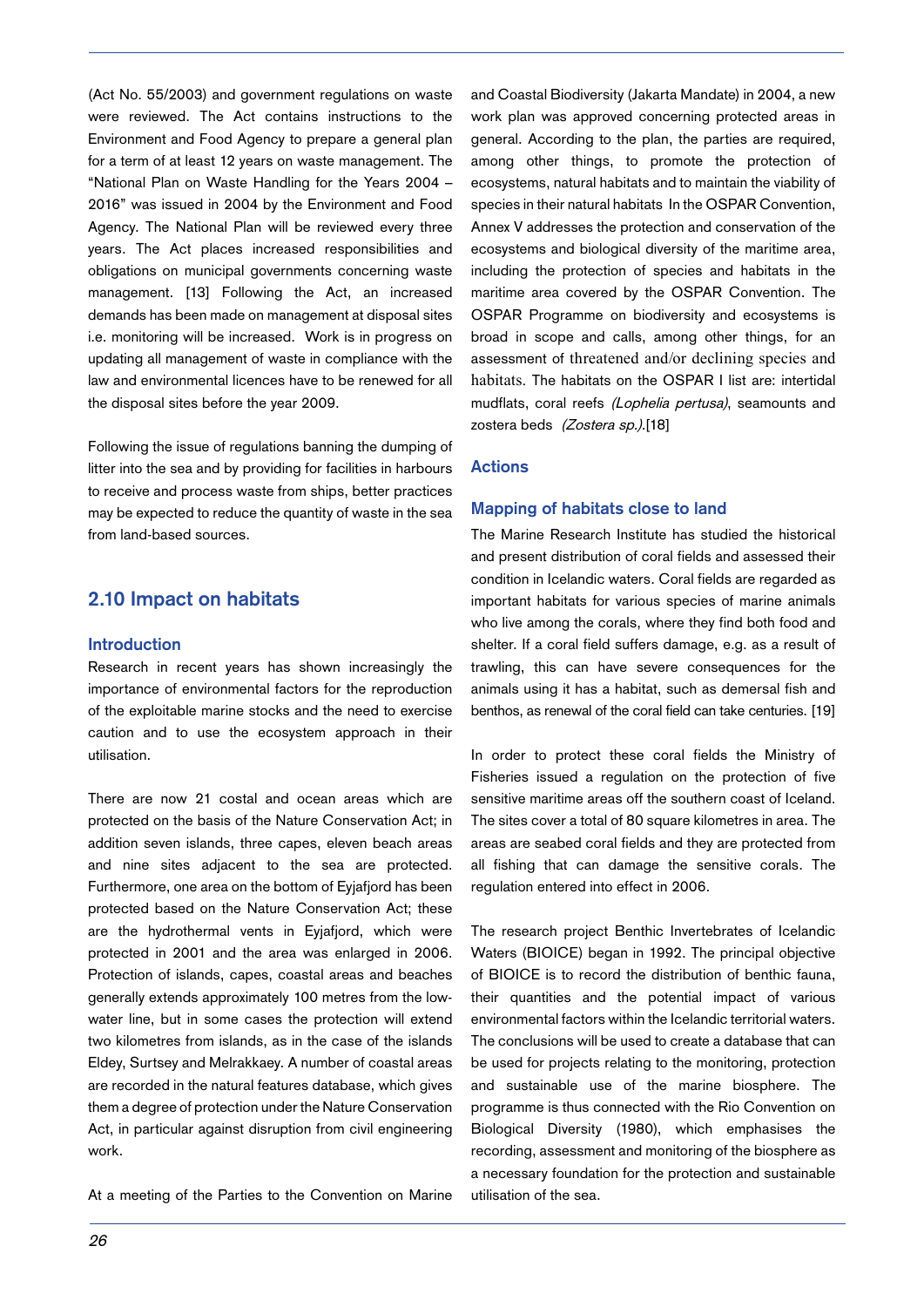Sampling in connection with the BIOICE Programme has been concluded, and dozens of new species have been discovered, but final processing will take several years. A part of the BIOICE Programme involves research of sediments and the distribution of particle sizes, which provides important information on habitats. Mapping of seabed areas on the continental shelf has now begun, and this work will continue in the coming years, as in fact the undertaking is an extensive one. This mapping is a necessary foundation for further research of habitats in the sea around Iceland.[20]

## **Total regional planning of coastal zones, especially those close to urban areas**

According to the current government regulation on regional planning, zoning plans and master plans must account for and classify protected areas with respect to groundwater and coastal pollution and pollution of streams and lakes. The plans should also account for and classify water supplies. Where any construction work is proposed on or near protected areas full account must be taken of provisions concerning protection. In fact, however, the comprehensive planning of coastal areas is limited, and the zoning plans for the metropolitan area of Reykjavík hardly mention the coastal areas. It is important for the National Planning Agency to address this matter and to work with the municipal governments on a master plan for coastal areas. The Regional Planning Act is currently under review.

## **Monitoring of the impact of sediment mobilisation and activities on habitats**

Research on the impact of sediment mobilisation and civil engineering works on habitats in the ocean around Iceland has not been carried out to any extent. When fjords are bridged, care is taken to ensure that full water exchange is maintained so that salinity remains unchanged after conclusion of the civil engineering works. Attempts are also made to plan the works so that the impact on the tides is minimal. Salinity is monitored after the completion of the works, and it appears that such works have an insignificant impact on salinity and that the water exchange remains unchanged.

Considerable land reclamation is conducted, particularly in the metropolitan area of the capital and its vicinity, which destroys habitats and invertebrates in the seabed. Since knowledge of the ocean habitants and the seabed ecosystem is limited, not much is in fact known of the extent of the impact of such works.

#### **Assessment - review**

Studies of habitats and their condition in the sea around Iceland are in their early stages. The maritime areas around Iceland are large, and studies of this kind are very timeconsuming. The BIOICE Programme established the foundation for the mapping of habitats in the sea around Iceland with its extensive sampling and investigation of invertebrates around the country. The sampling aspect of the Programme has been completed, and in the future a database may be expected to be created which will be useful for the study of the Icelandic marine environment, including habitats.

The Marine Research Institute is working on mapping the seabed using multibeam echosounding in co-operation with other domestic organisations, such as Reykjavík Energy and the Science Institute of the University of Iceland. These studies, which have been ongoing since the year 2000, are necessary for all research into marine habitats as well as for the mapping of important fishing grounds. Work will continue on mapping the seabed, and the plan is that in the coming years a comprehensive picture will be achieved of the entire continental shelf. The Marine Research Institute is also investigating the impact of fishing gear on the seabed and there is a growing focus on habitat studies in keeping with the increased emphasis of the ecosystem approach to marine research.

If predictions of vastly increased shipping in the Icelandic economic jurisdiction prove correct, research of the marine and coastal habitats around the country will have to be increased substantially. Basic research of mudflats needs to be increased as the mudflats are habitants of invertebrates on which a vast number of birds depend for their existence. Mudflats are sensitive to oil pollution as the oil attaches itself to the fine sediment in the flats and does not wash out easily. An assessment needs to be conducted of large civil engineering works, such as bridges across fjords and land reclamation projects.

The impact of fish farming on the environment and the potential pollution caused by fish farming needs to be carefully monitored as increased fish farming may be expected in the future.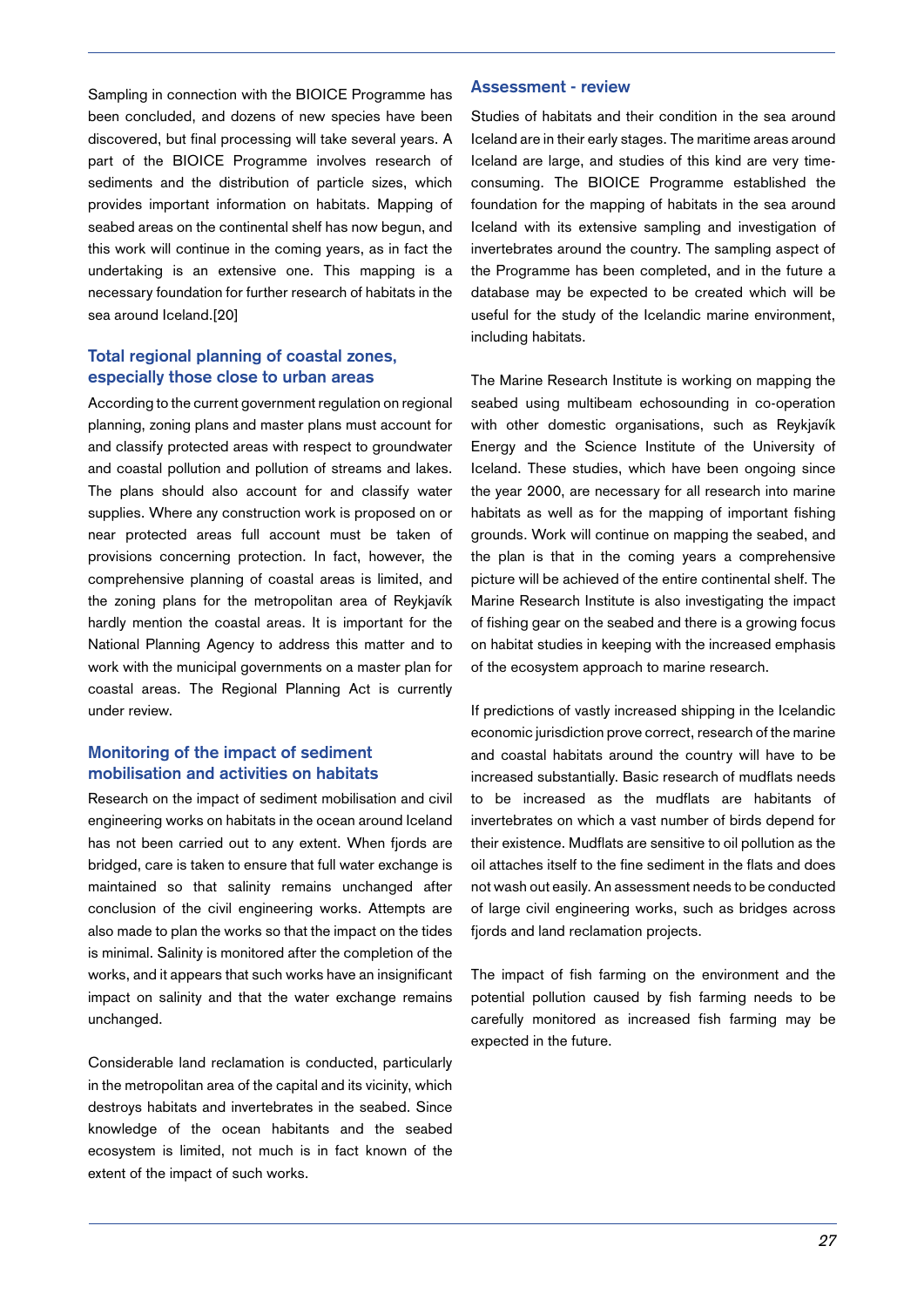# **2.11 Handling and Monitoring of Harmful Substances**

### **Introduction**

The term "harmful substances" is used here to cover all substances which can be harmful to the environment. This applies to toxic materials, hazardous materials, medicinal products, oils or other materials that, owing to their toxicity may have a harmful impact on the environment if released as a result of accidents or careless handling. This section discusses the regulation of imports, handling and disposal of substances which can cause contamination if precautions are not taken. It is not possible in brief to specify all the substances and substance categories that can be harmful to the environment.

## **Actions**

## **Improved and co-ordinated legal framework with clear boundaries between monitoring bodies**

Preparations for a reformed and co-ordinated legal framework have been in progress in recent years, and changes in the regulatory environment of these issues may be expected in the coming years.

## **Establishment of a co-ordinated registration system for harmful substances from importation to disposal**

There are plans for a future inventory of all harmful substances. According to the provision, all toxic materials, hazardous materials and chemical products classified as such and pesticides, biocides and cosmetic products must be registered at the Environment and Food Agency prior to their importation, marketing or use. Materials covered by legislation on recycling fees are registered when they are delivered for disposal. The same applies to hazardous waste which is covered by an inventory of hazardous wastes and other waste material.[28]

## **Assessment of legislation and regulations in force**

An assessment has been made of laws and regulations, and a legislative bill has been prepared concerning chemicals and chemical products which is scheduled for submission before the Althing in 2006.

#### **Registration of the cycle of harmful substances**

No work has been done on the registration of the cycle of harmful substances. The first step in the cycle registration would be to prepare an inventory of chemical products, which is planned for the coming years.[28]

## **Co-operation between inspection bodies improved and maintained**

No systematic work has been conducted on this issue in recent years. The Environment and Food Agency and the Municipal Health Committees co-operate well in this area. Co-operation with other organisations such as the Icelandic Medicines Control Agency, the Administration of Occupational Safety and Health, the Icelandic Radiation Protection Institute and the Directorate of Customs needs to be increased.[28]

## **Active monitoring of importation, handling and disposal of harmful substances**

Regulation of the importation of toxic substances and certain environmentally harmful substances which are subjected to import restrictions is the responsibility of the customs authorities. In other respects there is no active monitoring of the importation of substances. Regulation of the handling of harmful substances is in the hands of the Administration of Occupational Safety and Health when workplaces are involved. Regulation of disposal is conducted in compliance with applicable legislation and the environmental operating licences of undertakings involved in waste management or polluting commercial activities. Increased requirements have been established in recent years in legislation concerning waste management and waste collection.[28]

#### **Assessment - review**

When legislation on chemicals and chemical products enters into force it will be possible to introduce a coordinated registration of the cycle of harmful substances. Access to legislation and regulations has been improved with the information website www.rettarheimildir.is, where information relating to this issue can be obtained.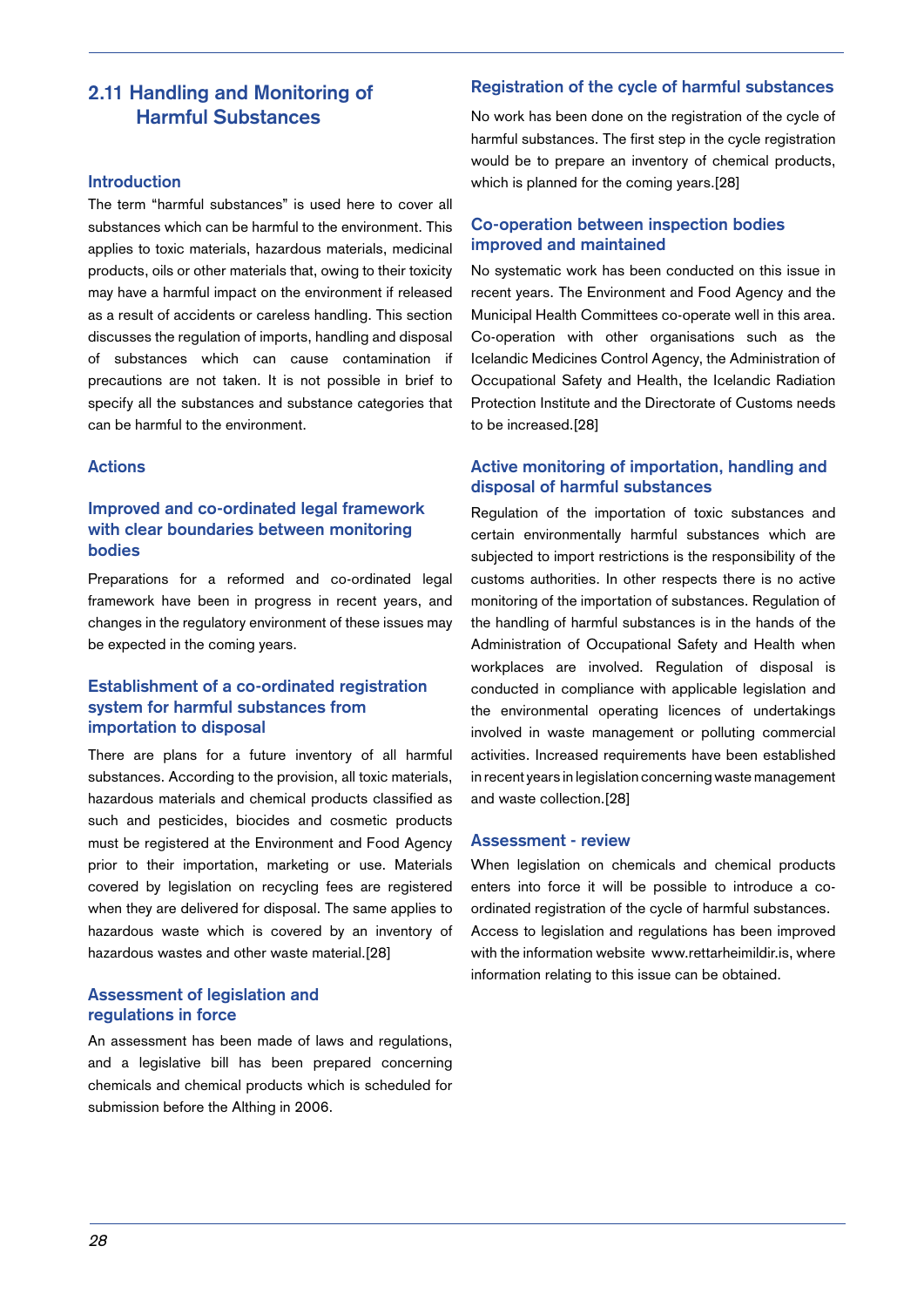# Order of priority

presented here is based on Icelandic conditions and applies only to the Icelandic NPA. Other perspectives may apply elsewhere in the world in different conditions. Thus, nutrients are low in the order of priority in Iceland, in sharp contrast to the concerns relating to this issue elsewhere in the world.

# **3.1 Introduction**

In the Icelandic National Programme of Action published in 2001, an account was given of the criteria used for the prioritisation of issues and tasks. The issues to be assessed

**Table 4.** The impact of issues on different factors based on Icelandic conditions.

|                                  | <b>Food Security Public Health</b> |                         | <b>Marine and</b><br><b>Coastal</b><br><b>Resources</b> | <b>Quality of</b><br><b>Ecosystems</b> | <b>Social and</b><br><b>Economic</b><br><b>Benefits</b> |
|----------------------------------|------------------------------------|-------------------------|---------------------------------------------------------|----------------------------------------|---------------------------------------------------------|
| Sewage                           | $\bullet\bullet$                   | $\bullet\bullet$        | $\bullet\bullet$                                        | $\bullet\bullet$                       |                                                         |
| Persistent Organic Pollutants    | $\bullet\bullet\bullet$            | $\bullet\bullet\bullet$ | $\bullet\bullet\bullet$                                 | $\bullet\bullet\bullet$                |                                                         |
| Radioactive Substances           | ,,,                                | $\bullet\bullet\bullet$ |                                                         | $\bullet\bullet\bullet$                | .                                                       |
| <b>Heavy Metals</b>              | ,,,                                | $\bullet\bullet\bullet$ |                                                         | $\bullet\bullet\bullet$                | D O                                                     |
| Oils                             | ∙∙                                 |                         | .                                                       |                                        |                                                         |
| <b>Nutrients</b>                 |                                    |                         | ∙∙                                                      |                                        |                                                         |
| Sediments                        |                                    |                         | ••                                                      |                                        |                                                         |
| Litter                           |                                    | $\bullet\bullet$        |                                                         |                                        |                                                         |
| Physical alterations of habitats |                                    | $\bullet$               | $\bullet\bullet$                                        |                                        | ••                                                      |
| <b>Harmful Substances</b>        | ∙                                  | . .                     | ه (                                                     |                                        | ∙                                                       |

in accordance with the UNEP guidelines are: impact on food security, public health, marine and coastal resources, the quality of ecosystems and social and economic benefits, including cultural benefits. Also, account has to be taken of international agreements to which Iceland is a party as well as the special situation of Iceland, which includes the geographical location of the country, the small population and the importance of fisheries.

The order of priority of environmental issues was presented in the National Action Programme of Action, and this has not changed. Table 4 sets out an assessment of the importance of the individual issues. The impact of the various issues relating to the aspects of the environment to be evaluated according to UNEP Guidelines is illustrated in the table. There are three classes of impact: small impact (●), moderate impact (●●) and major impact (●●●). A further description of the assessment is provided in Annex 3 to the NPA.[1] This assessment and the order of priority The order of priority of the issues is shown in Table 5, which is based on the risk assessment in Table 4. The principal points of emphasis are the same as in the Arctic Council. Regional Programme of Action for the Protection of the Arctic Marine Environment from Land-based Activities, to which Iceland is a party.

The order of priority of issues in the Icelandic context has changed in that sewage is now in Group II, as significant improvements have been made concerning sewage. In other respects, the order of priority is unchanged.

Group I represents the most urgent issues, Group II is less urgent and Group III is least urgent.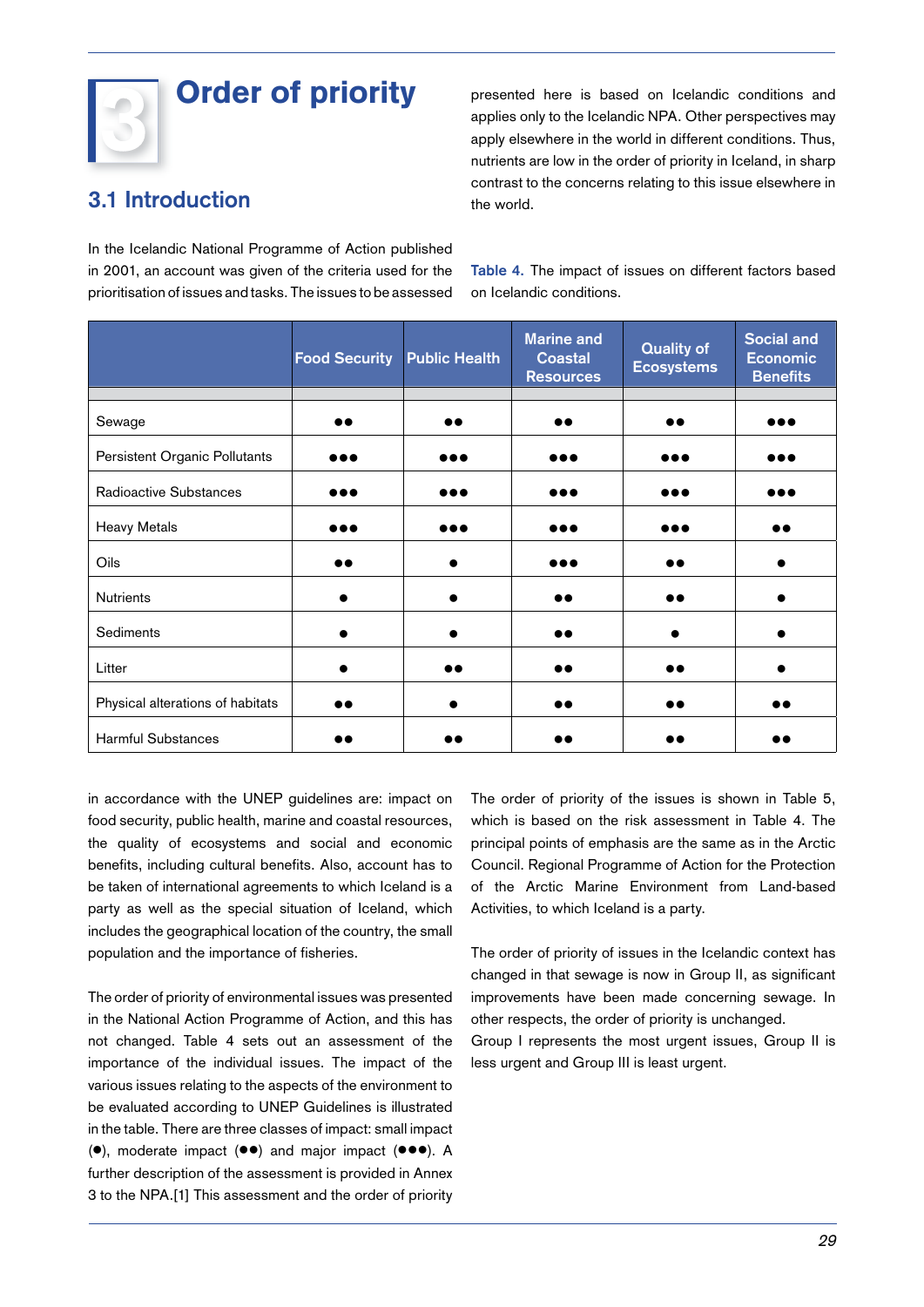**Table 5.** Priorities listed according to importance in the Icelandic context.

| <b>Issue</b>                                      | Group |
|---------------------------------------------------|-------|
|                                                   |       |
| Persistent Organic Pollutants                     |       |
| Heavy Metals                                      |       |
| Radioactive Substances                            |       |
| Handling and Monitoring of Harmful<br>Substances. |       |
| Sewage                                            | Ш     |
| Physical alterations of habitats                  | Ш     |
| Oils                                              | Ш     |
| Litter                                            | Ш     |
| Sediment Shift and Pollution                      | Ш     |
| <b>Nutrients</b>                                  | Ш     |

## **3.2 Group I**

#### **General**

Solutions to problems connected with Group I are the most urgent. Many of the issues are difficult to deal with and they have a varied impact on public health, natural resources and industries. Most of these substances derive from land-based sources outside Iceland. For this reason, the campaign against their release has been conducted in co-operation with other nations. Many of the substances have the common feature of persisting for a long time, or forever, after their release into the environment. It is therefore important to prevent their release. It is also important to map the distribution of pollution if it exists.[1]

#### **Persistent organic pollutants**

These substances are extremely harmful to all life-forms, even in low concentrations. It is therefore a matter of priority for the Icelandic government to fight against pollution from these substances in the sea around the country. International co-operation is necessary, as most of them have their sources outside Iceland.[1] Studies of their sources in Iceland, mapping of pollution and measurements of the concentration of these substances in fish is necessary for Iceland to be able to prevent and react to pollution of this kind.

#### **Heavy metals**

Heavy metals do not degenerate, and for this reason their impact on the environment is usually long-lasting. The effects of heavy metal are harmful, even in low concentrations. Heavy metals in the environment derive partly from natural processes, such as volcanic activity, geothermal activity and erosion. If the concentration of the substances is measured at higher levels than the natural concentration in the environment, i.e. the background values, this constitutes pollution.[1]

#### **Radioactive substances**

The Icelandic government is concerned about the threat of releases of radioactive substances into the sea and have strongly advocated a ban on their release into the environment. All anthropogenic radioactivity in the sea is derived from sources outside Iceland and international cooperation is therefore a key aspect of the campaign against radioactive pollution of the sea.[1]

## **Handling, transportation and control of harmful substances**

Changes have been made in the current legislation and regulations, and a legislative bill has been prepared for submission. If this legislation is passed it will be possible to begin registration of the cycle of harmful substances, which would improve practices in the handling, transportation and regulation of harmful substances.

# **3.3 Group II**

## **General**

The state of affairs is, to a large extent, connected with domestic activities and development. The management of measures is therefore easier than in Group I.[1]

#### **Sewage**

Sewage contains a great quantity of organic materials and nutrients. Sewage can also contain heavy metals, persistent organic compounds, medicinal residues, fireretardant materials, substances with hormonal action, oils and various other kinds of waste. Sewage contains faecal pollution and bacteria can infect wild animals which in turn can infect humans.[1] There is limited commercial activity in Iceland which releases heavy metals and persistent organic pollutants. Nutrient pollution has not been observed in the sea around Iceland except in very localised conditions by certain sewage outlets. Faecal contamination is closely monitored around the coast and has been detected in several places.

#### **Oils**

Problems related to oils are quite well known, as are the effects of the pollution they cause. With the comprehensive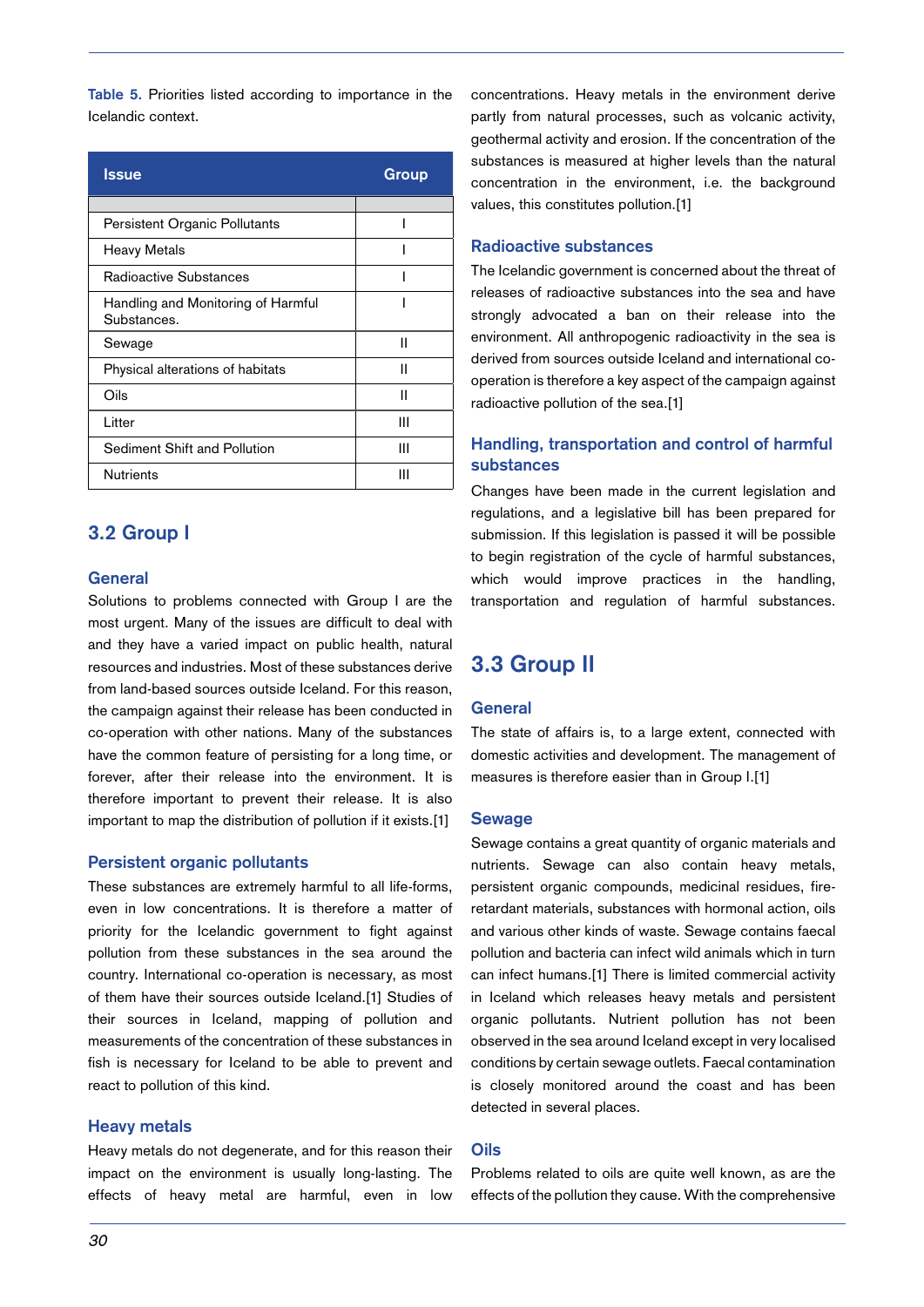issue of environmental operating licences and responsible regulation this situation has been improving in Iceland.[1] However, if predictions of large-scale increases in the passage of oil tankers through the Icelandic pollution jurisdiction and related increases in port activities research and monitoring of oil pollution will need to be increased and reaction plans up-scaled.

## **Physical alterations of habitats**

One of the biggest problems as regards the condition of habitats is that relatively little research has been conducted. Following the necessary basic research it will be possible to conduct more detailed studies of habitats around Iceland. The priority of this issue may therefore be expected to be revised following the research. Various civil engineering works can have a harmful impact on habitats, and it is important to be able to assess their impact on marine habitats in the future.[1]

# **3.4 Group III**

#### **General**

The actions in this group have been given a lower priority than other issues as nutrient pollution has not been observed and contamination of sediments is minor. Nevertheless, it is necessary to monitor the situation carefully so that action can be taken if the situation changes.

## **Litter**

Litter is not regarded as posing a major problem in the sea around Iceland.[1]

## **Sediment mobilisation and pollution**

The concentration of pollutants in marine sediment around Iceland is quite low. Higher levels of concentration have been observed in the vicinity of urban areas which probably have their sources in sewers, harbour activities and pollution of the atmosphere.[1]

## **Nutrients**

Nutrients are not considered to be a problem in the sea around Iceland, as the effluence of nutrients is limited and measurements of streams in the country indicate that the concentrations of nutrients in streams are lower than those measured in the ocean. Monitoring of nutrients in the sea around Iceland has been conducted for years, and is being increased.

# Strategic planning and objectives

Iceland is an island, and matters of the sea are very important to Icelanders, as numerous sectors of the economy are connected with the sea in one way or another. The core objective of the country's policy on marine issues is to maintain a healthy ocean environment and to ensure sustainable utilisation, so that the ocean can continue to serve as a bountiful source of both healthy and valuable products and remain one of the mainstays of the country's economy.[23]

In the report "Welfare for the Future: Iceland's National Strategy for Sustainable Development 2002 – 2020, [27] which lays down the policy of the Icelandic Government, the following objectives are stated concerning a clean ocean environment:

- The concentration of man-made pollutants in marine products from Icelandic waters should always fall below the strictest standards of domestic and foreign health authorities •
- The disposal of hazardous materials into the ocean by vessels and from land should cease – especially the disposal of persistent organic substances, radioactive materials and heavy metals •
- Iceland should continue to show leadership in international co-operation on marine pollution prevention. •

International co-operation in the struggle against pollution of the sea is extremely important, as pollution is carried over great distances by atmospheric and oceanic currents without regard to borders.

A clear policy on points of focus and implementation of measures against the pollution of the sea are prerequisites for success. Even though the pollution in the sea around Iceland is negligible and its sources are outside the country it is important for Icelandic legislation on the prevention of marine and coastal pollution to be clear and decisive. Icelandic legislation concerning the prevention of marine and coastal pollution is largely based on international conventions which Iceland has ratified. Legislation enacted in 2004 on measures to prevent the pollution of the sea and the coastline and activities which can endanger human health, harm the living resources of the sea and disrupt its ecosystem, pollute the environment or prevent the lawful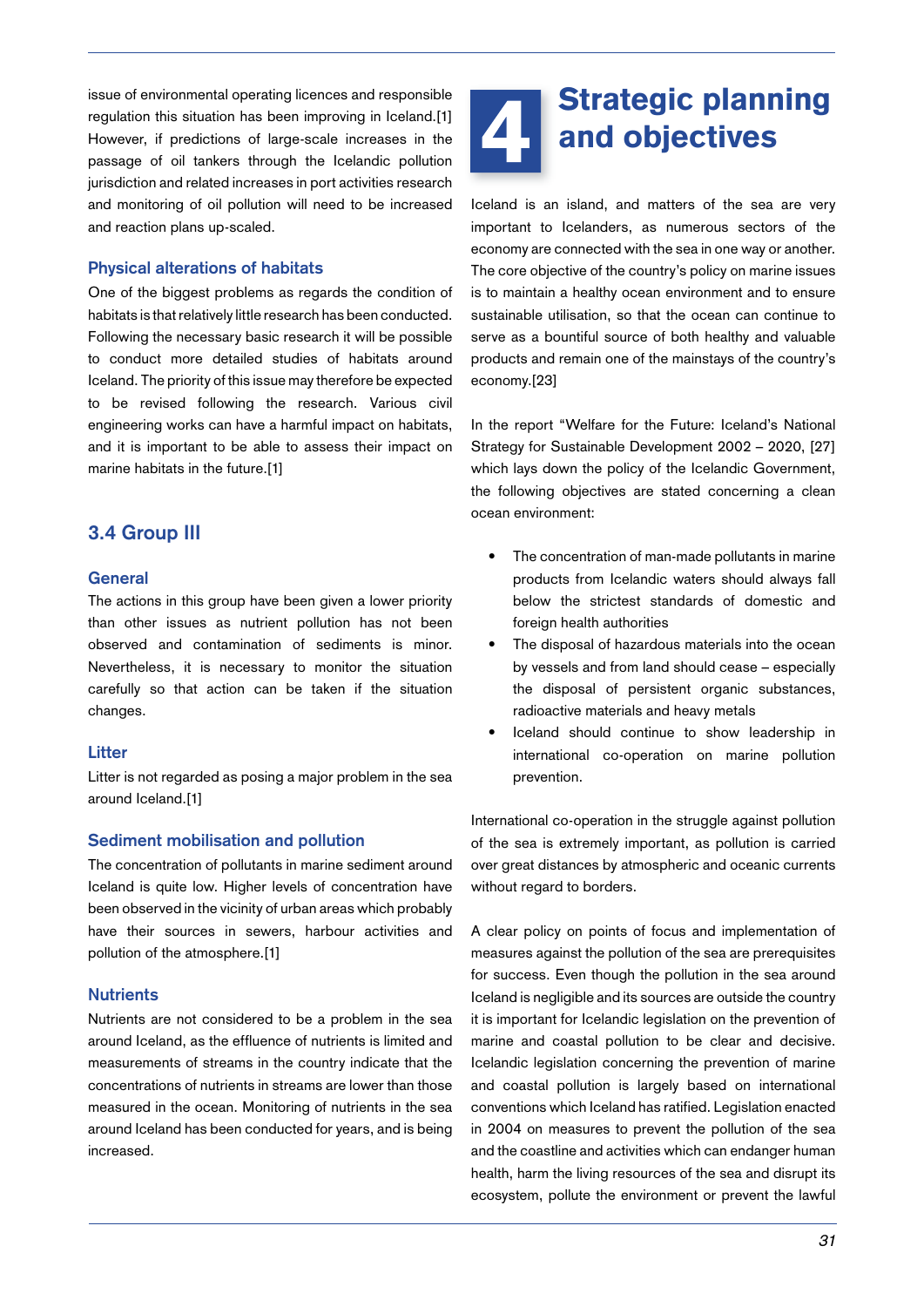utilisation of the sea and the coasts represents a milestone in the campaign against pollution of the sea and the coastlines. The new act of law provides in clear terms for a ban on discharges, dumping, laying of cables, incineration of wastes, reception of waste and sewage and the obligation to report pollution accidents.

# **4.1 Current actions**

Iceland is working in accordance with Iceland's National Programme of Action for the protection of the marine environment from land-based activities, which was presented in 2001 and is based on the UNEP Global Programme of Action.[1] Iceland is engaged in cooperation with other nations and the Programme of Action takes into account numerous obligations and declarations of intent which have been approved internationally. Iceland is a party to a number of conventions and has participated in formulating international policies and declarations of intent.

**The EEA (European Economic Area) Agreement**

is legally binding for Iceland. In the agreement, Icelanders have agreed to harmonise their legislation and regulatory framework, *inter alia* in the field of environmental issues. with EU legislation

**United Nations Convention on the Law of the Sea (UNCLOS).** This convention lays down a foundation for a general legal environment for Iceland.

The **OSPAR Convention** is intended to promote the protection of the North East Atlantic marine environment from pollution. The Convention replaced the Oslo and Paris conventions.

**LRTAP (Long-range Transboundary Air Pollution of Persistent Organic Pollutants)** is a multilateral agreement to cease the use of certain persistent organic pollutants and to restrict the production and release of others. Iceland has not ratified the convention but is a party to its protocols on POPs and PAHs.

The International Agreement on Actions Against Persistent Organic Compounds **(POPs international** or the **Stockholm Convention**) is a convention designed to minimise the release of POPs into the environment.

**MARPOL** is an International Convention for the Prevention of Pollution from Ships and the discharge of pollutants into the sea.

**The London Dumping Agreement** is a Convention on the Prevention of Marine Pollution by the Dumping of Wastes and Other Matter.

**The Copenhagen Convention** deals with cooperation between the Nordic countries in the event of accidents caused by oils and other hazardous substances.

**The Basel Convention** is an international convention on the control of transboundary movement of hazardous wastes and their disposal.

**Welfare for the Future: Iceland's National Strategy for Sustainable Development 2002–**

**2020.** This document lays down a strategy for sustainable development of the Icelandic community. It contains information on the principal objectives and priorities of the Icelandic government and provides guidance for future planning in important community areas.

**The Rio Declaration.** The Declaration lays down several general principles, including the precautionary principle, the polluter-pays principle and the user-pays principle. It also expresses the rights of individuals to information and education as well as decisions based on sustainable development.

**Agenda 21.** Iceland is a party to this action plan for environmental and developmental issues which was approved at the Rio Conference and discusses, among other things, the protection and management of the sea.

**The Arctic Council.** The Council's primary purpose is to promote the protection of the Arctic and to promote sustainable utilisation of resources. The Council has issued a Regional Programme of Action for the Protection of the Arctic Marine Environment from Land-based Activities. [1]

## **4.2 Pathways to stated objectives**

The means that the Icelandic government intends to use in order to achieve its environmental objectives are:

- Legislation and regulations. An efficient and clear regulatory framework is a fundamental aspect of environmental protection. •
- International Agreements. A large part of Iceland's work against the pollution of the sea is conducted in the international forum. International co-operation is important, as pollution has no respect for borders.  $[1]$ •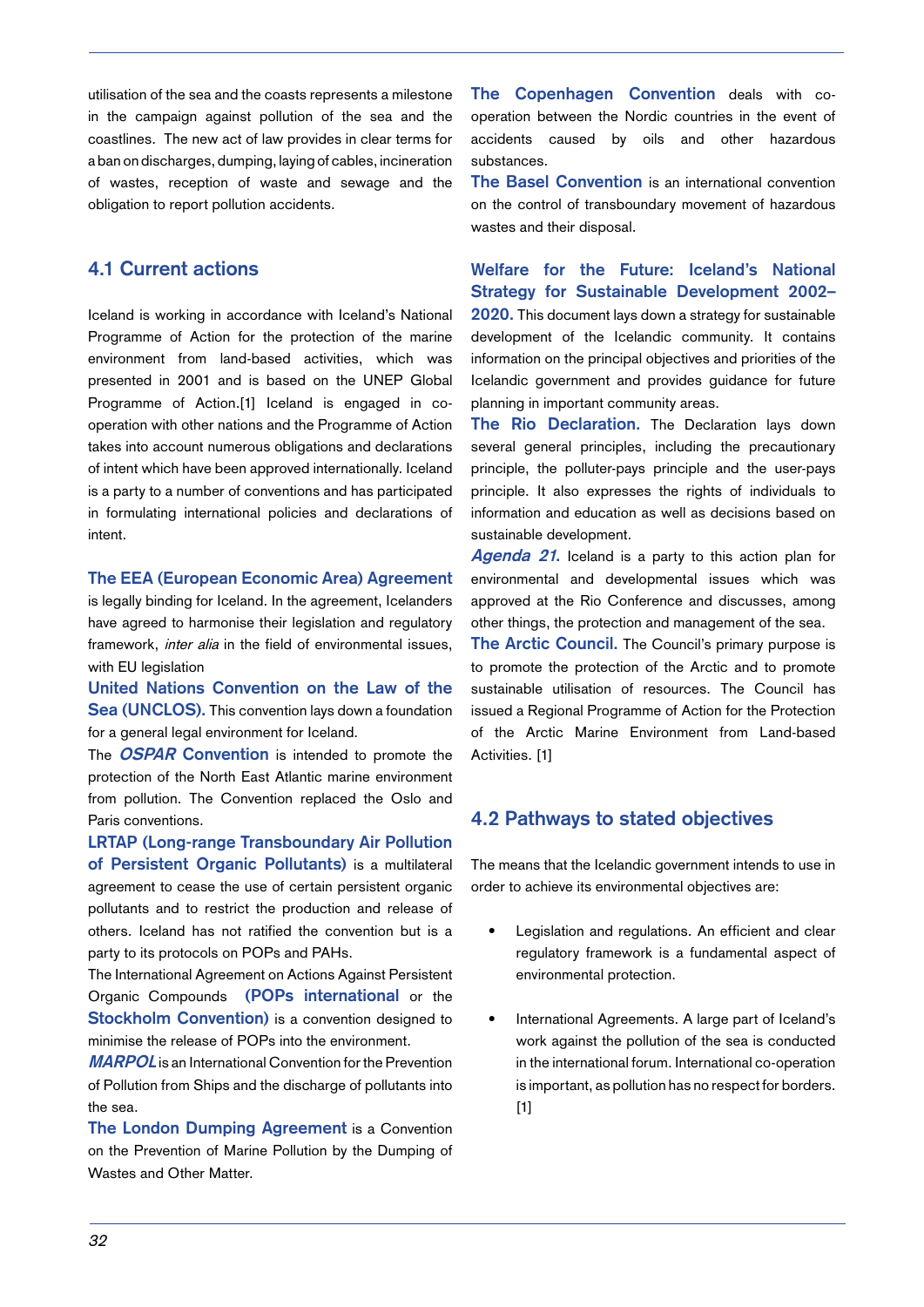- Economic Instruments. Economic measures can be a useful means of achieving environmental objectives and in many cases they can be more appropriate than bans and sanctions. •
- Education and Dissemination of Information. This is an important factor in enabling the achievement of set environmental objectives. It is necessary for individuals and the public to have access to quality information on environmental matters. •

To achieve the best possible results in maintaining the relatively low levels of pollution in the sea around Iceland it is necessary for government authorities, the public, the industries and other stakeholders to work together. The public and the industries have to be reconciled to laws and regulations if their objectives are to be achieved. This can only be achieved through extensive education and cooperation. The routes that Iceland has decided to take in order to achieve its objectives are contained in the report titled "The Ocean" [23], which was published in 2004; the routes include the following:

- To continue to work on the implementation of the National Action Programme for measures to prevent ocean pollution from land-based sources. •
- Increase research on the possible impact of pollution and other environmental changes, together with monitoring of such changes in the ocean ecosystem and their economic and social consequences. Public institutions involved in research and monitoring of the oceans should coordinate their activities to the extent possible. •
- To take an active part in the preparation of the Global Assessment of the Marine Environment, emphasising that its focus is on the pollution of the world's oceans. The assessment should not include areas already dealt with in other assessments. •
- To promote international support for the enhanced implementation of the Global Programme of Action for the Protection of the Marine Environment from Land-based Activities (GPA). It should be ensured that the international campaign for improved sanitation in developing countries, adopted in Johannesburg, also include treatment of sewage before it enters the ocean. •
- To continue financial support for actions by the Russian Federation to reduce pollutant releases into Arctic waters, in accordance with its National Programme of Action. •
- To continue to promote vigorous international action within the United Nations against the release of heavy metals, POPs and other damaging anthropogenic substances into the oceans. This will require active participation in the work of the Stockholm Convention on Persistent Organic Pollutants, in UNEP's Mercury Programme, and negotiations on a Strategic Approach to International Chemicals Management (SAICM). •
- To reduce still further the release of radioactive substances into the oceans and releases from nuclear reprocessing plants, to place added weight on actions aimed at reducing the danger of pollution from radioactive waste in the Arctic Ocean. •
- To increase the co-operation between the countries of the Arctic Council on marine issues. An important means of achieving this is the drafting of the Arctic Marine Strategic Plan under the direction of the Council's working group on Protection of the Arctic Marine Environment (PAME). •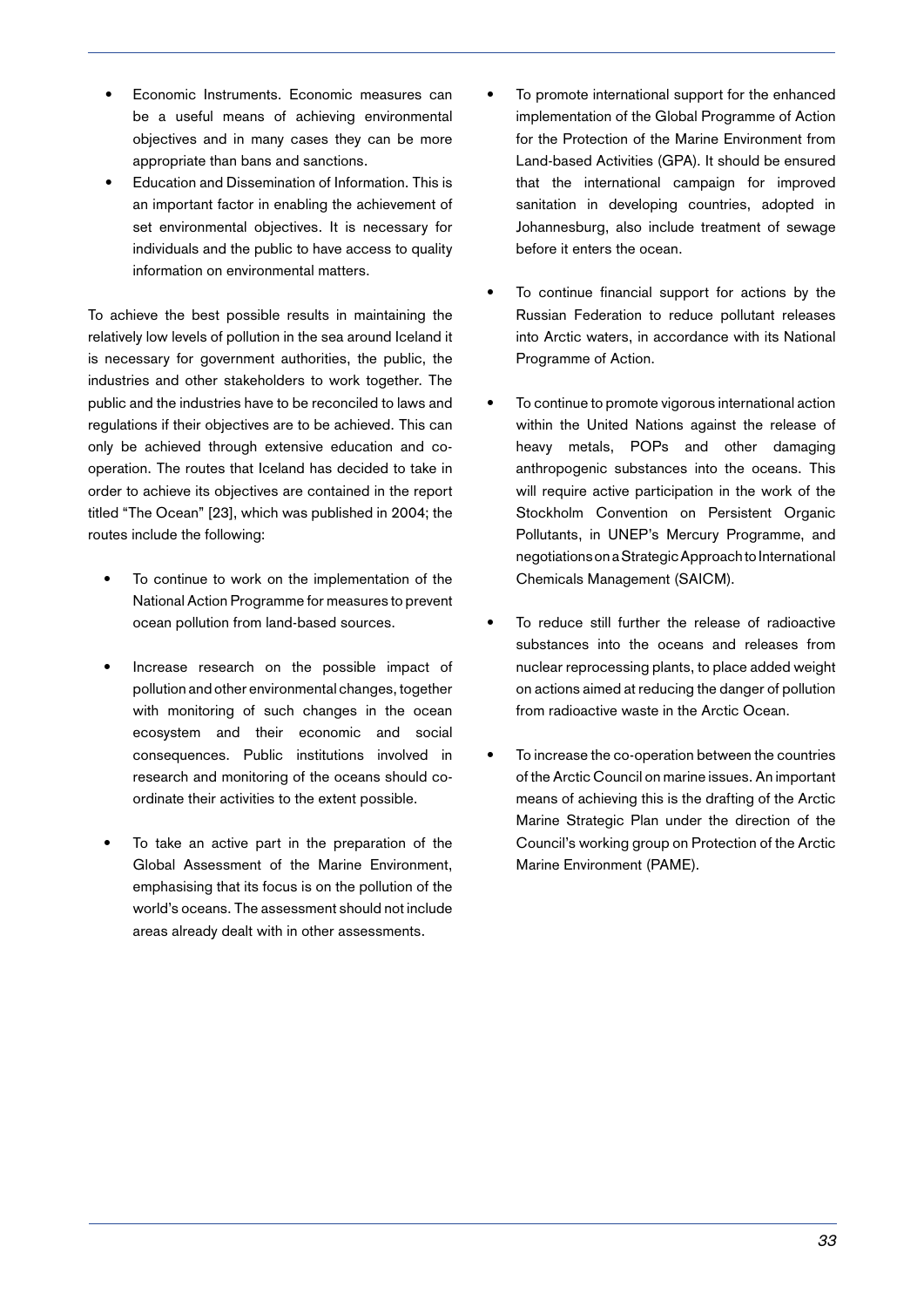The actions and projects listed below are based on an overview presented in the report on the Action Programme in 2001. The actions were divided into immediate projects that need to be initiated urgently and long-term projects which are either based on the results of one or more of the immediate projects or are projects that are not considered as critical as the former projects. The scope of the projects was assessed and graded using one to four points. The evaluation of scope is based equally on investment cost, operating cost, labour needs and working time.

Many of the projects have already been begun, and some are in their final stages. In some cases basic research was needed before actual work could be begun. This research has in some cases been completed and the actual projects themselves can now be begun. This refers primarily to the ocean habitat studies, which are preceded by the multibeam echosoundings of the Marine Research Institute. Other projects are still in the preparatory stages. [1]

Many of the projects described are integrated, so that their total scope is less than their aggregate scope in the tables. Many of the projects listed here are, or can become, a part of projects relating to work carried out under international obligations or as a part of other domestic projects. [1]

# **5.1 Group I**

## **Persistent organic pollutants**

Assessment: The overview of this issue is still inadequate. Information is lacking concerning quantities from domestic sources and knowledge of the distribution of certain substances in the Icelandic environment is still insufficient. Measures against persistent organic pollutants in Iceland are directly linked to measurers relating to the handling of hazardous substances, sewage matters, waste incineration and industrial activities.

| <b>Corrective action</b>                                                                                            | <b>Scope</b> | <b>Project status</b> |
|---------------------------------------------------------------------------------------------------------------------|--------------|-----------------------|
|                                                                                                                     |              |                       |
| <b>Immediate Projects</b>                                                                                           |              |                       |
| Mapping of polluted areas and previous sources of pollution                                                         |              | In preparation        |
| Evaluation of emissions of POPs                                                                                     |              | In progress           |
| Measurements of dioxin and furan                                                                                    |              | In progress           |
| Measurements of endosulfan                                                                                          |              | Completed             |
| Measurements of concentrations of TBT in the Icelandic environment                                                  |              | In progress           |
| Administrative audit                                                                                                |              | In preparation        |
| Issue and review of environmental operating licences                                                                |              | In progress           |
| Audit of location and scope of release                                                                              |              | In progress           |
|                                                                                                                     |              |                       |
| Long-term projects                                                                                                  |              |                       |
| Increase scope of general monitoring                                                                                |              | In progress           |
| Cessation of low-temperature incineration of waste                                                                  |              | Completed             |
| Administrative reforms based on the above evaluation, especially with regard<br>to environmental operating licences |              | In preparation        |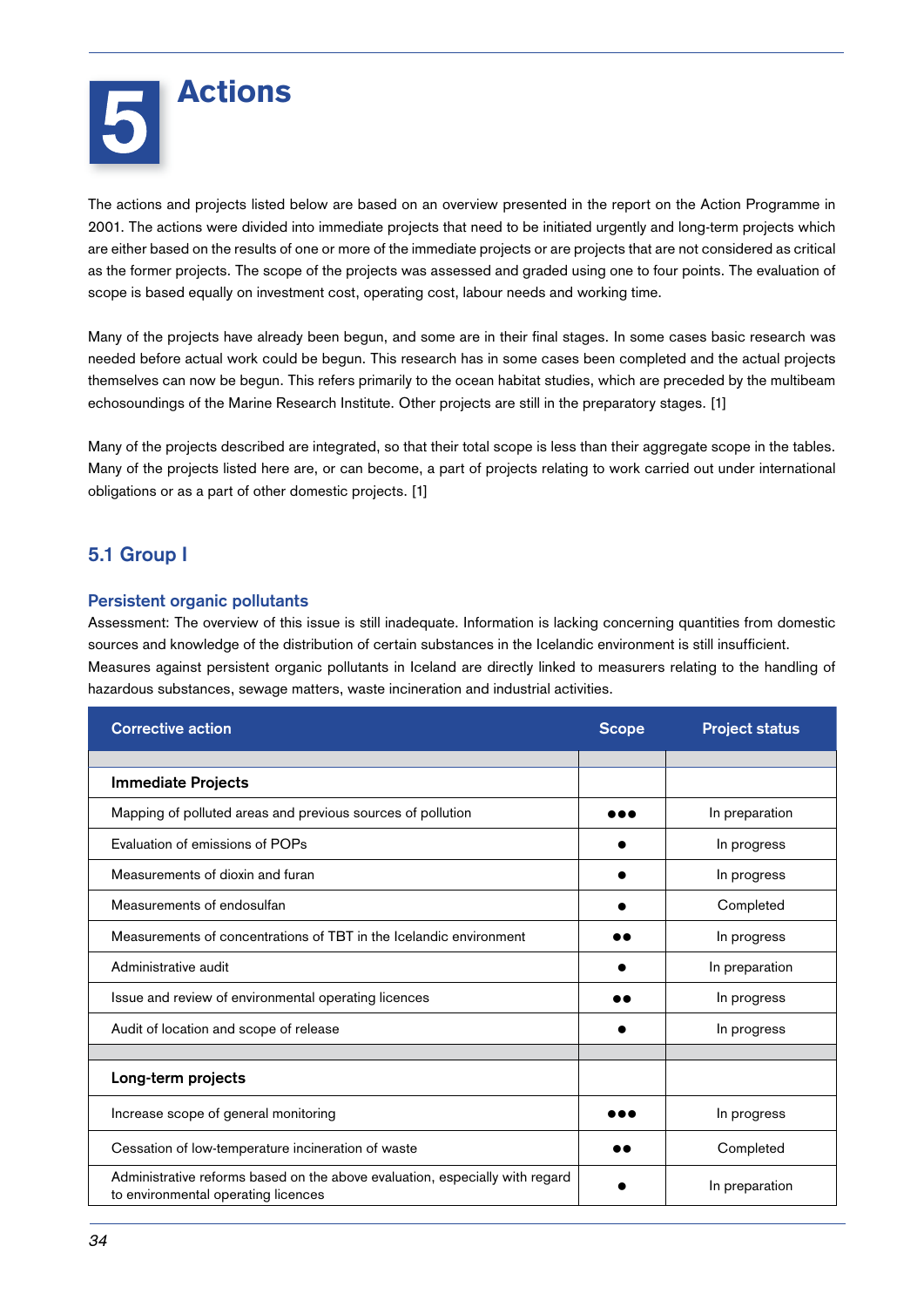## **Heavy metals**

Evaluation: The concentration of heavy metals in the Icelandic environment is fairly well known but less is known about current land-based sources. Actions against heavy metals are connected to sewage system issues, fuel production and industry types.

| <b>Corrective action</b>                                                         |  | <b>Project status</b> |
|----------------------------------------------------------------------------------|--|-----------------------|
|                                                                                  |  |                       |
| Immediate projects                                                               |  |                       |
| Mapping of primary release points                                                |  | In preparation        |
| Study of the geochemistry of Cadmium                                             |  | Not begun             |
| Survey of lead concentrations in the atmosphere                                  |  | Completed             |
| Evaluation of emissions of heavy metals                                          |  | In preparation        |
| Issue and review of environmental operating licences for industries              |  | In progress           |
|                                                                                  |  |                       |
| Long-term projects                                                               |  |                       |
| Research on impact of anthropogenic activities as compared to<br>natural sources |  | In preparation        |
| Monitoring of the concentrations of heavy metals in the Icelandic<br>environment |  | In progress           |

## **Radioactivity**

Evaluation: Good overall view of the issue and pollution from domestic sources is believed to be negligible. Pollution derived from radioactive substances is relatively independent of other issues.

| <b>Corrective action</b>                                          |                  | <b>Project status</b> |
|-------------------------------------------------------------------|------------------|-----------------------|
|                                                                   |                  |                       |
| Immediate projects                                                |                  |                       |
| Initiate measuring of Tc-99 in the sea around Iceland             |                  | In progress           |
|                                                                   |                  |                       |
| Long-term projects                                                |                  |                       |
| Continuous long-term monitoring to maintain overview of the issue | $\bullet\bullet$ | Scheduled             |
| Renewal and maintenance of reaction plans                         |                  | Scheduled             |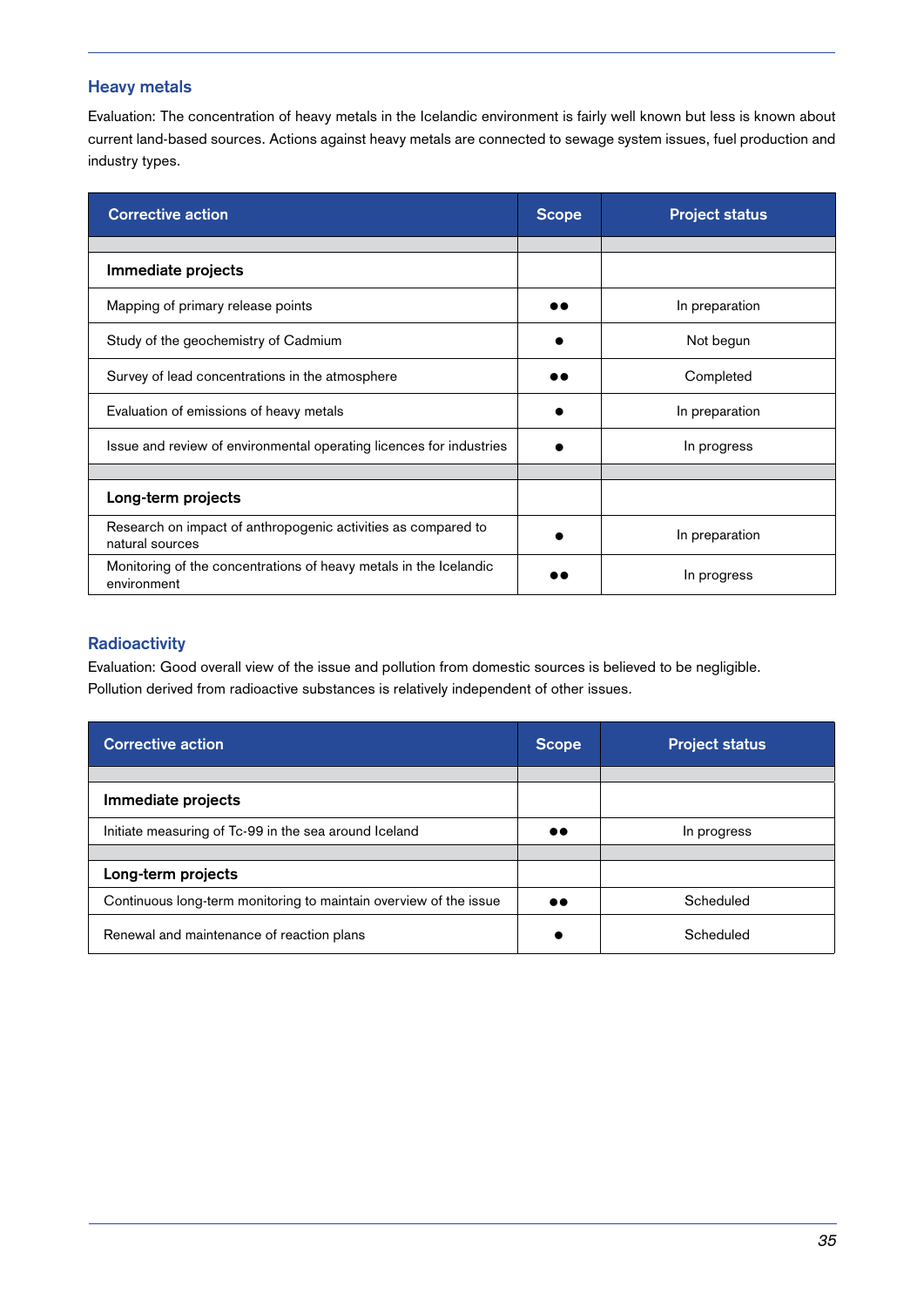## **Handling and monitoring of harmful substances**

Evaluation: Supervision of the issue is in the hands of various parties that supervise a delimited field pursuant to statutory law. The regulatory environment is therefore complex and an overview is difficult to achieve.

| <b>Corrective action</b>                                                                                   | <b>Scope</b> | <b>Project status</b> |
|------------------------------------------------------------------------------------------------------------|--------------|-----------------------|
|                                                                                                            |              |                       |
| Immediate projects                                                                                         |              |                       |
| Improved and co-ordinated legal framework with clear boundaries between<br>monitoring bodies               |              | In progress           |
| Establishment of a co-ordinated registration system for harmful substances<br>from importation to disposal |              | In progress           |
| Assessment of legislation and regulations in force                                                         |              | In progress           |
|                                                                                                            |              |                       |
| Long-term projects                                                                                         |              |                       |
| Registration of the cycle of harmful substances                                                            |              | Scheduled             |
| Co-operation between inspection bodies improved and maintained                                             |              | Scheduled             |
| Active monitoring of importation, handling and disposal of harmful substances                              |              | In progress           |

# **5.2 Group II**

## **Sewage**

Evaluation: The administrative responsibility for drainage system issues is clear. Chemical contamination has been measured in sewage from Reykjavík, but chemical contamination in sewage elsewhere in the country is limited. POPs, heavy metals, oils, nutrients and litter are closely connected with drainage system issues

| <b>Corrective action</b>                                                                                                                     | <b>Scope</b> | <b>Project status</b> |
|----------------------------------------------------------------------------------------------------------------------------------------------|--------------|-----------------------|
|                                                                                                                                              |              |                       |
| <b>Immediate Projects</b>                                                                                                                    |              |                       |
| Treatment of sewage in accordance with current legislation                                                                                   |              | In progress           |
| Mapping of the emission of pollutants from drains in various places in Iceland                                                               |              | In progress           |
| Co-ordinated evaluation of the receiving waters around Iceland                                                                               |              | In progress           |
| Issue of environmental operating licences for drainage systems                                                                               |              | In progress           |
| Issue of environmental operating licences for the larger industrial companies                                                                |              | Completed             |
|                                                                                                                                              |              |                       |
| Long-term projects                                                                                                                           |              |                       |
| Continued treatment of sewage                                                                                                                |              | In progress           |
| Active monitoring of concentrations of pollutants in drains from industrial<br>companies in accordance with environmental operating licences |              | In progress           |
| Monitoring of certain substances and substance groups in specific drainage<br>systems in accordance with EEA Agreement requirements          |              | In progress           |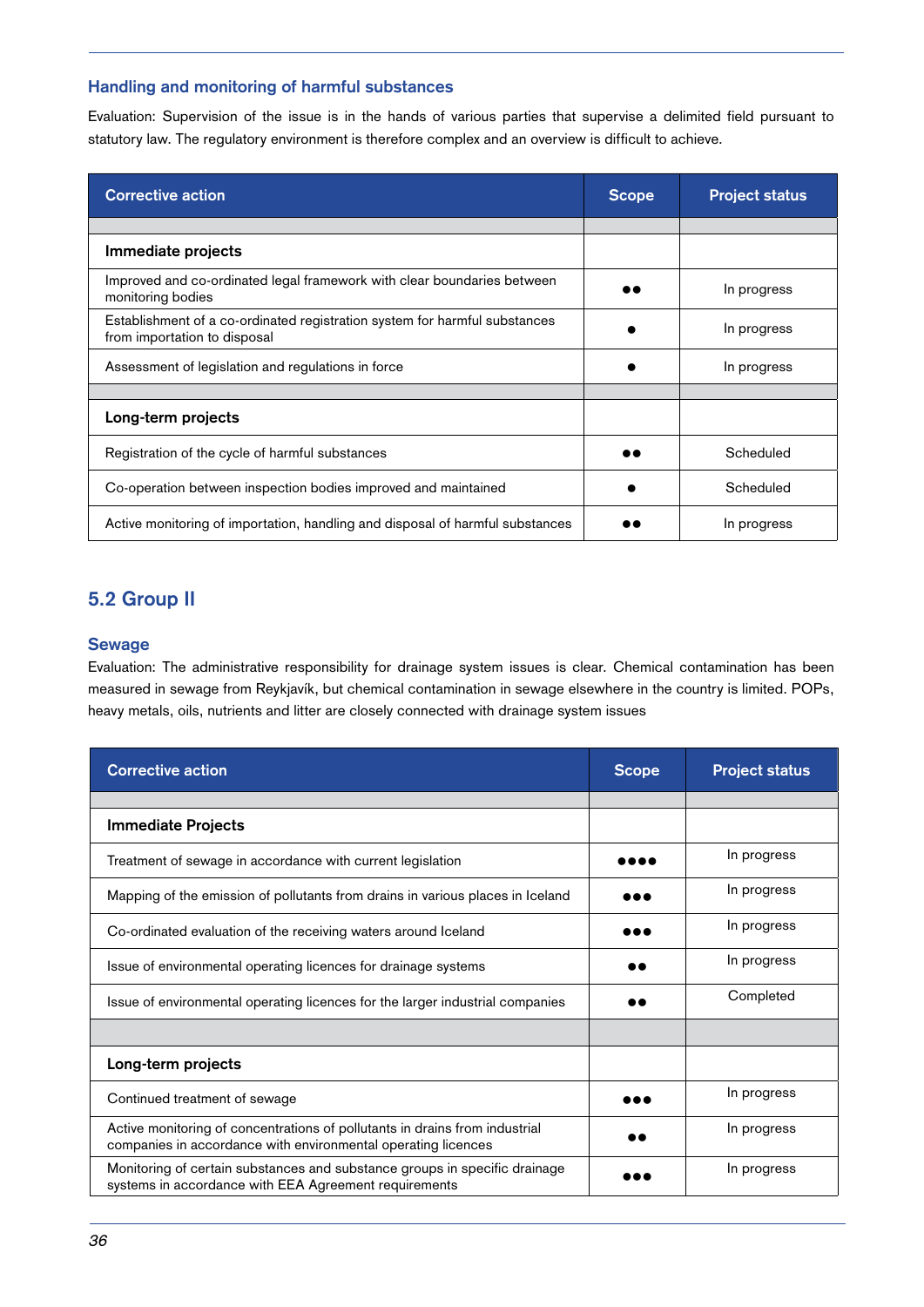## **Physical alterations of habitats**

Assessment: A full overview of this issue is unavailable. The disturbance of habitats and species as a result of landbased anthropogenic activities does not seem to be a large problem based on current knowledge. Exceptions to this are mainly in confined areas close to urban areas. The protection of habitats and species is tied to general regional planning and nature conservation. Integrated coastal management has special significance in this context.

| <b>Corrective action</b>                                                        | <b>Scope</b>                   | <b>Project status</b> |
|---------------------------------------------------------------------------------|--------------------------------|-----------------------|
|                                                                                 |                                |                       |
| Immediate projects                                                              |                                |                       |
| Mapping of habitats close to land                                               | $\bullet\bullet\bullet\bullet$ | In progress           |
|                                                                                 |                                |                       |
| Long-term projects                                                              |                                |                       |
| Total regional planning of coastal zones, especially those close to urban areas | $\bullet\bullet\bullet$        | In preparation        |
| Monitoring of the impact of sediment mobilisation and activities on habitats    | $\bullet\bullet$               | In preparation        |

#### **Oils**

Evaluation: The sources of oil contamination in Iceland are not well known. Pollution is considered negligible if accidents are excluded. Oils contain POPs and heavy metals. They can be transported into drainage systems and pollute habitats and sediments if they are carried to the sea.

| <b>Corrective action</b>                                                                                                                          | <b>Scope</b> | <b>Project status</b> |
|---------------------------------------------------------------------------------------------------------------------------------------------------|--------------|-----------------------|
|                                                                                                                                                   |              |                       |
| Immediate projects                                                                                                                                |              |                       |
| Preparation of reaction plans for serious pollution accidents                                                                                     |              | In progress           |
| Complete the issue of environmental operating licences for petrol stations and<br>other operations where oil is handled in significant quantities |              | Completed             |
| Establish notification requirements for accidents on land                                                                                         |              | Completed             |
|                                                                                                                                                   |              |                       |
| Long-term projects                                                                                                                                |              |                       |
| The creation of risk maps with regard to potential oil pollution of coastlines                                                                    | 8 & A        | In progress           |
| Maintenance of reaction plans for serious pollution accidents                                                                                     |              | In progress           |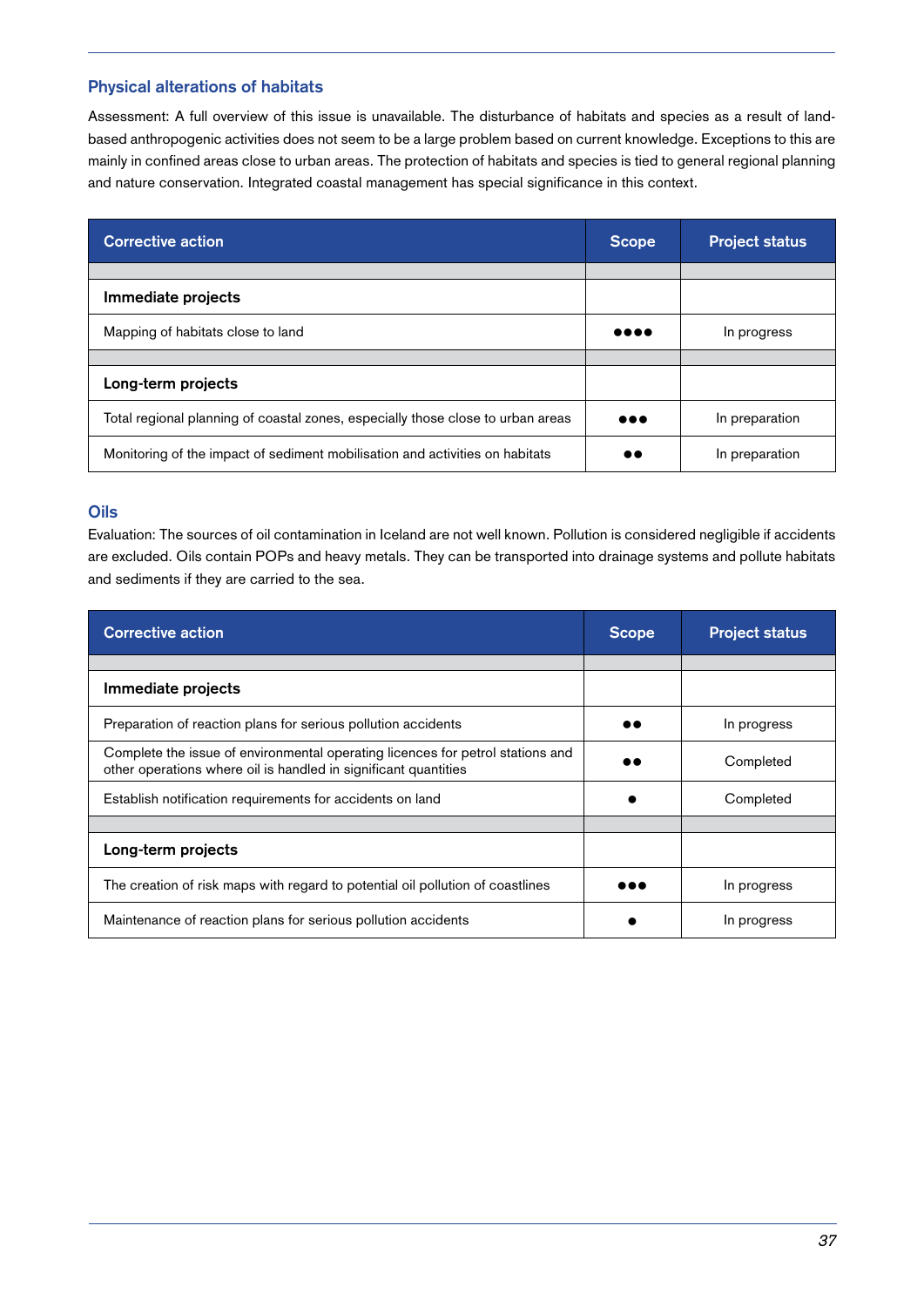# **5.3 Group III**

## **Nutrients**

Evaluation: Results of measurements of nutrients around Iceland do not indicate eutrophication. In light of current knowledge, nutrient eutrophication is not considered a problem in Iceland, in contrast with the norm in many other countries. Nutrients have close links to sewage issues.

| <b>Corrective action</b>                                                                         | <b>Scope</b> | <b>Project status</b> |
|--------------------------------------------------------------------------------------------------|--------------|-----------------------|
|                                                                                                  |              |                       |
| Immediate projects                                                                               |              |                       |
| Chemical analyses around major streams and rivers                                                |              | In progress           |
|                                                                                                  |              |                       |
| Long-term projects                                                                               |              |                       |
| Monitoring and recording of the frequency of algal blooms around Ice-<br>land                    | $\bullet$    | In progress           |
| Monitoring of the chemical content of streams                                                    | $\bullet$    | In progress           |
| Monitoring of nutrient conditions in surface water in accordance with<br><b>EEA</b> undertakings |              | In progress           |

## **Litter**

Evaluation: The volume of litter from land-based activities which is carried to the sea has been falling and is not considered to be a problem. Landfills are linked to heavy metals, persistent organic pollutants and sewage.

| <b>Corrective action</b>                                                                   | <b>Scope</b>            | <b>Project status</b> |
|--------------------------------------------------------------------------------------------|-------------------------|-----------------------|
|                                                                                            |                         |                       |
| Immediate projects                                                                         |                         |                       |
| Complete the issue of environmental operating licences for disposal in-<br>stallations     |                         | Completed             |
| Closure of disposal installations that do not have an environmental ope-<br>rating licence | $\bullet\bullet$        | Completed             |
|                                                                                            |                         |                       |
| Long-term projects                                                                         |                         |                       |
| Monitoring and cleanup of areas where litter accumulates.                                  | $\bullet\bullet\bullet$ | In progress           |
| Removal of shipwrecks from coasts.                                                         |                         | In preparation        |

## **Sediment shift and pollution**

Evaluation: Regulation of the disposal of dredging materials is in good order. Knowledge of the impact of sediment mobilisation on the ecosystem and habitats is limited. According to current knowledge, the anthropogenic impact on sediment mobilisation or sediment pollution is not considered a problem.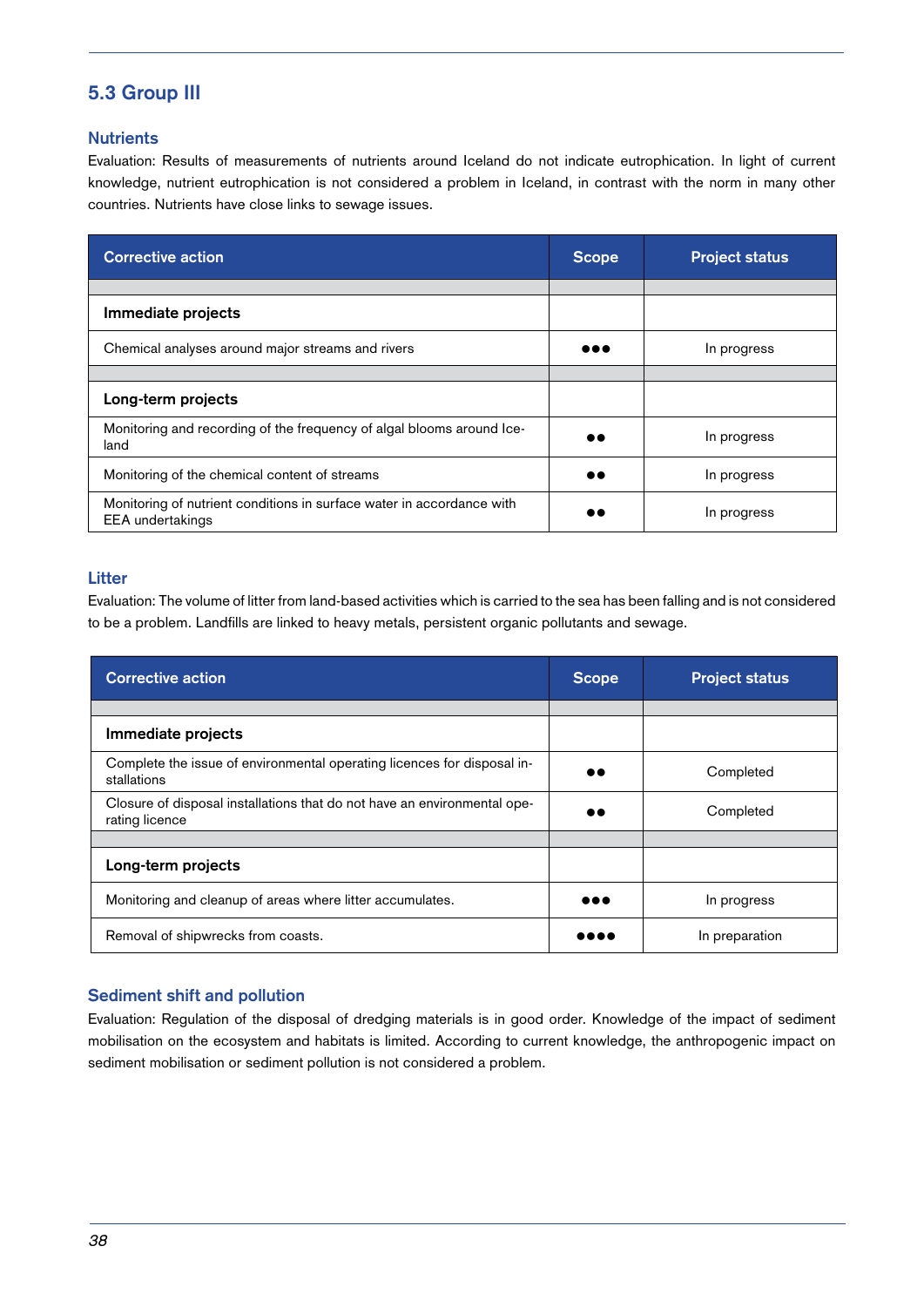| <b>Corrective action</b>                                                                                                                                                              | <b>Scope</b> | <b>Project status</b> |
|---------------------------------------------------------------------------------------------------------------------------------------------------------------------------------------|--------------|-----------------------|
|                                                                                                                                                                                       |              |                       |
| Immediate projects                                                                                                                                                                    |              |                       |
| Study the impact of activities (damming of streams, bridging of fjords,<br>harbour construction, coastal installations) on natural sediment shifts and<br>other environmental aspects |              | In progress           |
| Study the natural flow of pollutants to the sea on suspended solids and in<br>turbid water.                                                                                           |              | In progress           |
| Acquire an overview of natural sediment transportation into the sea.                                                                                                                  |              | In progress           |
|                                                                                                                                                                                       |              |                       |
| Long-term projects                                                                                                                                                                    |              |                       |
| Follow up on the implementation of rules concerning the dumping of<br>dredging materials                                                                                              |              | In progress           |
| Legislation on environmental impact assessment should also cover<br>dredging and seabed mining                                                                                        |              | Completed             |
| Evaluate the long-term impact of activities on sediment mobilisation and<br>pollution at the planning stage                                                                           |              | Completed             |



- 1. Iceland's National Programme of Action for the protection of the marine environment from land-based activities, 69, pages.
- 2. Website of Reykjavík Energy. www.or.is.
- 3. Website of the Ministry of the Environment. www.umhverfisraduneyti.is.
- 4. Stefán Einarson, Birna S. Hallsdóttir, Albert S. Sigurðsson. 2006. Assessment of contamination by persistent organic pollutants in Iceland. Environment and Food Agency. Unpublished report. [In Icelandic]
- 5. Ásta M. Ásmundsdóttir, Guðjón A. Auðunsson, Helga Gunnlaugsdóttir. 2005. Undesirable substances in seafood products – Results from the monitoring activities in 2004. IFL Project Report. 33-05. Icelandic Fisheries Laboratories, Reykjavík, 30 pages.
- 6. Guðjón Atli Auðunsson 2004. Monitoring of undesirable substances in seafood products. Project Report RF, IFL 06.04. Icelandic Fisheries Laboratories. Reykjavík, 34 pages. [In Icelandic]
- 7. Harbour at the industrial site at Hraun in Reydarfjord. Environmental impact assessment report. www.honnun. is/media/files/Hraunhofn.pdf. [In Icelandic]
- 8. Magnús Á. Sigurgeirsson, Kjartan Guðnason, Elísabet D. Ólafsdóttir, Sigurður E. Pálsson, Sigurdís Gunnarsdóttir 2005. 2004. Radioactivity in the environment and food in Iceland 2004. Reykjavík, Icelandic Radiation Protection Institute, 15 pages.
- 9. Sensitivity map and contingency plan of south and south-west coast of Iceland from Vík in Mýrdalur to Öndverðarnes. Reykjavík, 37 pages.
- 10. Report from a Foreign Ministry working group on opportunities relating to shipping routes in the Arctic. 2005. Ministry of Foreign Affairs, Reykjavík, 64 pages.
- 11. Website of the Kalka Waste Incineration Plant. www.kalka.is [Icelandic only]
- 12. Website of the Icelandic Recycling Fund. www.urvinnslusjodur.is.
- 13. Environment and Food Agency 2004. National waste handling plan 2004-2016. EFA Reports-2004:14. Reykjavík, Environment and Food Agency, 46 pages. [Icelandic]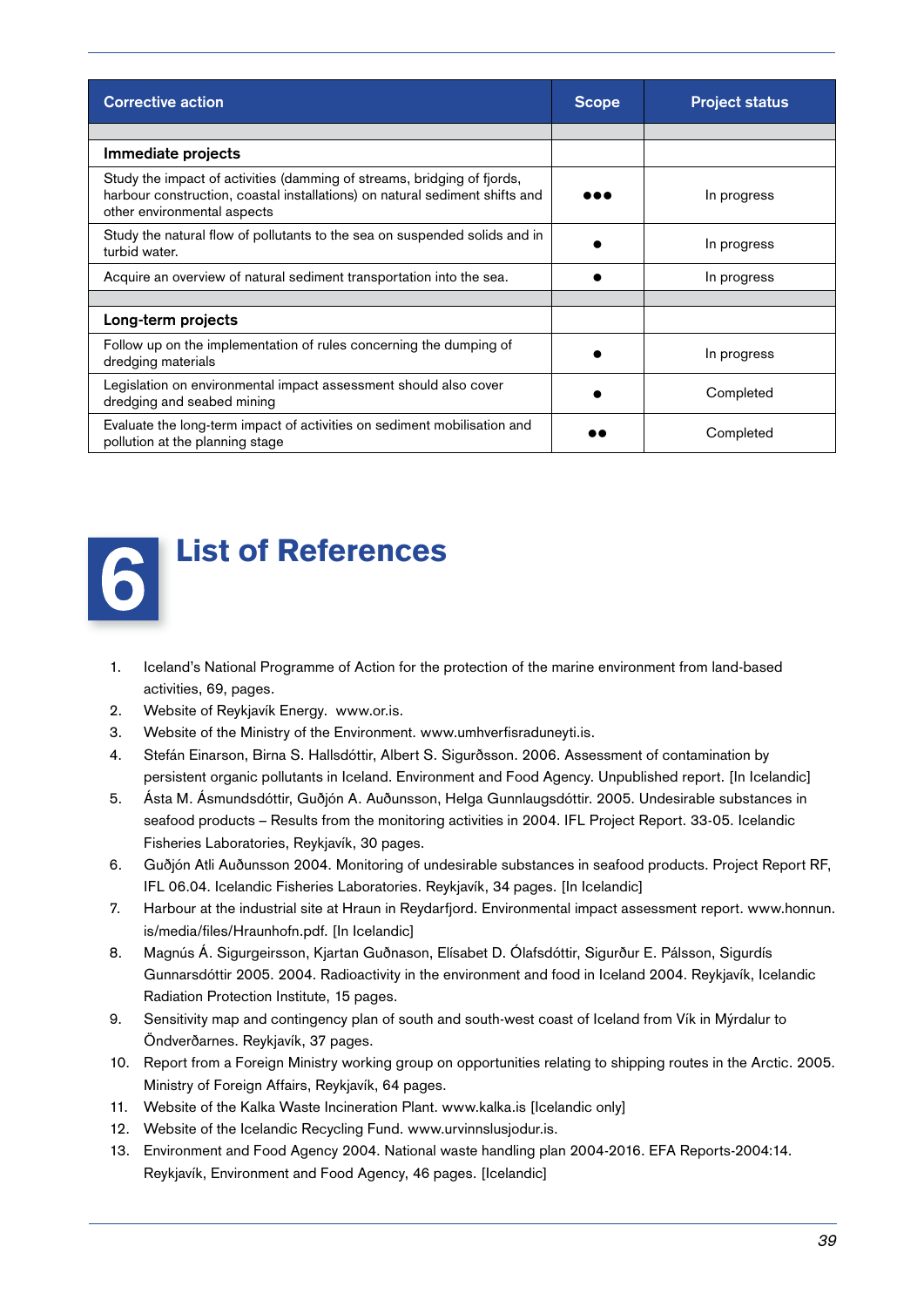- 14. Worldwide Friends website. www.veraldarvinir.is.
- 15. Working group report on the implementation of Act No. 33/2004, on the prevention of marine and coastal pollution
- 16. National waste handling plan 2004-2016. EFA Reports-2004:14. Reykjavík, Environment and Food Agency, 46 pages. [Icelandic]
- 17. Website of the Fisheries Ministry. www.sjavarutvegsraduneyti.is" www.sjavarutvegsraduneyti.is. Press Release 5 December 2005. [Icelandic]
- 18. Protection of sensitive marine areas off Iceland. Conclusions and proposals of a committee appointed by the Minister in October 2004. [Icelandic]
- 19. Coral fields in Icelandic waters: Situation assessment and proposal for their protection. Sigmar A. Steingrímsson og Sólmundur Tr. Einarsson. Marine Research Institute. Publication No. 110. Reykjavík, 39 pages. [Icelandic]
- 20. The BIOICE Project Benthic invertebrates in Icelandic waters. 2005. Reykjavík, 63 pages. [Icelandic]
- 21. Review of the sewage situation in Iceland Financial needs for development. Environment Ministry Sewer Committee. Reykjavík, 34 pages. [Icelandic]
- 22. Davíð Egilson, Elísabet D. Ólafsdóttir, Eva Yngvadóttir, Helga Halldórsdóttir, Flosi Hrafn Sigurðsson, Gunnar Steinn Jónsson, Helgi Jensson, Karl Gunnarsson, Sigurður A. Þráinsson, Andri Stefánsson, Hallgrímur Daði Indriðason, Hreinn Hjartarson, Jóhanna Thorlacius, Kristín Ólafsdóttir, Sigurður R. Gíslason og Jörundur Svavarsson, 1999. Measurements of pollutants in Iceland and off the coasts of Iceland. Working group on pollution measurements, March 1999, Reykjavík. 138 pages. [In Icelandic]
- 23. The Ocean. Iceland's policy. 2004. Ministry of the Environment, Ministry of Fisheries, Ministry of Foreign Affairs. Reykjavík. 44 pages.
- 24. Website of the United Nations Environment Programme. www.unep.org. UNEP:2nd Intergovermental review of the Global Programme of Action for the Protection of the Marine Environment from Land-based activities (GPA).
- 25. Sewage treatment situationin Iceland. Report of the Environment and Food Agency based on Article 28 of Government Regulation No. 798/1999, on sewers and sewage. EFA report for November, UST 03/20. Reykjavík. 14 pages. [In Icelandic]
- 26. Arctic Council. Regional Programme of Action for the Protection of the Arctic Marine Environment from Landbased Activities. 1998. Minister of Public Works and Government Services Canada, 17 pages.
- 27. Welfare for the Future: Iceland's National Strategy for Sustainable Development 2002 2020. Ministry of the Environment. 2002. Reykjavík, 82 pages.
- 28. Website of the Environment and Food Agency. www.ust.is.
- 29. Eva Yngvadóttir, Anna Mikaelsdóttir, Ingibjörg Jónsdóttir, Þuríður Ragnarsdóttir. Marine Research Institute. Monitoring of the Marine Biosphere around Iceland In 2004-2005. IFL Project Report 10-06. Reykjavík, 67 pages.
- 30. Website of the Icelandic Institute of Natural History. www.ni.is.
- 31. 2005 Assessment of data collected under the Co-ordinated Environmental Monitoring Programme (CEMP). Assessment and Monitoring Series. OSPAR Commission, 115 pages.
- 32. Website of the Marine Research Institute. www.hafro.is.
- 33. Website of Línuhönn Consulting Engineers. Electronic document URL: www.lh.is/umhverfismat/sundabraut/ fylgiskjol/Endanl\_matsk\_vefur.pdf?PHPSESSID=dfbabdab7702566966f416346cabb50b
- 34. Sólveig R. Ólafsdóttir og Jón Ólafsson. 1999. Input of dissolved constituents from River Þjórsá to S-Iceland coastal waters. Publication of the Fisheries Department (1999) 79-88. Marine Research Institute. Reykjavík.
- 35. Dioxins and PCBs in four commercially important pelagic fish stocks in the North East Atlantic. NORA project report, 57 bls. Electronic document, www.sf.is/fif/finalreport.pdf.
- 36. Guðjón Atli Auðunsson. 2000. Behaviour and composition of sewage water from the treatment plant at Ánanaust in Reykjavík. Report RF 4-00, Icelandic Fisheries Laboratories, Reykjavík, 58 pages. [In Icelandic] waste incineration total dioxin.
- 37. Katla Jörundsdóttir, Jörundar Svavarsson og Kenneth M.Y. Leung. Imposex levels in the dogwhelk Nucella lapillus (L.) - continuing improvement at high latitudes. Marine Pollution Bulletin 51.